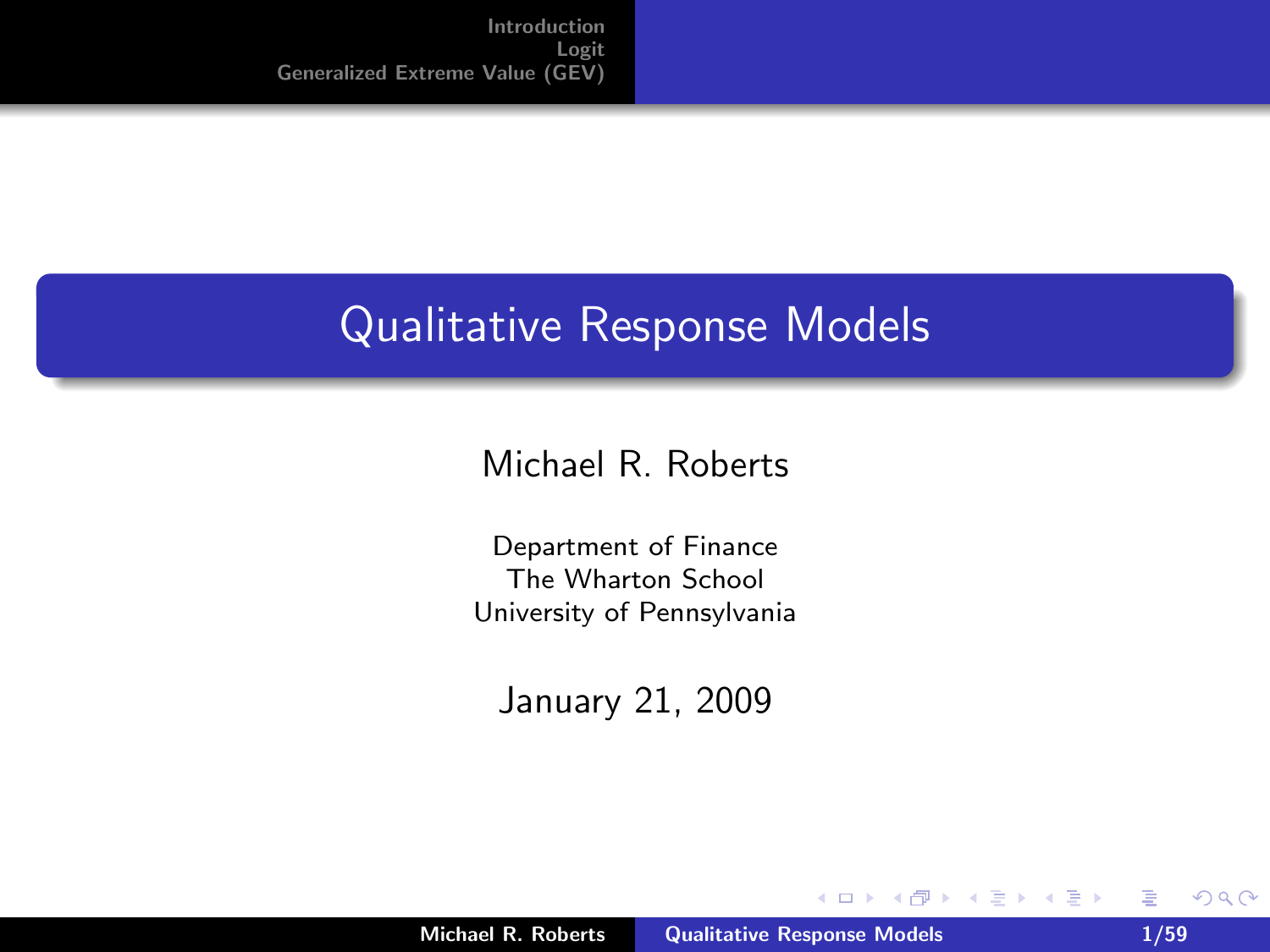[The Choice Set & Choice Probabilities](#page-1-0) [Identification](#page-5-0) **[Aggregation](#page-10-0)** [Regression](#page-12-0)

#### Discrete Choice Framework

- The choice set must exhibit 3 characteristics:
	- **1** Alternatives must be mutually exclusive.
	- **2** Choice set must be exhaustive.
	- $\bullet$  # of alternatives must be finite.
- 1 and 2 can usually be satisfied with appropriate classifications.
- 3 is the defining feature of discrete choice models.

 $\leftarrow$   $\cap$   $\rightarrow$   $\leftarrow$   $\cap$   $\rightarrow$ 

<span id="page-1-0"></span>4. E. K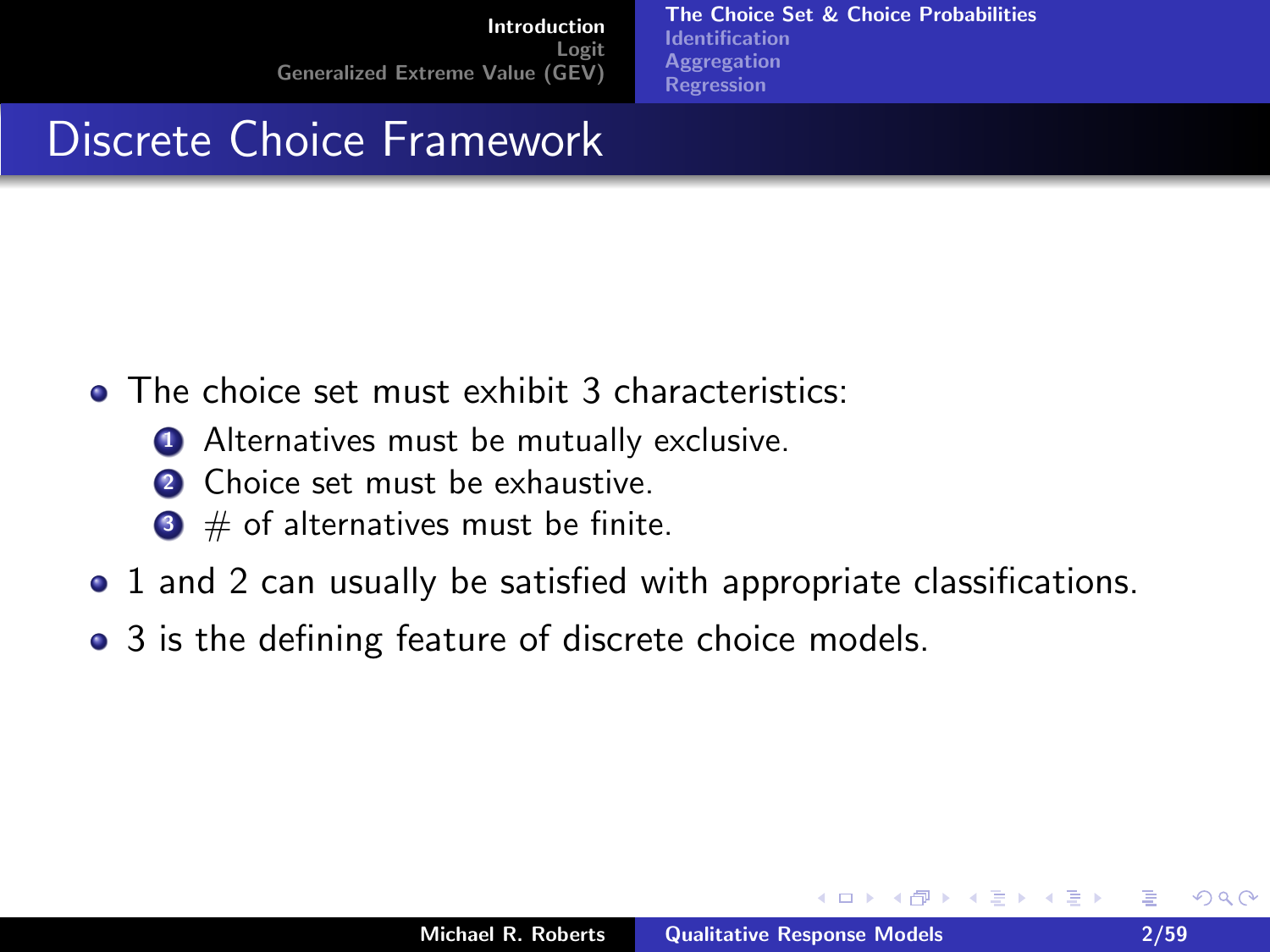[The Choice Set & Choice Probabilities](#page-1-0) [Identification](#page-5-0) **[Aggregation](#page-10-0)** [Regression](#page-12-0)

#### Random Utility Models

- Decision maker (agent, firm, person, etc.) *i* faces *J* alternatives (alts).
- Decision maker obtains a certain utility or profit from each alt
- Utility that agent *i* obtains from alt *j* is  $U_{ii}$ .
- Agent chooses alt that provides highest utility  $U_{ii} > U_{ik} \forall j \neq k$ .

イロト イ母 トイラト イラト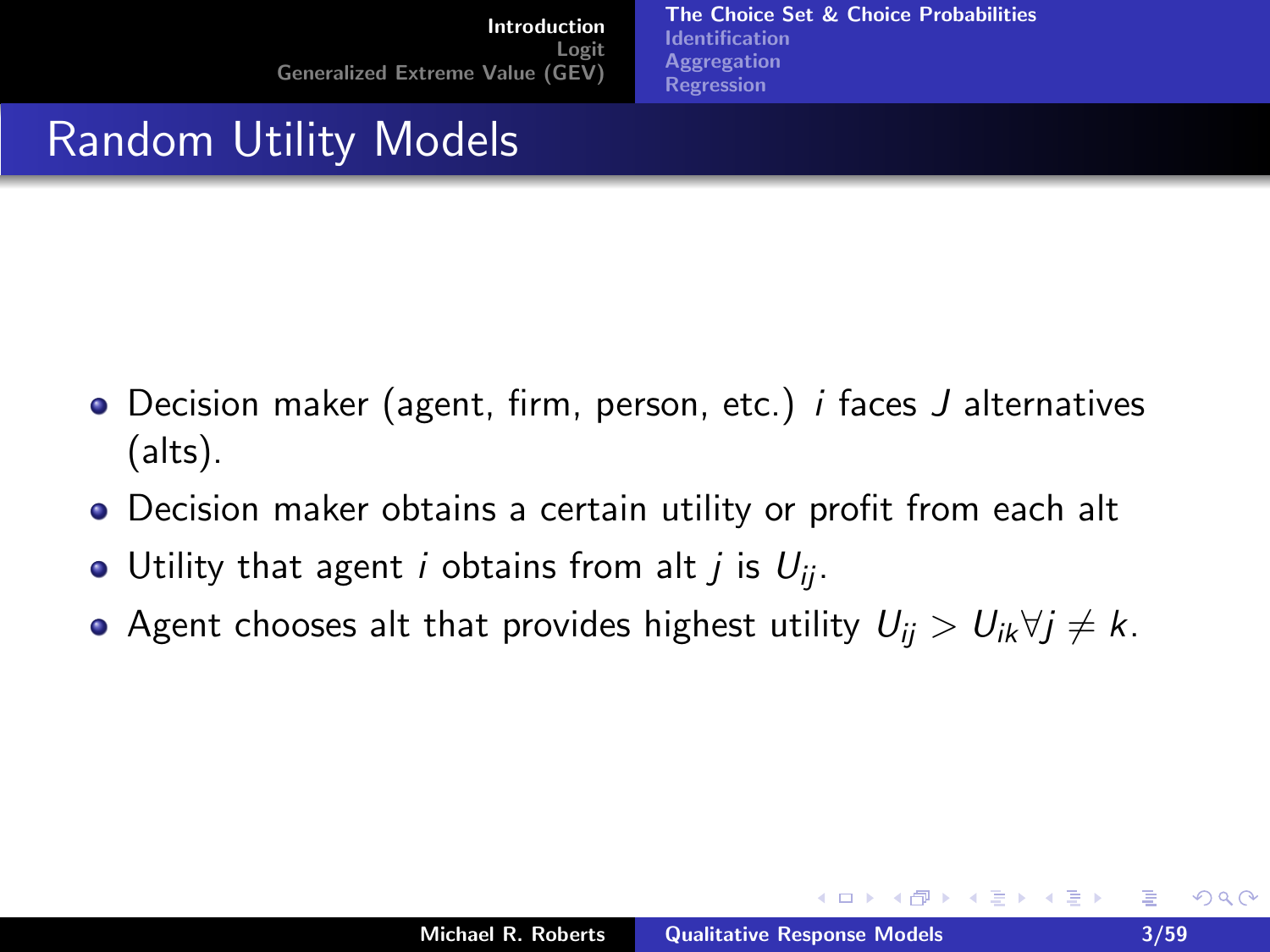[The Choice Set & Choice Probabilities](#page-1-0) [Identification](#page-5-0) [Aggregation](#page-10-0) [Regression](#page-12-0)

### Empirical Implimenation

- $\bullet$  Utility for agent *i*, alternative *j*,  $U_{ij}$ , decomposed into two components:
	- $\mathbf{D} \;\; V\!\left( x_{ij},s_j,\theta \right) = \mathbf{Indirect}\; \mathbf{Utility}$  observed by researcher. Function of alternative attributes  $x_{ij}$ , agent attributes  $s_i$ , and parameters  $\theta.$
	- $\bullet$   $\varepsilon_{ij}$  = unobservable to researcher factors affecting utility. Defined relative to reseracher's representation of choice situation (i.e., V).
- Unobserved components,  $\varepsilon_{ii}$ , are assumed random according to a distribution  $f(\varepsilon_{ii})$ :
- Unobserved vector of errors across alternatives is described by joint density  $f(\varepsilon_i)$ :

$$
\varepsilon_i=(\varepsilon_{i1},...,\varepsilon_{iJ})\sim f(\varepsilon_i)
$$

K ロ ⊁ K 倒 ≯ K ミ ⊁ K ミ ≯

 $2Q$ 

目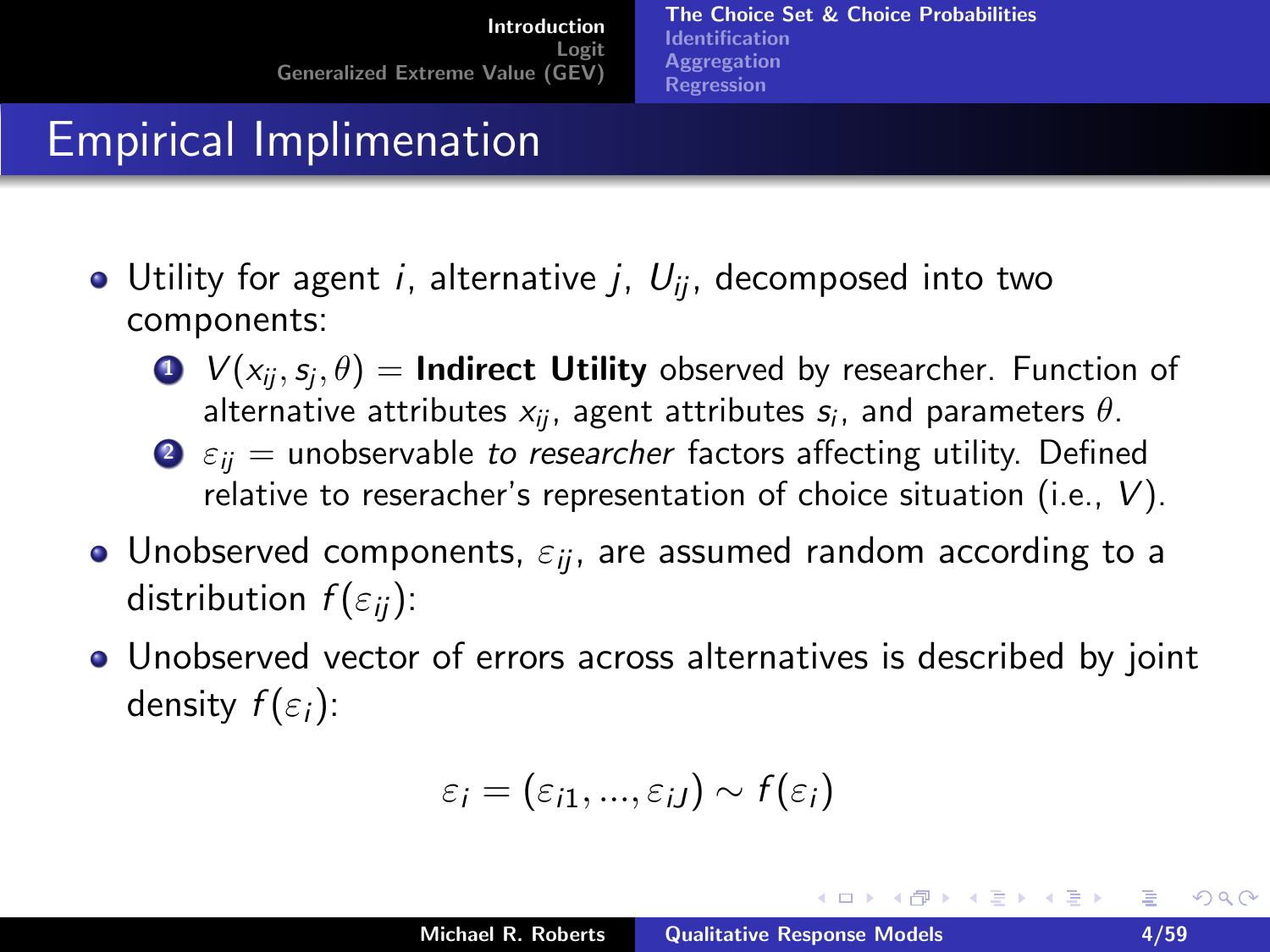[The Choice Set & Choice Probabilities](#page-1-0) [Identification](#page-5-0) **[Aggregation](#page-10-0)** [Regression](#page-12-0)

<span id="page-4-0"></span> $($   $\Box$   $\rightarrow$   $($  $\Box$   $\rightarrow$ 

## Probability of Agent's Choice

 $\bullet$  With f we can make probabilistic statements about agent's choice

$$
P_{ij} = Pr(U_{ij} > U_{ik}, \forall j \neq k)
$$
  
= Pr(V\_{ij} + \varepsilon\_{ij} > V\_{ik} + \varepsilon\_{ik}, \forall j \neq k)  
= Pr(\varepsilon\_{ij} - \varepsilon\_{ik} > V\_{ik} - V\_{ij}, \forall j \neq k)

• This last expression is a CDF

$$
P_{ij} = \int_{\varepsilon} I(\varepsilon_{ik} - \varepsilon_{ij} > V_{ij} - V_{ik}, \forall j \neq k) f(\varepsilon_i) d\varepsilon_i
$$

This is a multidimensional (J) integral over the domain of  $\varepsilon_i$  (e.g.,  $\mathbb{R}^J$ ). Note: Independence implies  $f(\varepsilon_i)=f(\varepsilon_{i1})\times\cdots\times f(\varepsilon_{iJ}).$ • Different distributions  $\implies$  different models.

- $\textbf{D}$   $\varepsilon_i$  i.i.d. extreme value  $\implies$   $\textbf{logit}$  (Closed Form)
- $\, {\bf 2} \,$   $\varepsilon_i$  i.i.d generalized extreme value  $\implies$  <code>nested logit</code> (Closed Form)
- $\bullet$   $\varepsilon_i$  multivariate normal  $\implies$  probit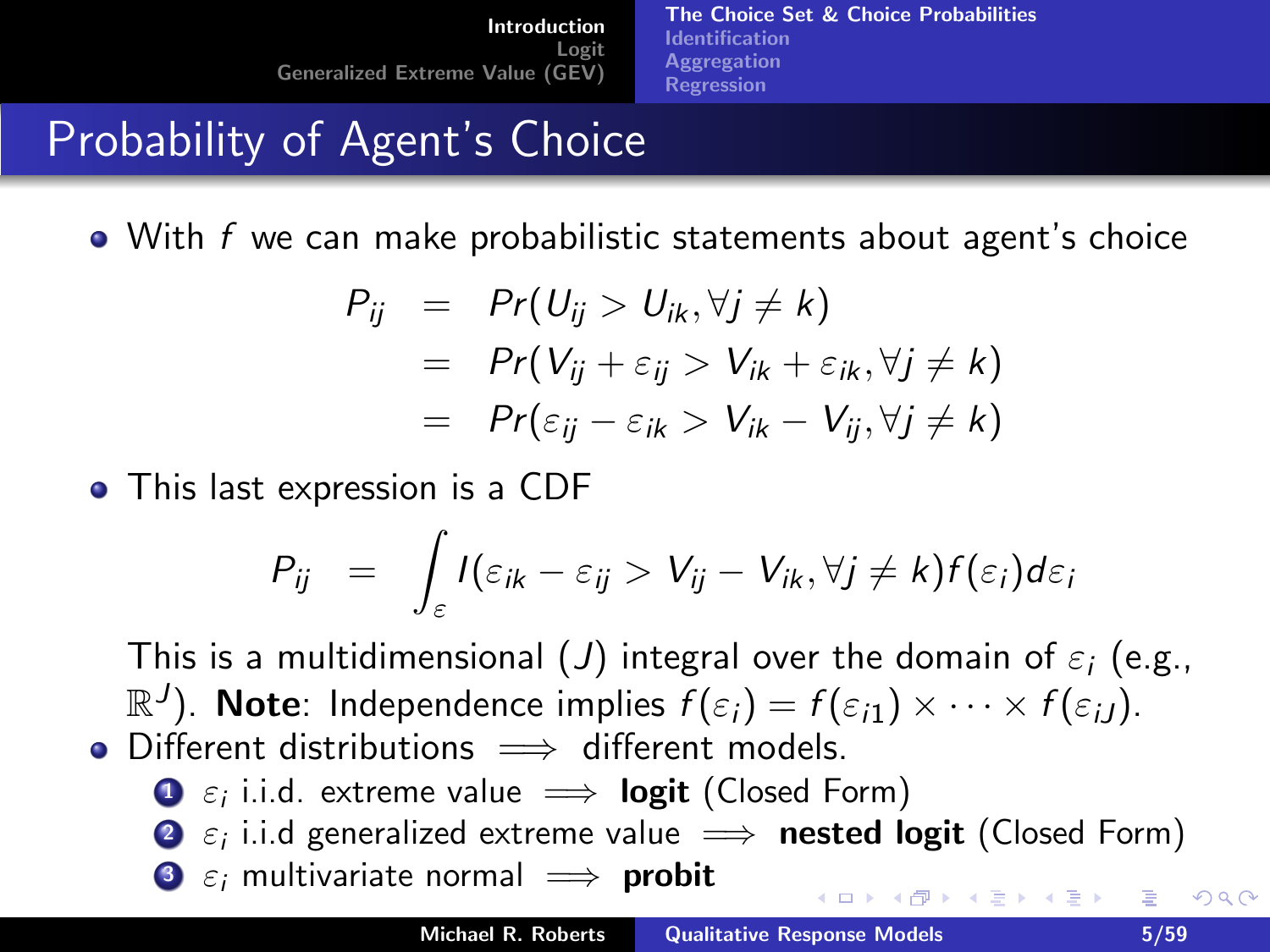[The Choice Set & Choice Probabilities](#page-1-0) [Identification](#page-5-0) **[Aggregation](#page-10-0)** [Regression](#page-12-0)

## Model Identification

Only Differences in Utility Matter or The level of utility doesn't matter. The choice probability is:

$$
P_{ij} = Pr(U_{ij} > U_{ik}, \forall j \neq k)
$$
  
= Pr(U<sub>ij</sub> - U<sub>ik</sub> > 0,  $\forall j \neq k$ )

which depends only on the difference in utility not its absolute level. Similarly,

<span id="page-5-0"></span>
$$
P_{ij} = Pr(V_{ij} + \varepsilon_{ij} > V_{ik} + \varepsilon_{ik}, \forall j \neq k)
$$
  
= Pr(\varepsilon\_{ij} - \varepsilon\_{ik} > V\_{ik} - V\_{ij}, \forall j \neq k)

which also just depends on differences.

In general, the only parameters that can be estimated are those that capture differences across alternatives. メロメ メ御 メメ きょ メモメ 重  $2Q$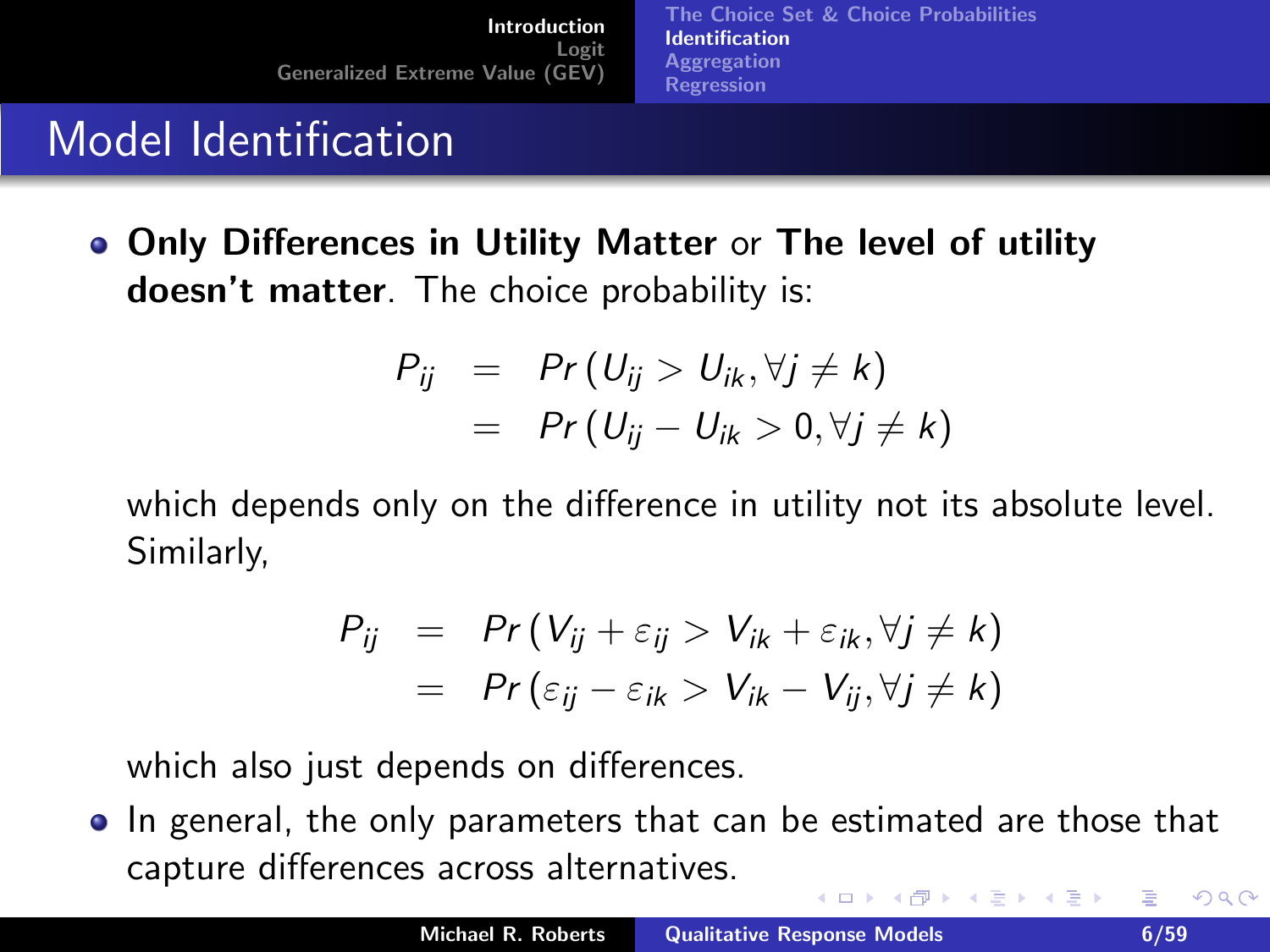[The Choice Set & Choice Probabilities](#page-1-0) [Identification](#page-5-0) **[Aggregation](#page-10-0)** [Regression](#page-12-0)

#### Alternative-Specific Constants

#### Assume

$$
V_{ij} = x_{ij}\beta + k_j, \forall j
$$

 $k_i$  captures average effect on utility of all factors not in model (like intercept in linear regression).

- Including  $k_j$  forces  $\varepsilon_{ij}$  to have zero-mean
- "Only differences matter"  $\implies$  only differences  $k_i k_k$  matter, not absolute level of each. Normalize one of the constants to zero.
- With J alternatives,  $J 1$  constants can be estimated.

<span id="page-6-0"></span>イロト イ母 トイラト イラト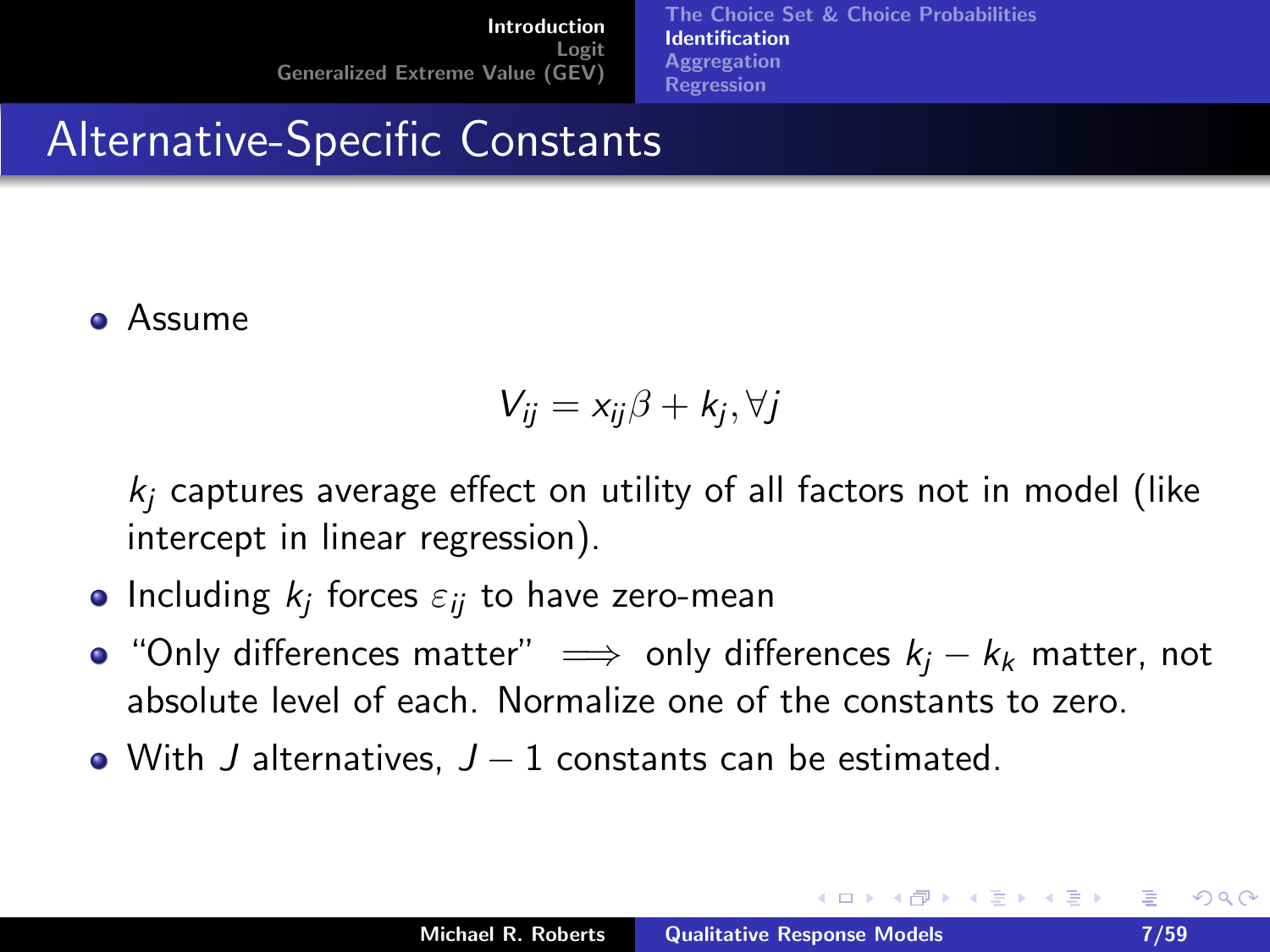[The Choice Set & Choice Probabilities](#page-1-0) [Identification](#page-5-0) **[Aggregation](#page-10-0)** [Regression](#page-12-0)

### Sociodemographic Variables

**• Consider choosing between commuting via bus or car** 

$$
U_c = \alpha T_c + \beta M_c + \theta_c Y + \varepsilon_c
$$
  

$$
U_b = \alpha T_b + \beta M_b + \theta_b Y + k_b + \varepsilon_c
$$

where  $T=$ commute time, M=commute cost, Y=income.

• We can only estimate differences:  $\theta_c - \theta_b$  (or vice versa).  $\bullet$  So, either normalize one  $\theta$  to 0

$$
U_c = \alpha T_c + \beta M_c + \varepsilon_c
$$
  

$$
U_b = \alpha T_b + \beta M_b + \theta_b Y + k_b + \varepsilon_c
$$

where  $\theta_b = \theta_b - \theta_c$ , or interact alternative-specific variables

<span id="page-7-0"></span>
$$
U_c = \alpha T_c + \beta M_c / Y + \varepsilon_c
$$
  

$$
U_b = \alpha T_b + \beta M_b / Y + \theta_b Y + k_b + \varepsilon_c
$$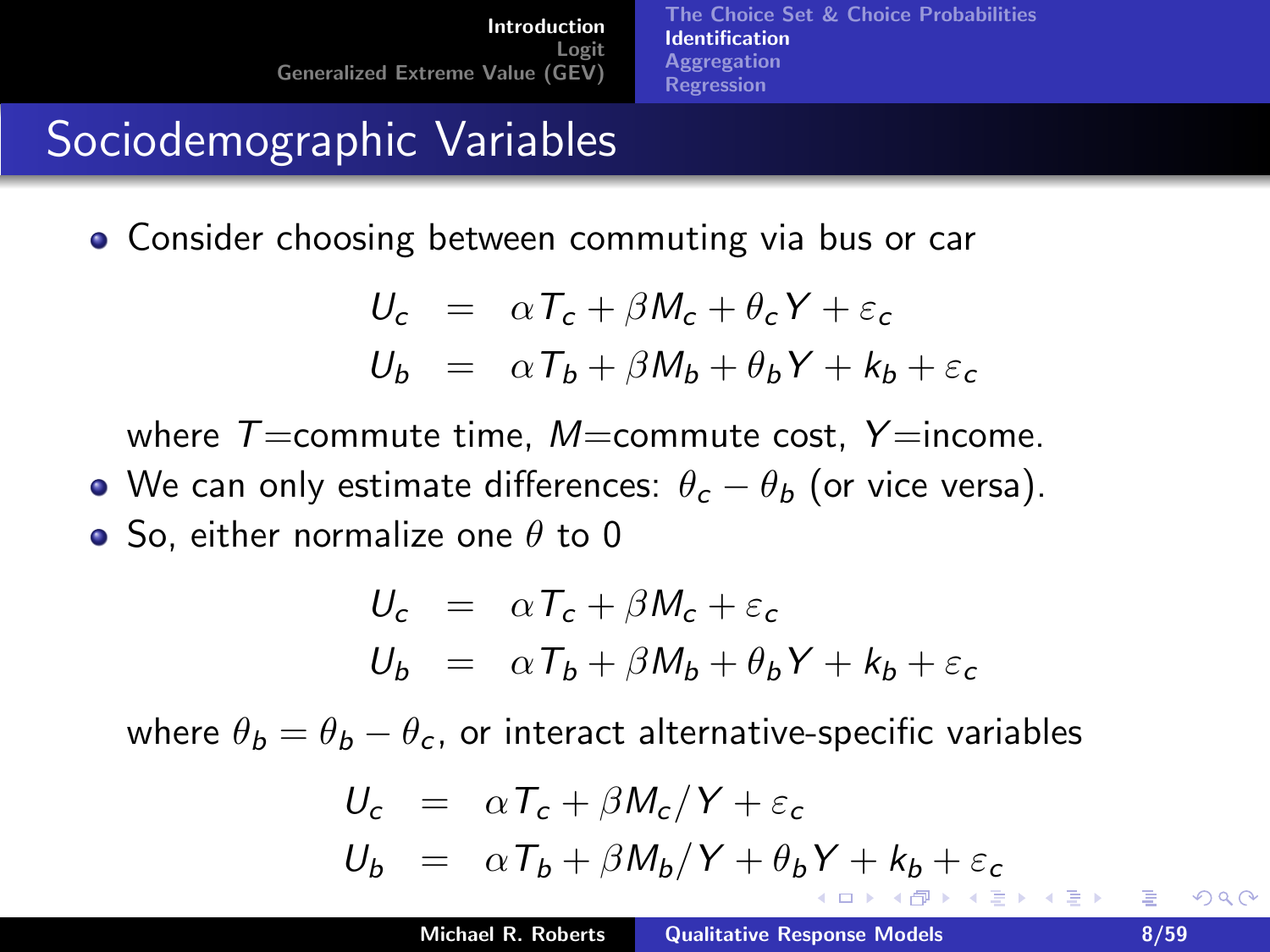[The Choice Set & Choice Probabilities](#page-1-0) [Identification](#page-5-0) **[Aggregation](#page-10-0)** [Regression](#page-12-0)

#### Independent Error Terms

• Recall choice probability is *J*-dimensional integral:

$$
P_{ij} = \int_{\varepsilon} I(\varepsilon_{ik} - \varepsilon_{ij} > V_{ij} - V_{ik}, \forall j \neq k) f(\varepsilon_i) d\varepsilon_i
$$

• Can write in terms of  $J - 1$ -dimensional integral

$$
P_{ij} = Pr(\tilde{\varepsilon}_{ijk} > V_{ik} - V_{ij}, \forall j \neq k)
$$
  
= 
$$
\int_{\tilde{\varepsilon}} I(\tilde{\varepsilon}_{ijk} > V_{ij} - V_{ik}, \forall j \neq k) g(\tilde{\varepsilon}_{ij}) d\tilde{\varepsilon}_{ij},
$$

 $\bullet$   $\tilde{\varepsilon}_{ijk} = \varepsilon_{ij} - \varepsilon_{ik} =$  difference in errors for alt's j and k  $\bullet$   $\tilde{\varepsilon}_{ii} = (\tilde{\varepsilon}_{ii1},...,\tilde{\varepsilon}_{iiJ}) = J - 1$ -dim vector of error differences over all alternatives except j.

**3**  $g(\tilde{\varepsilon}_{ii})$  is the  $J - 1$ -dimensional density of error differences.

• Since choice prob's can be expressed in terms of  $g(\tilde{\varepsilon}_{ii})$ , one dim[e](#page-0-0)nsion of  $f(\varepsilon_i)$  $f(\varepsilon_i)$  $f(\varepsilon_i)$  $f(\varepsilon_i)$  $f(\varepsilon_i)$  is not identified and m[ust](#page-7-0) [b](#page-9-0)e [no](#page-8-0)r[m](#page-4-0)[a](#page-5-0)l[iz](#page-10-0)e[d](#page-1-0)[.](#page-16-0)

<span id="page-8-0"></span> $\Omega$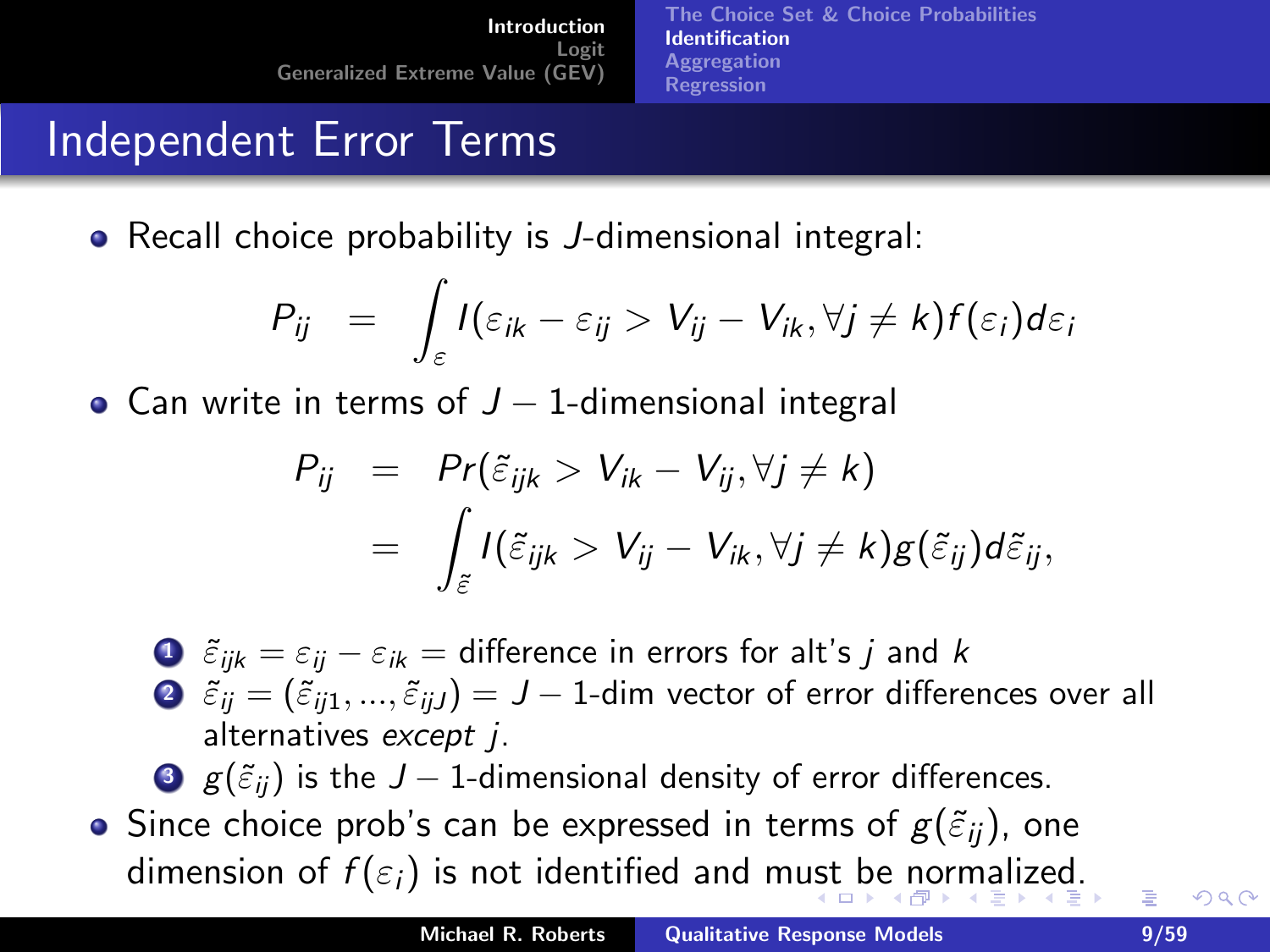[The Choice Set & Choice Probabilities](#page-1-0) [Identification](#page-5-0) **[Aggregation](#page-10-0)** [Regression](#page-12-0)

## Scale of Utility is Irrelevant

• Multiplying by a *positive* constant doesn't affect choice. Following two models are equivalent  $\forall \lambda > 0$ :

$$
U_{ij}^0 = V_{ij} + \varepsilon_{ij}, \forall j
$$
  

$$
U_{ij}^1 = \lambda V_{ij} + \lambda \varepsilon_{ij}, \forall j
$$

Address by normalizing the variance of error terms.

**1.i.d. errors**: The two models are equive

<span id="page-9-0"></span>
$$
U_{ij}^0 = x_{ij}\beta + \varepsilon_{ij}^0, V(\varepsilon_{ij}^0) = \sigma^2
$$
  

$$
U_{ij}^1 = x_{ij}(\beta/\sigma) + \varepsilon_{ij}^1, V(\varepsilon_{ij}^1) = 1
$$

Normalizing constant important when comparing coeffs across models (e.g., probit and logit) or datasets where scale varies.

- **2 Heteroskedastic Errors**: Normalize one of the variances  $\implies$ normalize variance of error difference.
- **3 Correlated Errors:** Normalize the variance of one of the error differences. - 4 n¶ **ALCOHOL: UNIT** a marin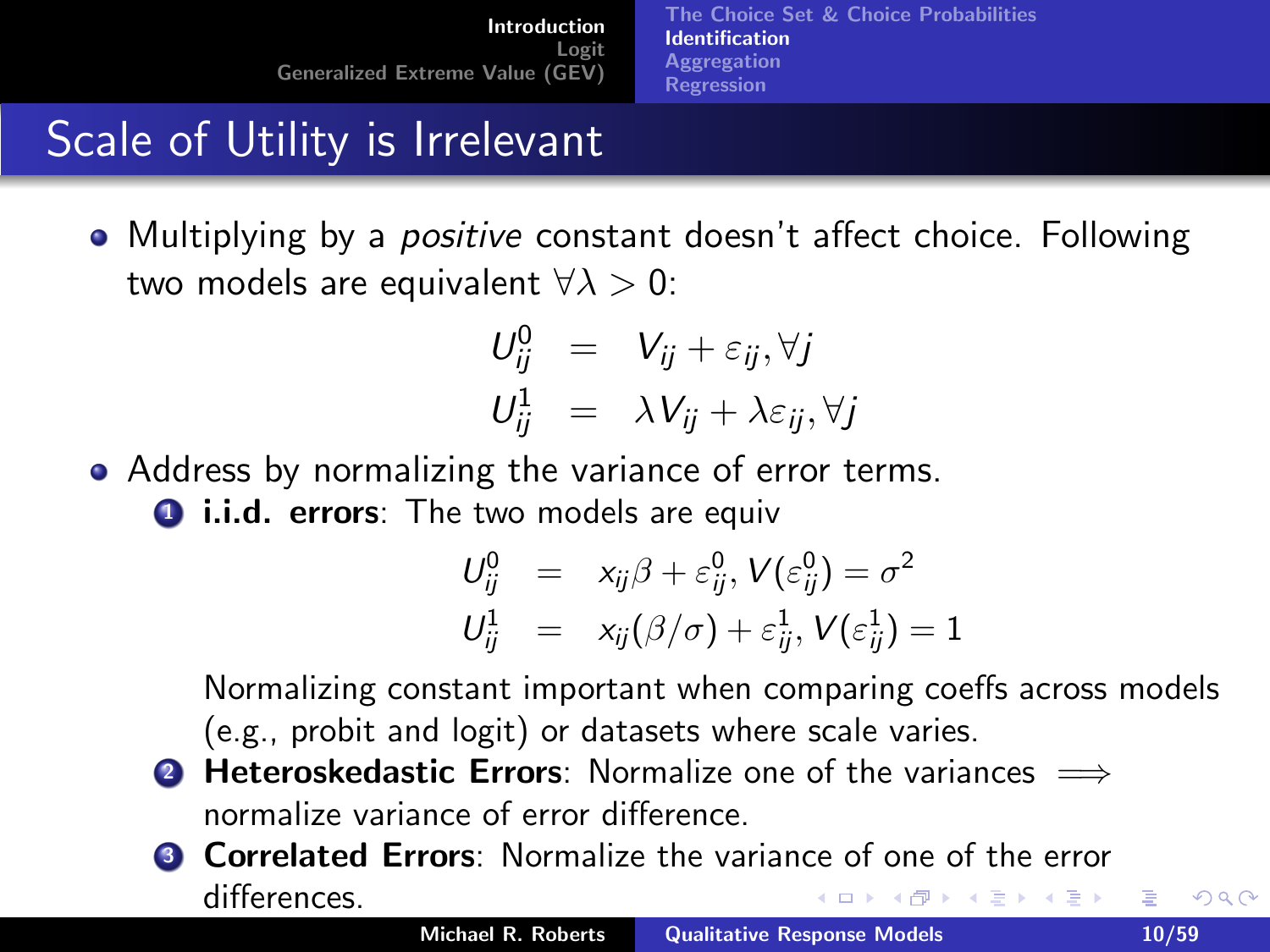[Introduction](#page-1-0) Logit [Generalized Extreme Value \(GEV\)](#page-46-0) [The Choice Set & Choice Probabilities](#page-1-0) [Identification](#page-5-0) [Aggregation](#page-10-0) [Regression](#page-12-0)

## Average Response

- Linear model  $f \implies E[f(x)] = f(E[x])$  so we can insert aggregate or average values into model, e.g.,  $\bar{y} = \alpha + \beta \bar{x}$
- Nonlinear models  $f : E[f(x)] \neq f(E[x])$



• Prob at avg utility can over- or under-estimate depending on where individual choice prob's are (convex or con[ca](#page-9-0)[ve](#page-11-0) [p](#page-9-0)[or](#page-10-0)[ti](#page-11-0)[o](#page-9-0)[n](#page-10-0)[o](#page-12-0)[f](#page-0-0) [c](#page-1-0)[u](#page-16-0)[r](#page-17-0)[ve](#page-0-0)[\).](#page-58-0)  $2Q$ 

<span id="page-10-0"></span>- 6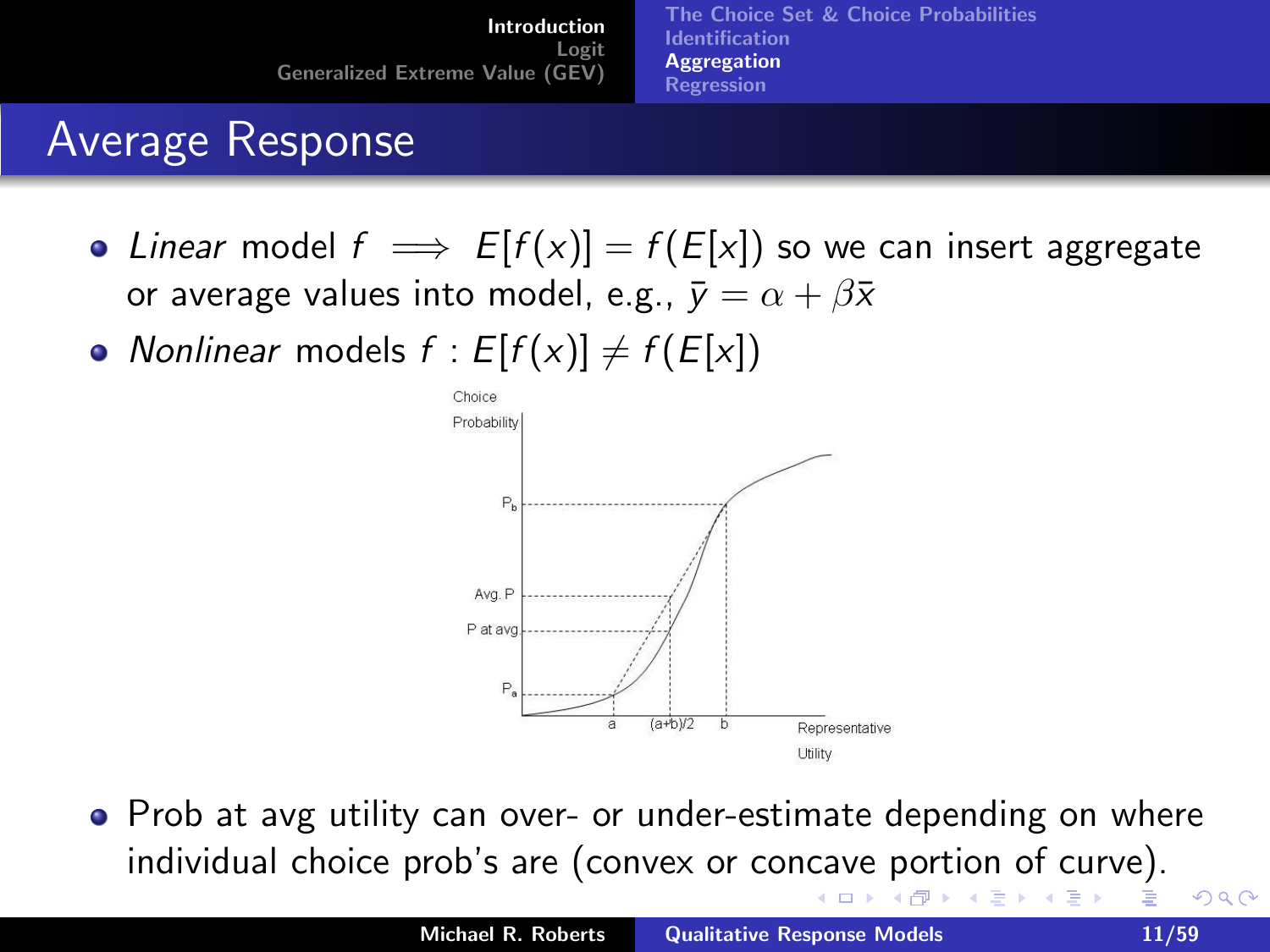[The Choice Set & Choice Probabilities](#page-1-0) [Identification](#page-5-0) [Aggregation](#page-10-0) [Regression](#page-12-0)

#### Average Marginal Effects

 $\bullet$  Derivative is small a and b, derivative of avg. large.



**Solution**: To get aggregate outcome, average indiv probs. To get at average marginal effect, avg indiv MEs (APE).

a mills.

- 4 FB +

<span id="page-11-0"></span> $2Q$ 

 $\equiv$   $\rightarrow$ 目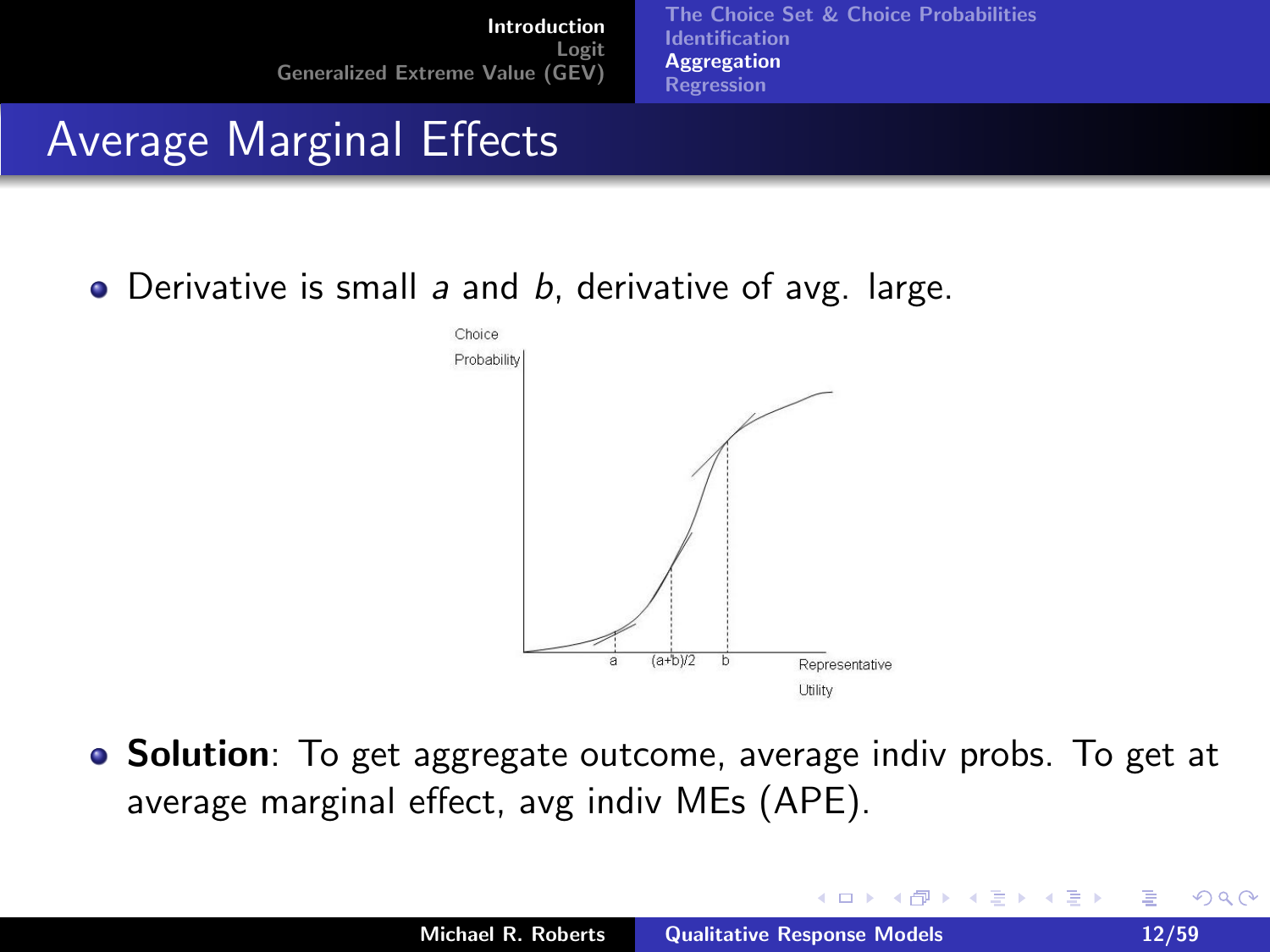[The Choice Set & Choice Probabilities](#page-1-0) [Identification](#page-5-0) **[Aggregation](#page-10-0) [Regression](#page-12-0)** 

## A Regression Perspective

Consider binary case: two mutually exclusive outcomes captured by  $Y \in \{0, 1\}$ 

$$
Pr(Y = 1|x) = F(x, \beta)
$$
  

$$
Pr(Y = 0|x) = 1 - F(x, \beta)
$$

Assume  $F(x, \beta) = x' \beta$ .

$$
E(Y|x) = 0 * Pr(Y = 0|x) + 1 * Pr(Y = 1|x) = Pr(Y = 1|x) = x'\beta
$$

so the regression model is:

$$
y = E(Y|x) + (y - E(Y|x)) = x'\beta + \varepsilon
$$

**K ロ ▶ K 伊 ▶** 

一 4 店 ト

 $\rightarrow$   $\pm$   $\rightarrow$ 

<span id="page-12-0"></span>重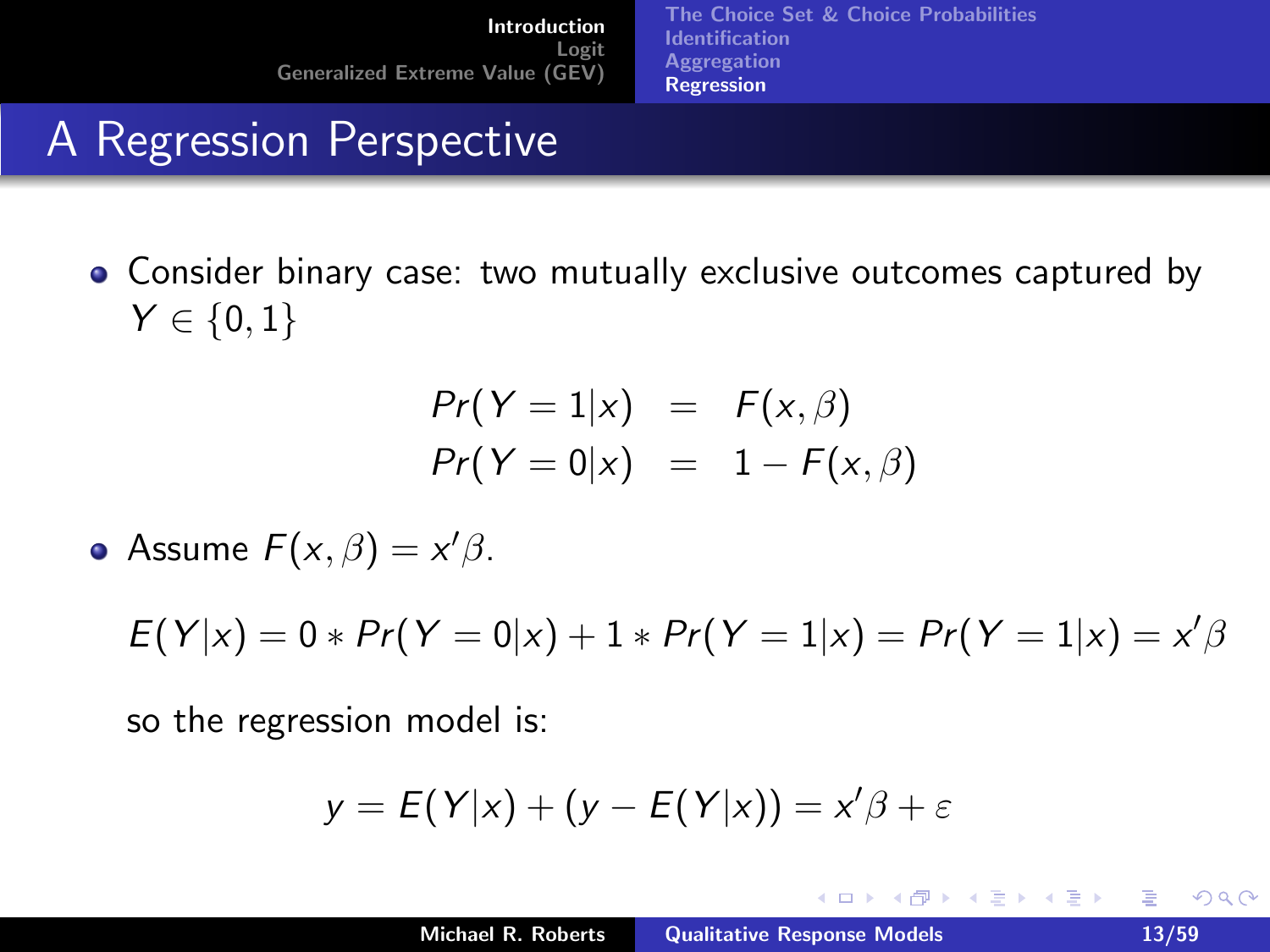[Introduction](#page-1-0) Logit [Generalized Extreme Value \(GEV\)](#page-46-0) [The Choice Set & Choice Probabilities](#page-1-0) [Identification](#page-5-0) [Aggregation](#page-10-0) [Regression](#page-12-0)

#### Two Problems

#### **4** Heteroskedastic errors

$$
V(\varepsilon|x) = E(\varepsilon^2|x) + (E(\varepsilon|x)^2) \n= E((y - x'\beta)^2|x) \n= E(y^2 - 2yx'\beta + (x'\beta)^2|x) \n= E(y^2|x) - E(y|x)2x'\beta + (x'\beta)^2 \n= x'\beta - 2(x'\beta)^2 + (x'\beta)^2 \n= x'\beta(1 - x'\beta)
$$

(FGLS solves this.)

#### 2 Predicted values not constrained to [0, 1] implies

- nonsense probabilities
- negative variances

**K ロ ▶ K 伊 ▶** 

∢ 重 ≯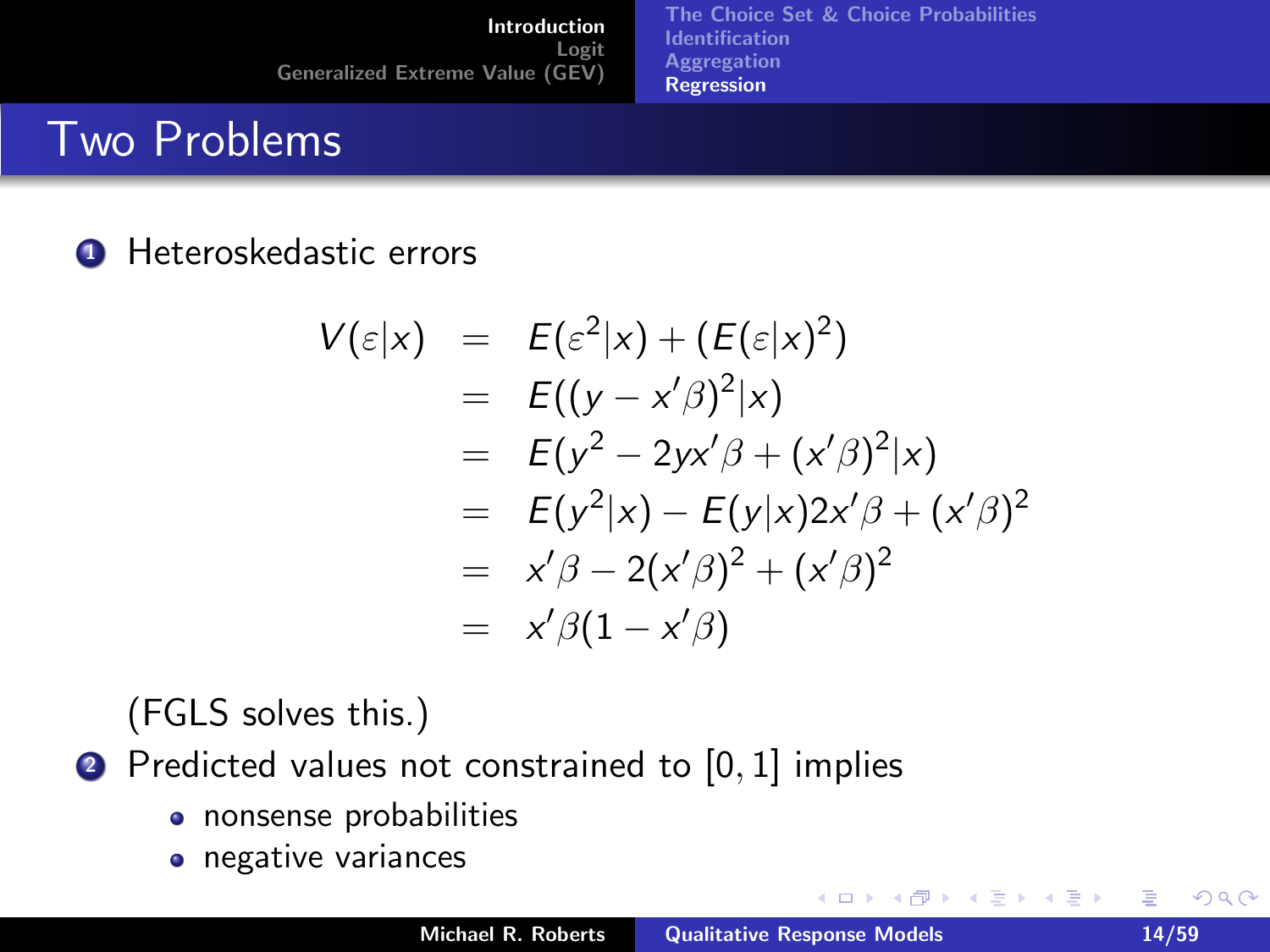[The Choice Set & Choice Probabilities](#page-1-0) [Identification](#page-5-0) **[Aggregation](#page-10-0)** [Regression](#page-12-0)

#### Solution to Unbounded Predictions

Choose F:

$$
\lim_{z \to \infty} F(z) = 1
$$
  

$$
\lim_{z \to -\infty} F(z) = 0
$$

**•** Examples:

\n- \n
$$
F(z) = \Phi(z) = \int_{-\infty}^{z} \phi(t) \, dt
$$
\n (Probability - symmetric)\n
\n- \n
$$
F(z) = \Lambda(z) = \frac{e^z}{1 + e^z}
$$
\n (Logit - symmetric)\n
\n- \n
$$
F(z) = G(z) = \exp[-\exp(-z)]
$$
\n (Gumbel - asymmetric)\n
\n- \n
$$
F(z) = L(z) = 1 - \exp[\exp(z)]
$$
\n (Complementary Log Log - asymmetric)\n
\n- \n asymmetric)\n
\n

where  $\phi$  is the standard normal density  $(1/2\pi)^{0.5}$ exp $(-0.5t^2).$ 

- Little guidance on choice
- Asymmetry refers to  $\varepsilon$  not Y

 $(5.7)$   $(5.7)$ 

<span id="page-14-0"></span> $2Q$ 

重

E N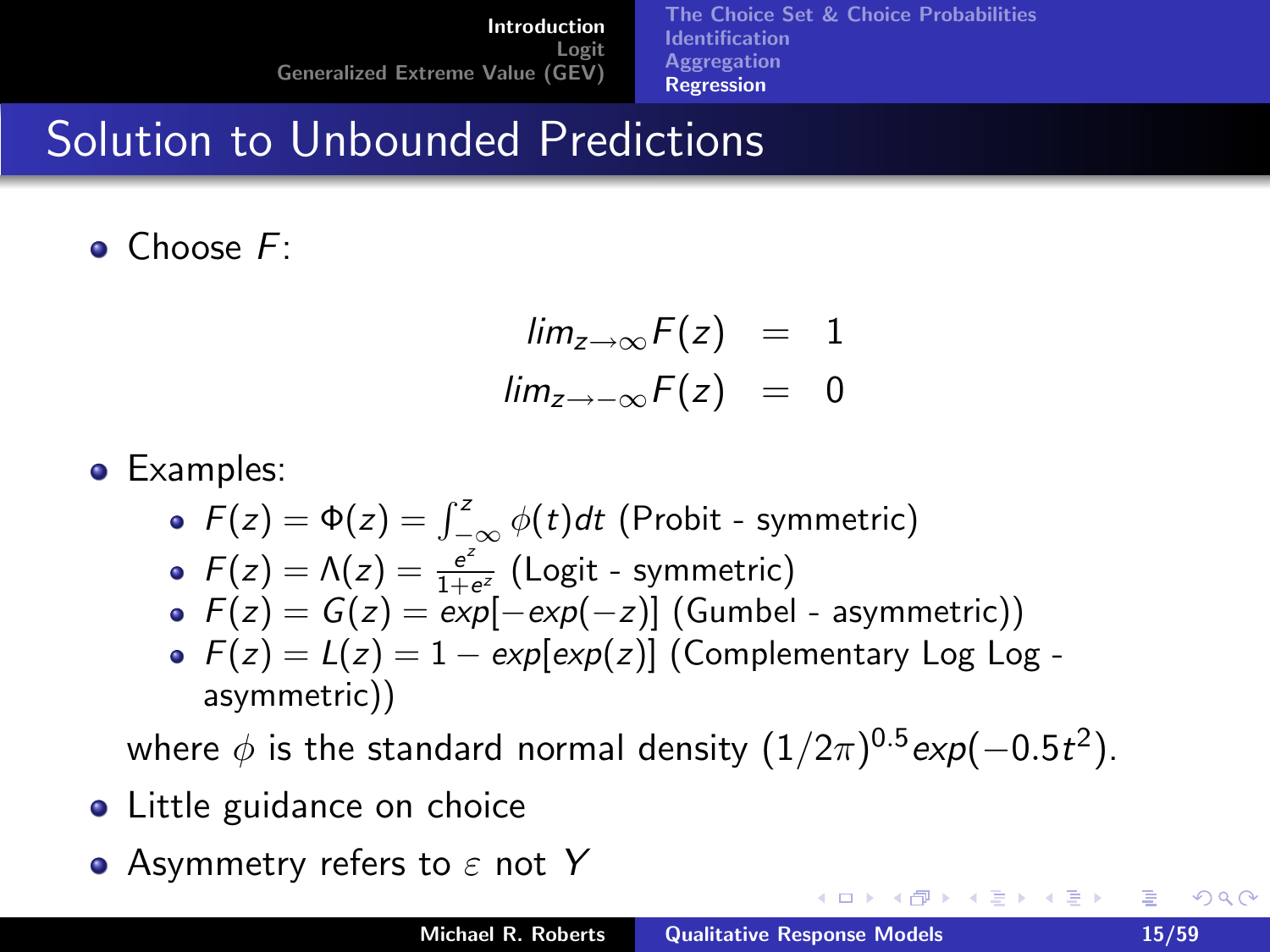[Introduction](#page-1-0) Logit [Generalized Extreme Value \(GEV\)](#page-46-0) [The Choice Set & Choice Probabilities](#page-1-0) [Identification](#page-5-0) **[Aggregation](#page-10-0)** [Regression](#page-12-0)

## Index Model

**• Consumer weighs** *unobservable* Marginal Costs and Benefits of decision

$$
y^* = x'\beta + \varepsilon
$$

where  $x'\beta$  is  $\boldsymbol{\mathsf{index}}\,$  function and observation equation is

 $y = 1$  if  $y^* > 0$  $y = 0$  if  $y^* \leq 0$ 

Note:

**1** Variance of  $\varepsilon$  is unidentified (data depend only on sign)

$$
y^* = x'\beta + \sigma \varepsilon \iff (y^*/\sigma) = x'(\beta/\sigma) + \varepsilon
$$

2 Zero threshold is irrelevant. Consider threshold a

$$
Pr(y^* > a | x) = Pr((\alpha - a) + x'\beta + \varepsilon > 0 | x)
$$

• See Brock and Durlauf (2000) for example[s.](#page-14-0)

 $000$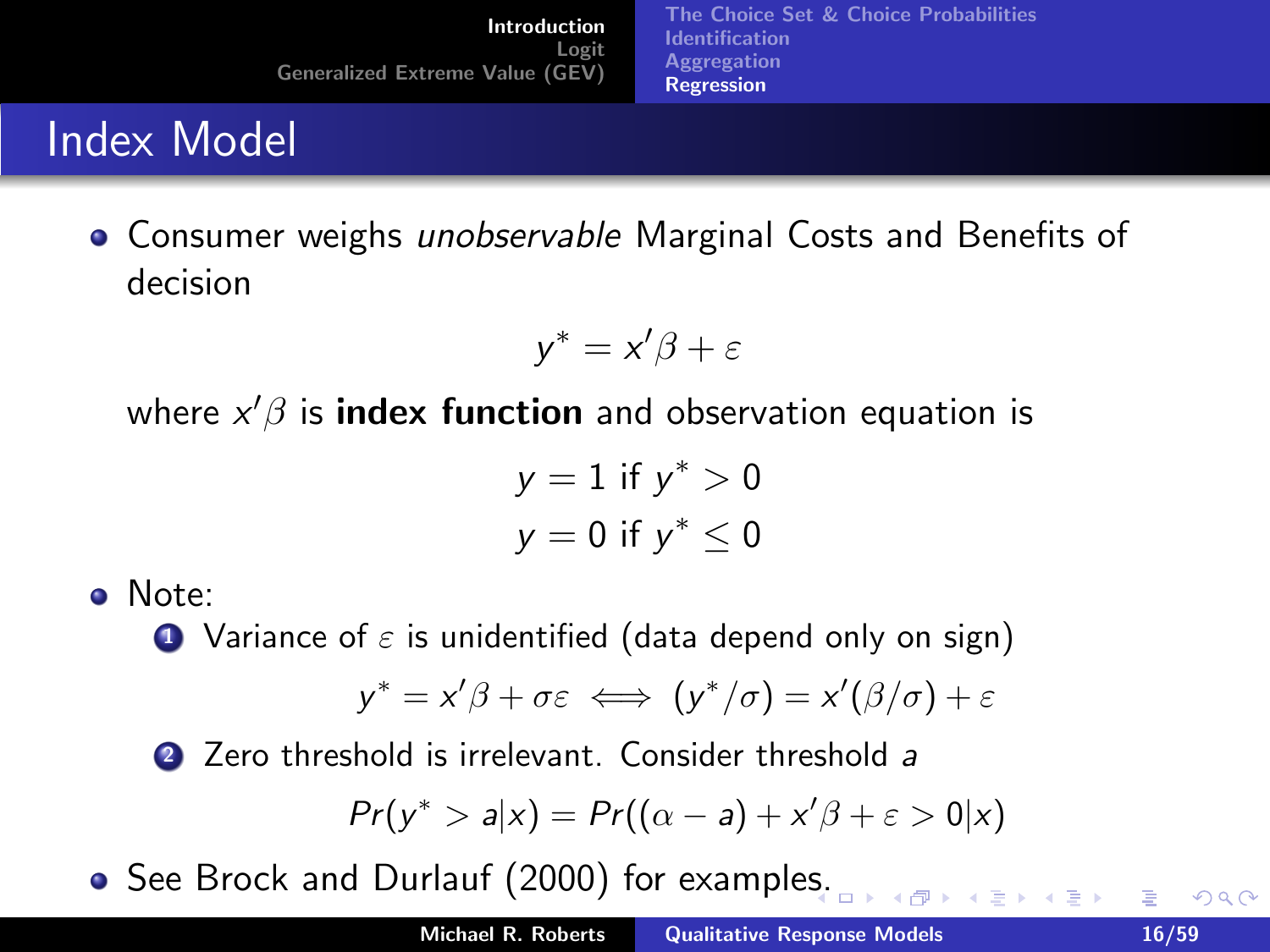[The Choice Set & Choice Probabilities](#page-1-0) [Identification](#page-5-0) **[Aggregation](#page-10-0)** [Regression](#page-12-0)

# Specification Concerns

- Yatchew and Griliches (1984) show that unlike *linear* regression,
	- **4** Ommitted variables: even if the ommitted variable is uncorrelated with the included ones, the estimated coefficient will be inconsistent
	- <sup>2</sup> Heteroskedastic regressors result in inconsistent MLEs and inapproriate covariance matrix
- **MLE** is also inconsistent if
	- **1** there is unmeasured heterogeneity
	- <sup>2</sup> the functional form of the index is nonlinear but assume linear
	- <sup>3</sup> the distributional assumption (e.g., normal, logit) is incorrect
- Punchline: specification errors are more serious in nonlinear setting

<span id="page-16-0"></span> $\Omega$ 

イロメ マ桐 メラミンマチャ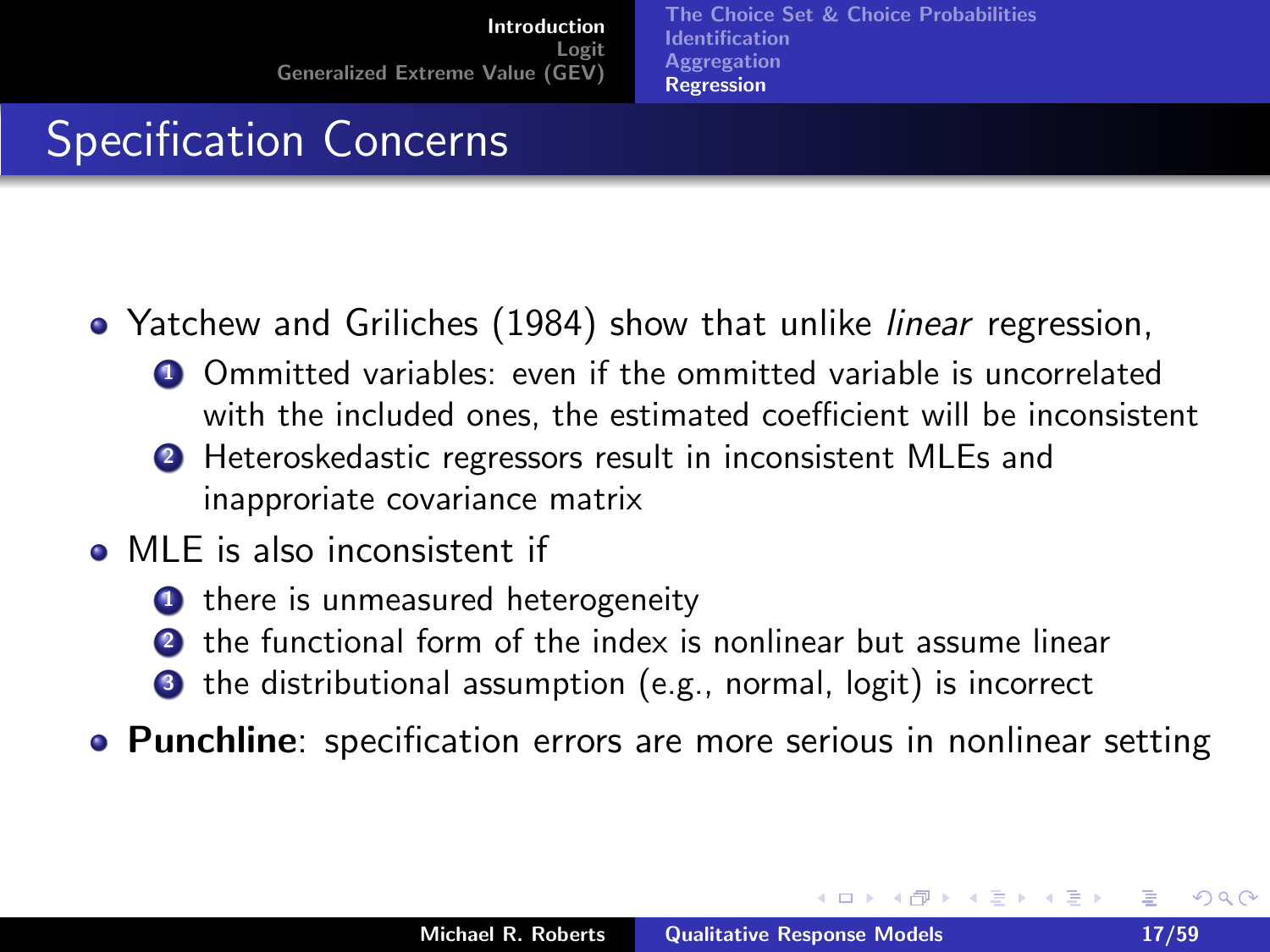[Choice Probabilities](#page-17-0) [Power & Limitations of Logit](#page-24-0) [Interpreting and Using the Model](#page-34-0) [Estimation and Inference](#page-40-0)

#### Error Distibution

- Model same as before:  $U_{ij} = V_{ij} + \varepsilon_{ij}, \forall j$ .
- Logit assumes that  $\varepsilon_{ii}$  i.i.d. extreme value (a.k.a. Gumbel, Type I Extreme Value) across agents  $i$  and alternatives  $i$ .
	- **Density is**

$$
f(\varepsilon_{ij})=e^{-\varepsilon_{ij}}e^{-e^{-\varepsilon_{ij}}}
$$

CDF is

$$
F(\varepsilon_{ij})=e^{-e^{-\varepsilon_{ij}}}
$$

- **Variance** of this distribution is  $\pi^2/6$ , which implicity normalizes the scale of utility.
- Mean  $\neq 0$  But, irrelevant since only differences in utility matter and difference of two random vars with same mean is 0.

<span id="page-17-0"></span>**K ロ ▶ K 御 ▶ K 唐**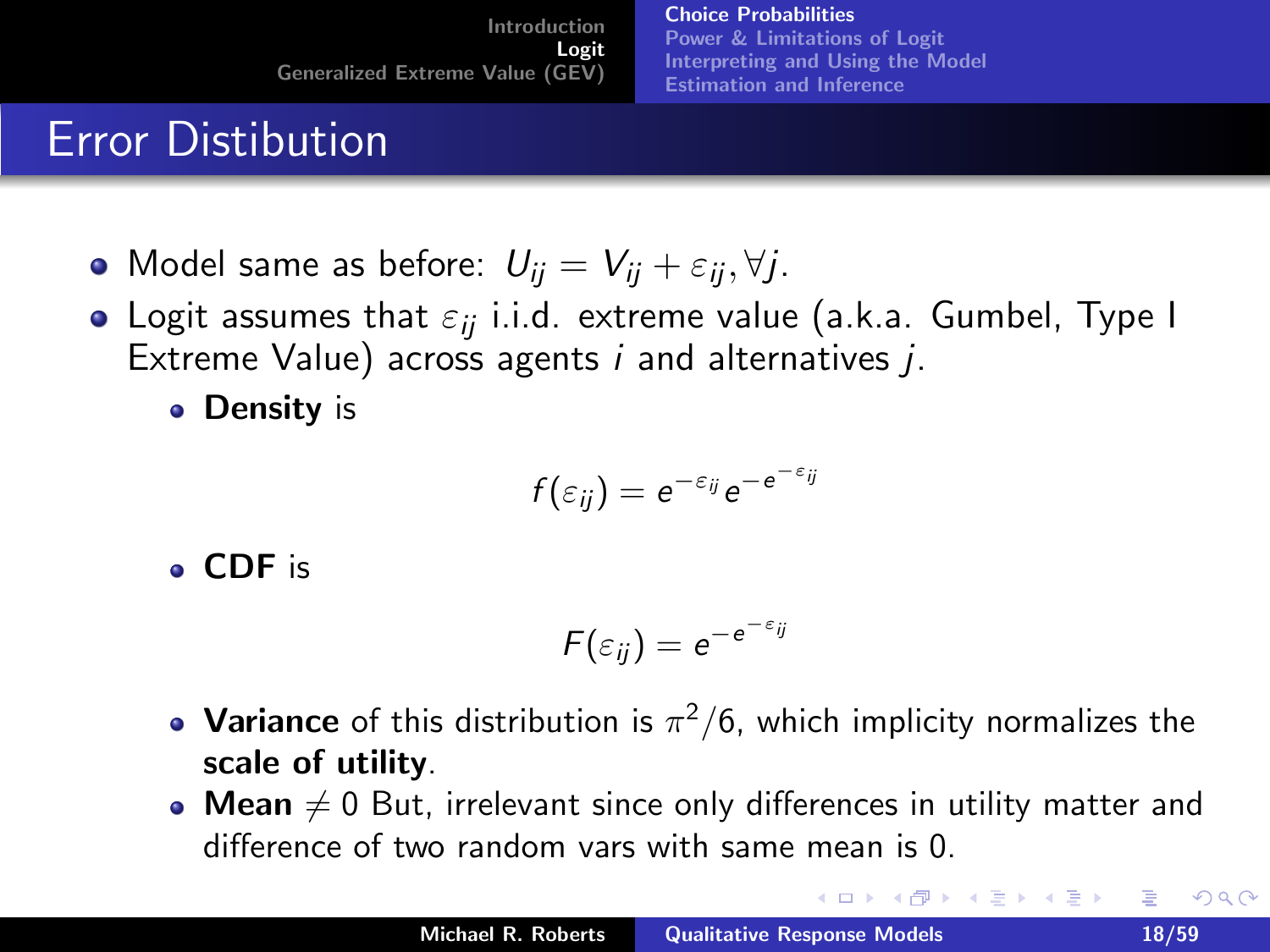[Choice Probabilities](#page-17-0) [Power & Limitations of Logit](#page-24-0) [Interpreting and Using the Model](#page-34-0) [Estimation and Inference](#page-40-0)

## Error Difference Distribution

**If**  $\varepsilon_{ii}$  i.i.d. extreme value, then  $\tilde{\varepsilon}_{iik} = \varepsilon_{ij} - \varepsilon_{ik}$  is logistic: CDF is

$$
\digamma(\tilde{\varepsilon}_{ij})=\frac{\text{e}^{\tilde{\varepsilon}_{ijk}}}{1+\text{e}^{\tilde{\varepsilon}_{ijk}}}
$$

This is distribution for binary logit. Similar to normal but fatter tails.

- Key assumption is independence of errors. Ok if model is "well-specified" If errors are correlated then
	- **1** use different model to allow for corr
	- **2** respecify representative utility  $V$  to capture corr
	- <sup>3</sup> consider model only as approximation
- Violation of indep assumption less important for estimating avg preferences, than for forecasting substitution patterns.

 $\Omega$ 

K ロ ⊁ K 倒 ≯ K ミ ⊁ K ミ ≯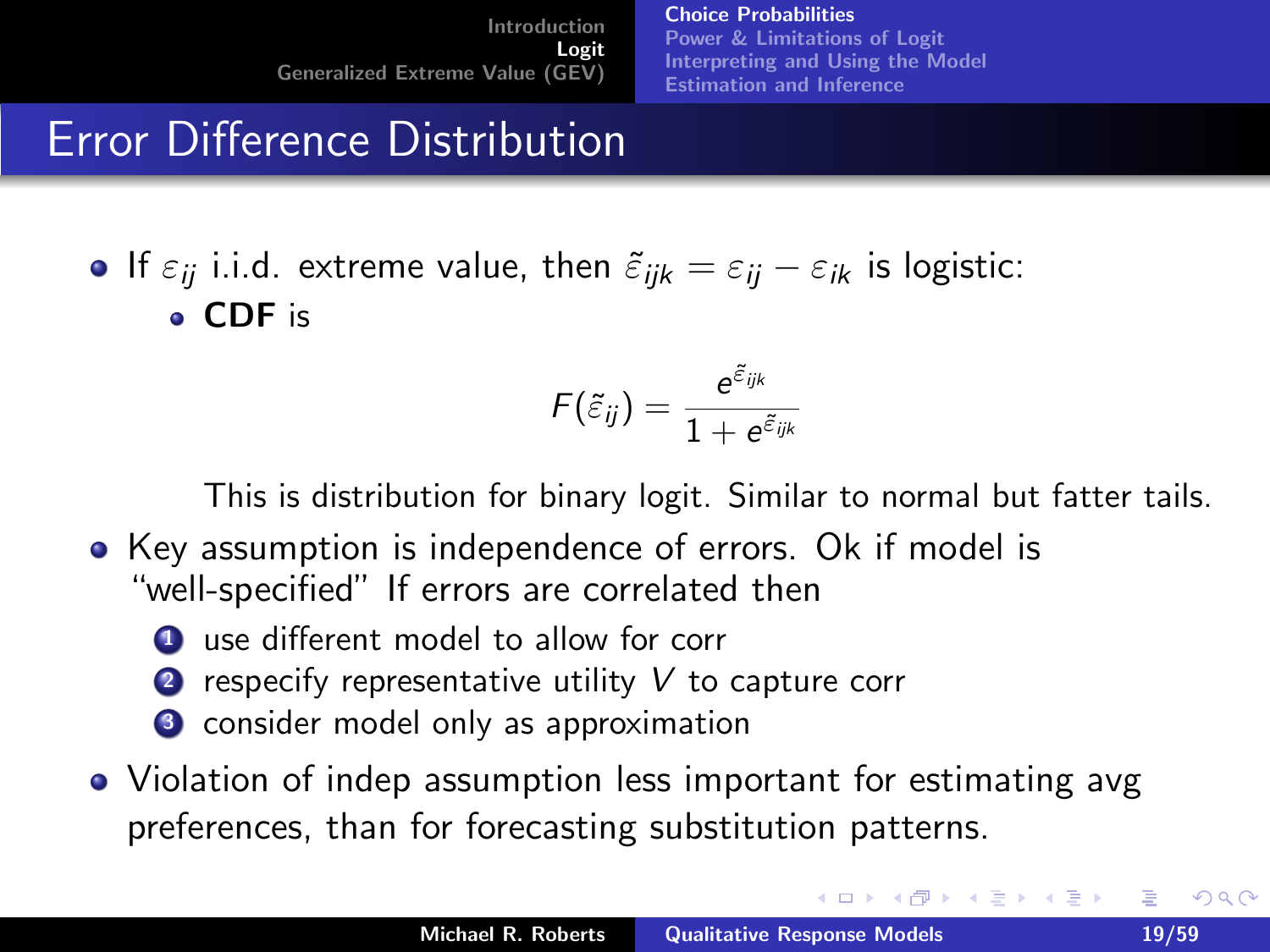[Choice Probabilities](#page-17-0) [Power & Limitations of Logit](#page-24-0) [Interpreting and Using the Model](#page-34-0) [Estimation and Inference](#page-40-0)

## Logit Choice Probabilities I

McFadden (1974)

$$
P_{ij} = Pr(V_{ij} + \varepsilon_{ij} > V_{ik} + \varepsilon_{ik}, \forall j \neq k) = Pr(\varepsilon_{ik} < V_{ij} - V_{ik} + \varepsilon_{ij}, \forall j \neq k)
$$

- **•** Fix  $\varepsilon_{ii}$ 's, this is CDF of  $\varepsilon_{ik}$ 's evaluated at  $V_{ii} V_{ik} + \varepsilon_{ii}$
- Indep of  $\varepsilon$ 's  $\implies$  CDF i

$$
P_{ij}|_{\varepsilon_{ij}} = \prod_{k \neq j} e^{-e^{-(\varepsilon_{ij} + V_{ij} - V_{ik})}}.
$$

This is conditional joint CDF of all  $\varepsilon$ 's except  $\varepsilon_{ii}$ , the conditioning variable.

メロメ メ御き メミメ メミメー

<span id="page-19-0"></span>重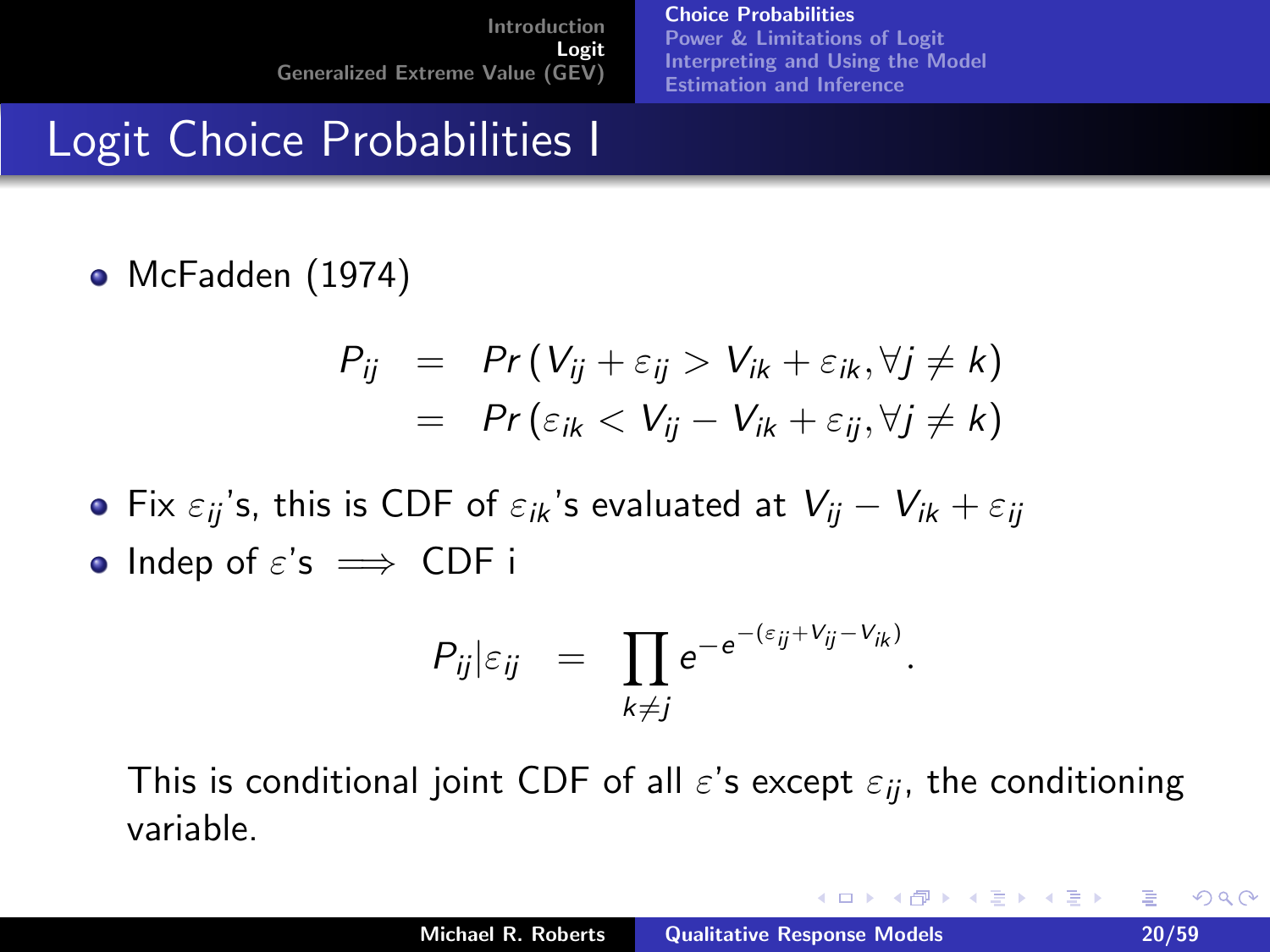[Choice Probabilities](#page-17-0) [Power & Limitations of Logit](#page-24-0) [Interpreting and Using the Model](#page-34-0) [Estimation and Inference](#page-40-0)

# Logit Choice Probabilities II

**•** To get unconditional density, integrate out  $\varepsilon_{ii}$ 

$$
P_{ij} = \int \left( \prod_{k \neq j} e^{-e^{-(\varepsilon_{ij} + V_{ij} - V_{ik})}} \right) e^{-\varepsilon_{ij}} e^{-e^{-\varepsilon_{ij}}} d\varepsilon_{ij} = \frac{e^{V_{ij}}}{\sum_j e^{V_{ij}}}.
$$

**•** If representative utility V is linear in parameters then

$$
P_{ij} = \frac{e^{x_{ij}\beta}}{\sum_j e^{x_{ij}\beta}}.
$$

- Choice probs sum to 1.
- Relation between  $P$  and  $V$  is sigmoid shaped
	- $\bullet$  Point at which increase in V has largest effect on prob of alternative bei[ng](#page-21-0) chos[e](#page-23-0)nis when pro[b](#page-16-0)  $\approx 0.5$  $\approx 0.5$  $\approx 0.5$  $\approx 0.5$  $\approx 0.5$ . Small [cha](#page-19-0)nge[s t](#page-20-0)[ip](#page-21-0) [th](#page-17-0)e b[al](#page-17-0)a[n](#page-46-0)[ce](#page-0-0).

<span id="page-20-0"></span> $\Omega$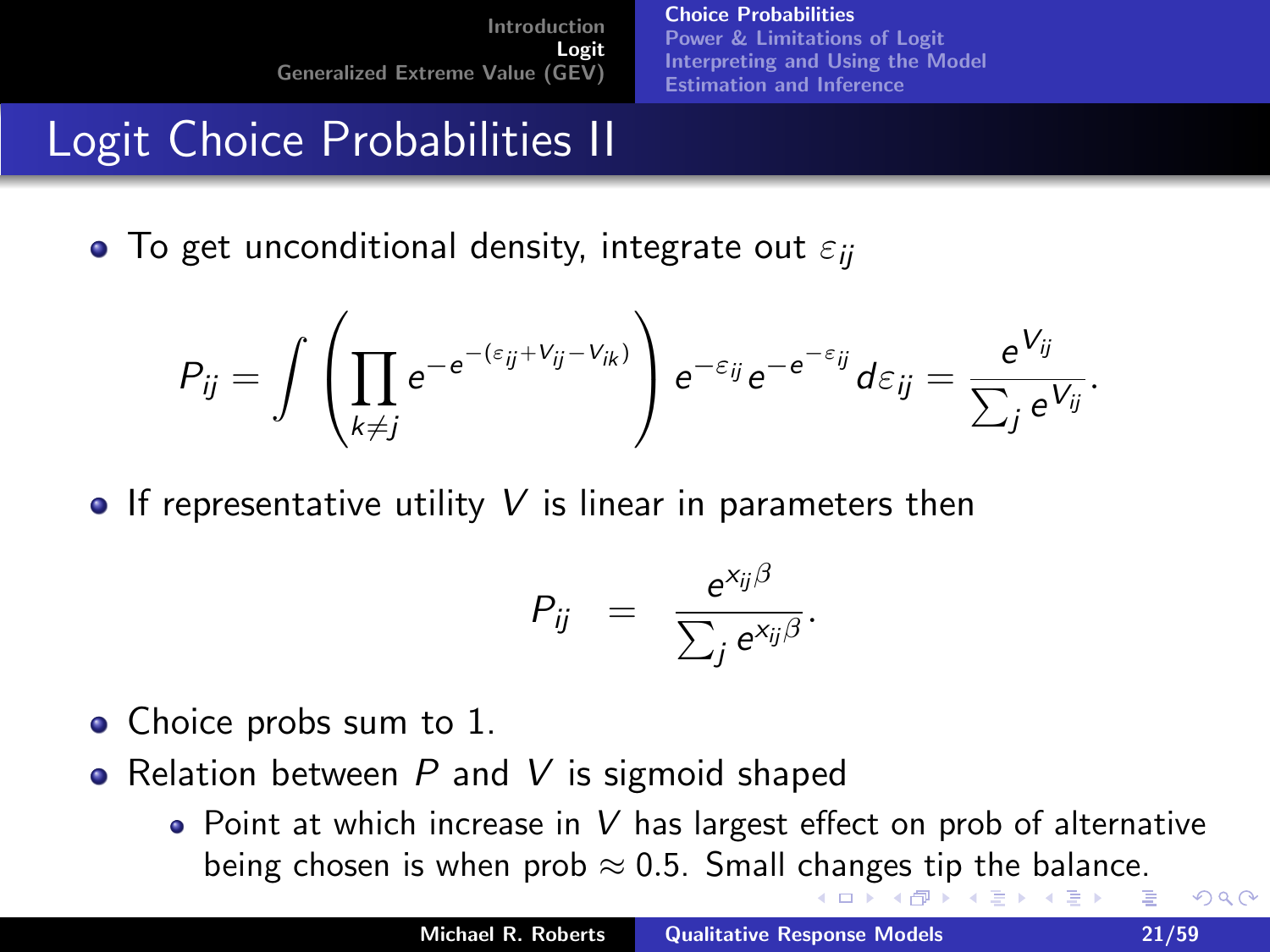[Choice Probabilities](#page-17-0) [Power & Limitations of Logit](#page-24-0) [Interpreting and Using the Model](#page-34-0) [Estimation and Inference](#page-40-0)

# **Coefficients**

Consider choice between gas and electric heating system

$$
U_g = \beta_1 P P_g + \beta_2 O C_g
$$
  

$$
U_e = \beta_1 P P_e + \beta_2 O C_e
$$

where  $PP$  =purchase price,  $OC$  =operating cost.

- The sign of the coefficients indicate the effect on utility (expect  $\beta_1$ and  $\beta_2 < 0$ ).
- Ratio of coefficients,  $\beta_2/\beta_1$  is willingness to pay for operating-cost reductions. E.g.,  $\beta_2 = -1.14$  and  $\beta_1 = -0.20 \implies \beta_2/\beta_1 = $5.70$ . Pay \$5.70 more for a system whose annual OCs are \$1 less.
- Take total deriv of utility and set  $= 0$ .

$$
dU = \beta_1 dPP + \beta_2 dOC = 0 \implies \partial PP/\partial OC = -\beta_2/\beta_1
$$

<span id="page-21-0"></span>へのへ

イロト イ母 トイラト イラト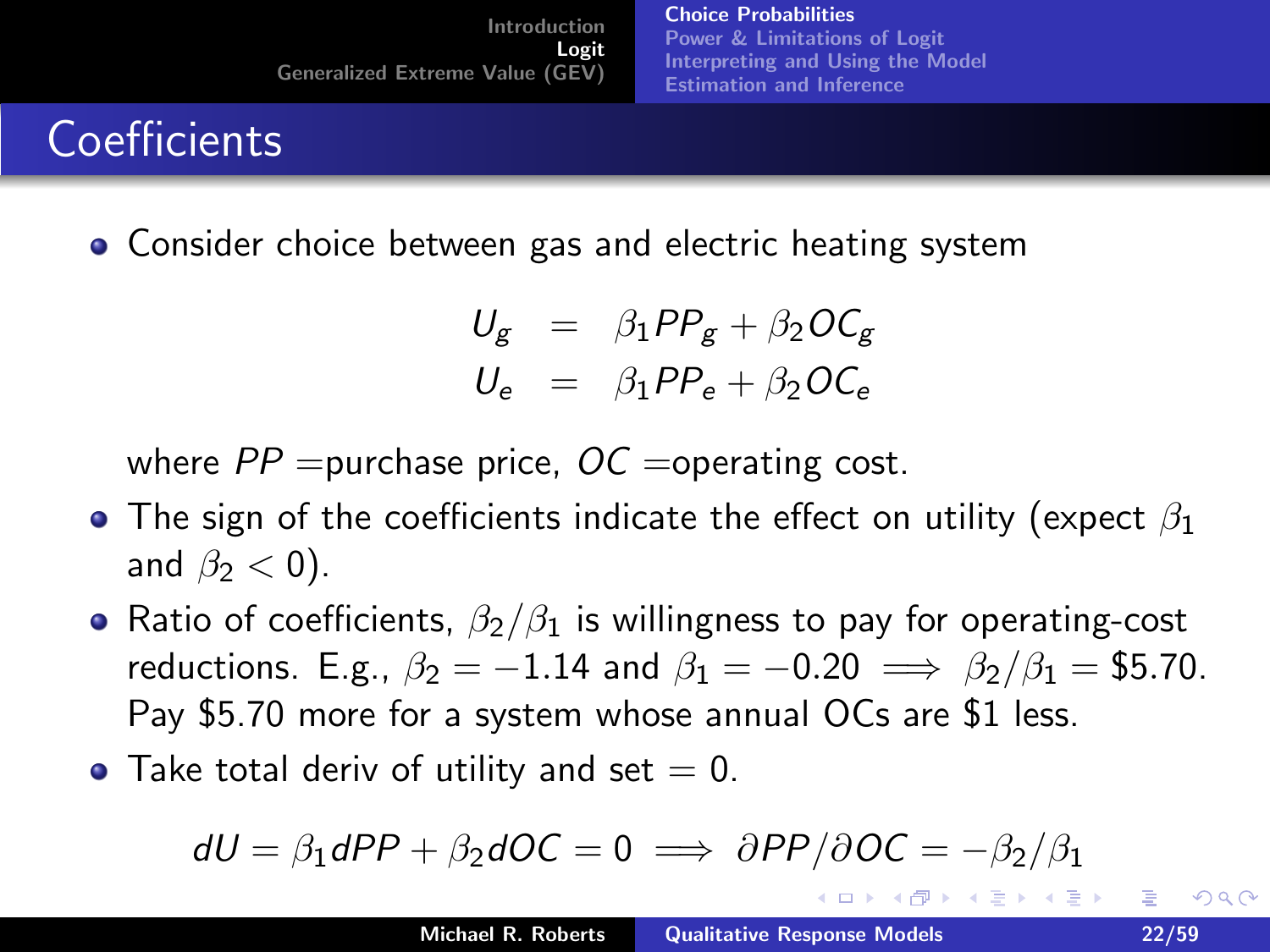[Choice Probabilities](#page-17-0) [Power & Limitations of Logit](#page-24-0) [Interpreting and Using the Model](#page-34-0) [Estimation and Inference](#page-40-0)

# Multinomial Logit

• Reconsider choice probabilities on previous slide

$$
P_g = \frac{e^{\beta_1 \beta_1 P P_g + \beta_2 O C_g}}{e^{\beta_1 \beta_1 P P_g + \beta_2 O C_g} + e^{\beta_1 P P_e + \beta_2 O C_e}}
$$
  
= 
$$
\frac{1}{1 + e^{\beta_1 \beta_1 P P_g + \beta_2 O C_g} - (\beta_1 P P_e + \beta_2 O C_e)}
$$

• Consider a third option, oil heating

$$
P_g = \frac{e^{\beta_1 \beta_1 P P_g + \beta_2 O C_g}}{e^{\beta_1 \beta_1 P P_g + \beta_2 O C_g} + e^{\beta_1 P P_e + \beta_2 O C_e} + e^{\beta_1 P P_o + \beta_2 O C_o}}
$$

• In binomial or multinomial, if we have variables constant across alternatives, must normalize one of the alternative-specific coefficients to zero.

4 D F 4 H F 4 E

<span id="page-22-0"></span> $\Omega$ 

**Exposure** 目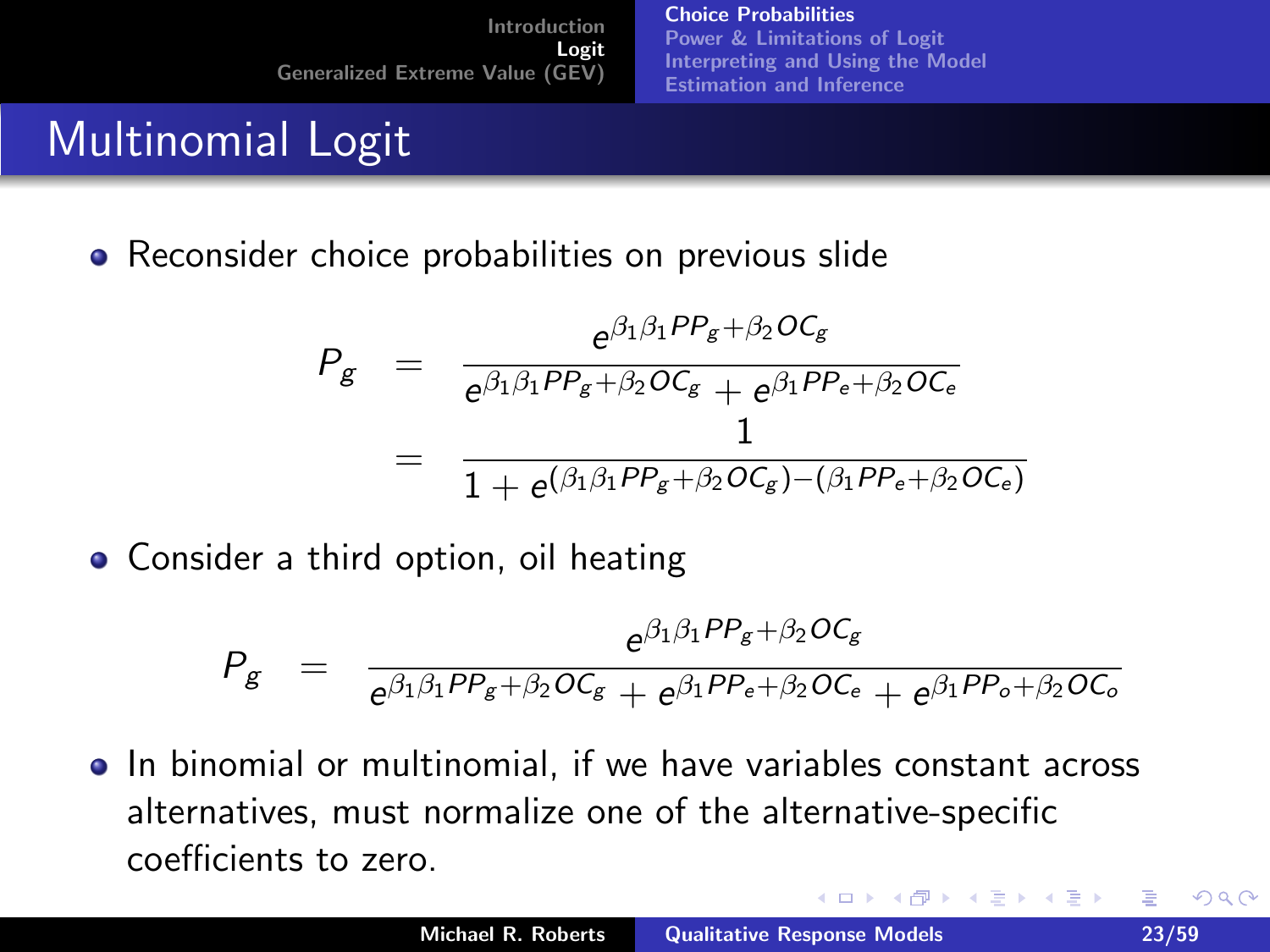[Choice Probabilities](#page-17-0) [Power & Limitations of Logit](#page-24-0) [Interpreting and Using the Model](#page-34-0) [Estimation and Inference](#page-40-0)

# Scale Invariance

- Logit assumes type 1 extreme value with variance  $\pi^2/6.$
- Utility is  $U_{ij}^* = V_{ij} + \varepsilon_{ij}^*$ , where  $Var(\varepsilon_{ij}^*) = \sigma^2(\pi^2/6)$ .
- Scale irrelevance  $\implies$  divide by  $\sigma$  without changing behavior

$$
U_{ij} = V_{ij}/\sigma + \varepsilon_{ij}
$$

where  $\varepsilon_{ij} = \varepsilon_{ij}/\sigma$  and  $V(\varepsilon_{ij}) = \pi^2/6$ .

• The choice prob is:

$$
P_{ij} = \frac{e^{V_{ij}/\sigma}}{\sum_j e^{V_{ij}/\sigma}} = \frac{e^{(\beta/\sigma)x_{ij}}}{\sum_j e^{(\beta/\sigma)x_{ij}}}
$$

- **•** Estimated coeffs = orig params scaled by  $\sigma \implies$  careful when interpreting magnitudes (Ben-Akiva & Morikawa '90, Swait & Louviere '93)
- Can't identify scale  $\sigma \implies$  normalize to 1[.](#page-22-0)

 $\Box$   $\rightarrow$   $\Box$   $\Box$   $\rightarrow$   $\Box$ 

<span id="page-23-0"></span> $\Omega$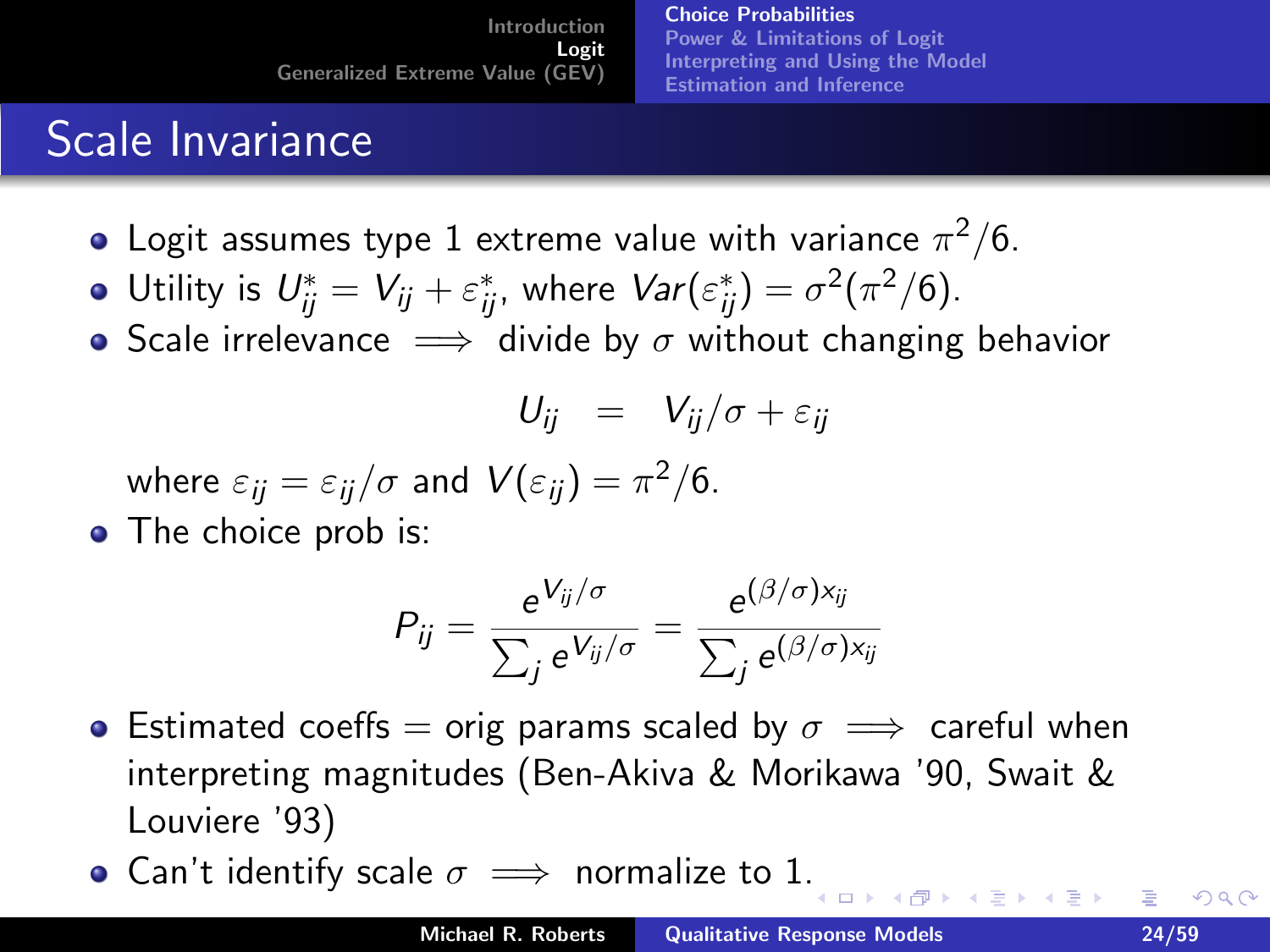[Choice Probabilities](#page-17-0) [Power & Limitations of Logit](#page-24-0) [Interpreting and Using the Model](#page-34-0) [Estimation and Inference](#page-40-0)

#### Applicability of Logit Models

- **1** Logit can represent systematic (i.e., related to observables) taste variation, not random (i.e., unrelated to observables) taste variation
- **2** Logit implies proportional substitution across alternatives (i.i.a.)
- **3** Logit can handle state dependence and repeated choice but can't handle serially correlated errors.

 $\leftarrow$   $\cap$   $\rightarrow$   $\leftarrow$   $\cap$   $\rightarrow$ 

<span id="page-24-0"></span> $\Omega$ 

na ⊞is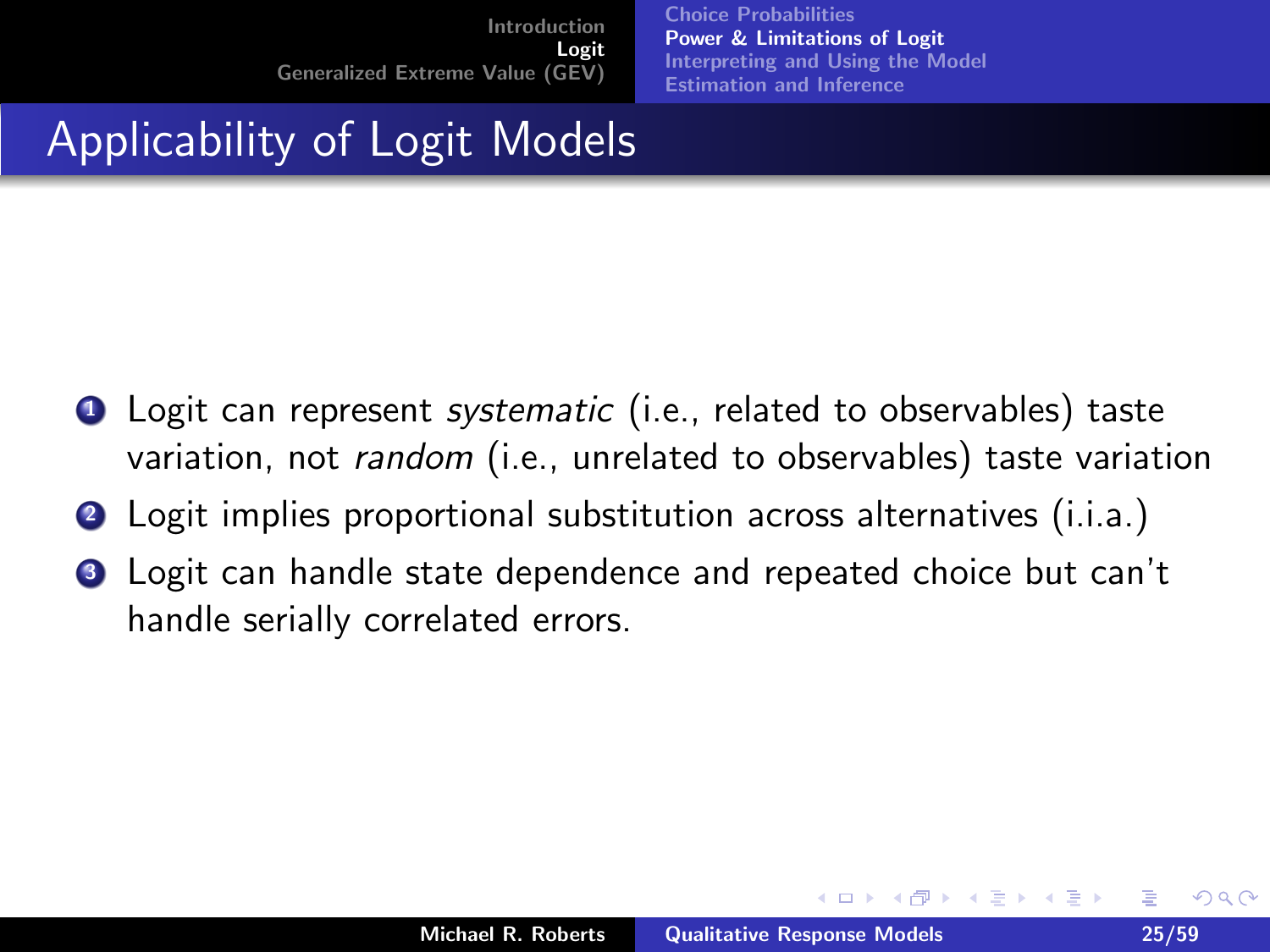[Choice Probabilities](#page-17-0) [Power & Limitations of Logit](#page-24-0) [Interpreting and Using the Model](#page-34-0) [Estimation and Inference](#page-40-0)

### Taste Variation - Observables

• Consider car choice

$$
U_{ij} = \alpha_i SR_j + \beta_i PP_j + \varepsilon_{ij}
$$

where  $SR =$  shoulder room=,  $PP =$  purchase price.

Note parameters  $(\alpha_i,\beta_i)$  are agent-specific. E.g.,

$$
\alpha_i = \rho M_i, \beta_i = \theta/I_i
$$

where  $M = #$  of family members,  $I =$  income. Then

$$
U_{ij} = \rho(M_i S R_j) + \theta (PP_j/I_i) + \varepsilon_{ij}
$$

• As long as taste varies with **observables**, no problem

 $4.71 \times 4.77 \times 4.75$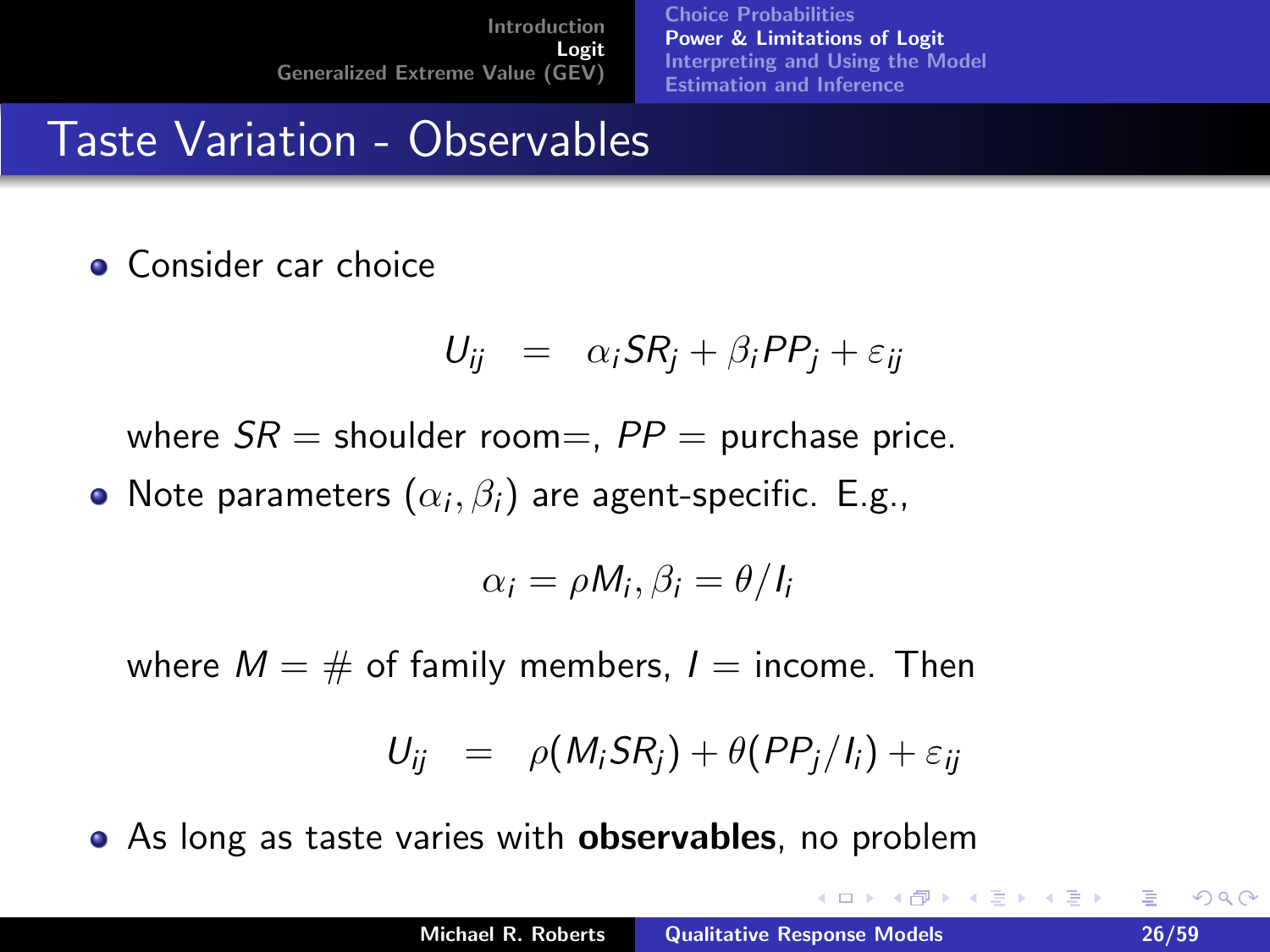[Choice Probabilities](#page-17-0) [Power & Limitations of Logit](#page-24-0) [Interpreting and Using the Model](#page-34-0) [Estimation and Inference](#page-40-0)

## Taste Variation - Unobservables

Now let parameters  $(\alpha_i,\beta_i)$  vary with unobservables

$$
\alpha_i = \rho M_i + \mu_i, \beta_i = \theta / I_i + \eta_i
$$

where  $\mu_i$  = unobserved to researcher value of shouler room (e.g., size of people, frequency of traveling together), and  $\eta_i =$ unobserved to researcher value of purchase price. Now

$$
U_{ij} = \rho(M_i S R_j) + \theta (P P_j / I_i) + \tilde{\varepsilon}_{ij}
$$

where  $\tilde{\varepsilon}_{ii} = \mu_i SR_i + \eta_i PP_i + \varepsilon_{ii}$ .

• New error term *can't* be i.i.d.

- $\bullet$   $\mu_i$  and  $\eta_i \implies$  corrrelation across alts.
- 2 SR<sub>i</sub> and  $PP_i \implies$  heteroskedasticity across alts.

• Solution: Probit or Mixed Logit.

 $\Omega$ 

メロメ メ御き メミメ メミメー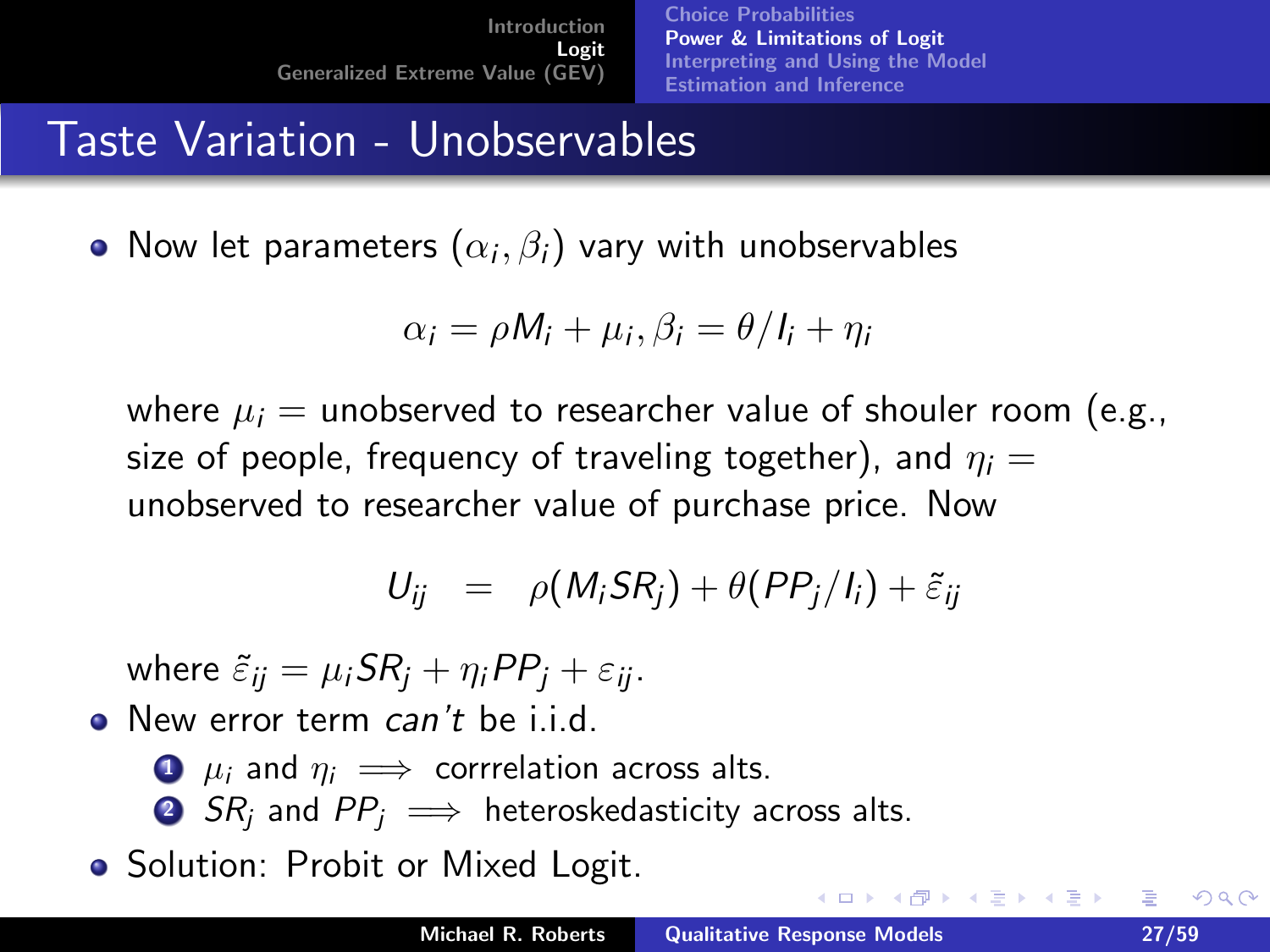[Choice Probabilities](#page-17-0) [Power & Limitations of Logit](#page-24-0) [Interpreting and Using the Model](#page-34-0) [Estimation and Inference](#page-40-0)

## Substitution Patterns

- Increase in prob of choosing one alt  $\implies$  decrease in prob of choosing other alternatives (probs sum to 1).
- Logit model implies a specific substitution pattern. Can be seen as
	- $\bullet$  restriction on the ratios of probs, and/or
	- 2 restriction on the cross-elasticities of probs.

 $\leftarrow$   $\cap$   $\rightarrow$   $\leftarrow$   $\cap$   $\rightarrow$ 

 $\Omega$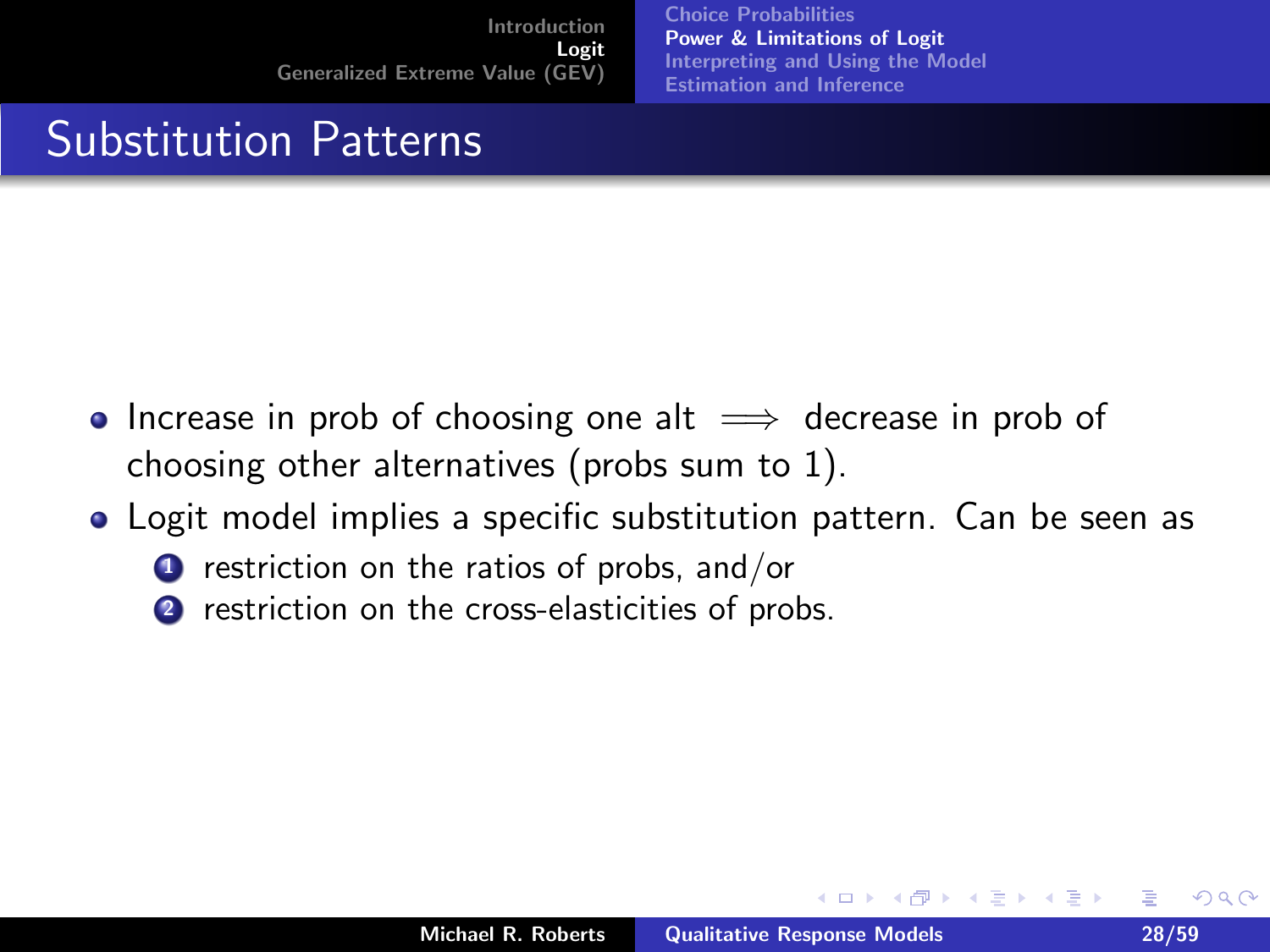[Choice Probabilities](#page-17-0) [Power & Limitations of Logit](#page-24-0) [Interpreting and Using the Model](#page-34-0) [Estimation and Inference](#page-40-0)

Independence of Irrelevant Alternatives (IIA)

• Ratio of logit probs for any 2 alts

$$
\frac{P_{i\dot{J}}}{P_{i}k}=\frac{e^{V_{ij}}/\sum_{j}e^{V_{ij}}}{e^{V_{ik}}/\sum_{j}e^{V_{ij}}}=\frac{e^{V_{ij}}}{e^{V_{ik}}}=e^{V_{ij}}-e^{V_{ik}}
$$

- The ratio does **not** depend on any other alts.
- IIA can be viewed as a property of a properly specified model.

 $\leftarrow$   $\cap$   $\rightarrow$   $\leftarrow$   $\cap$   $\rightarrow$ 

 $2Q$ 

 $\left\{ \begin{array}{c} 1 \end{array} \right.$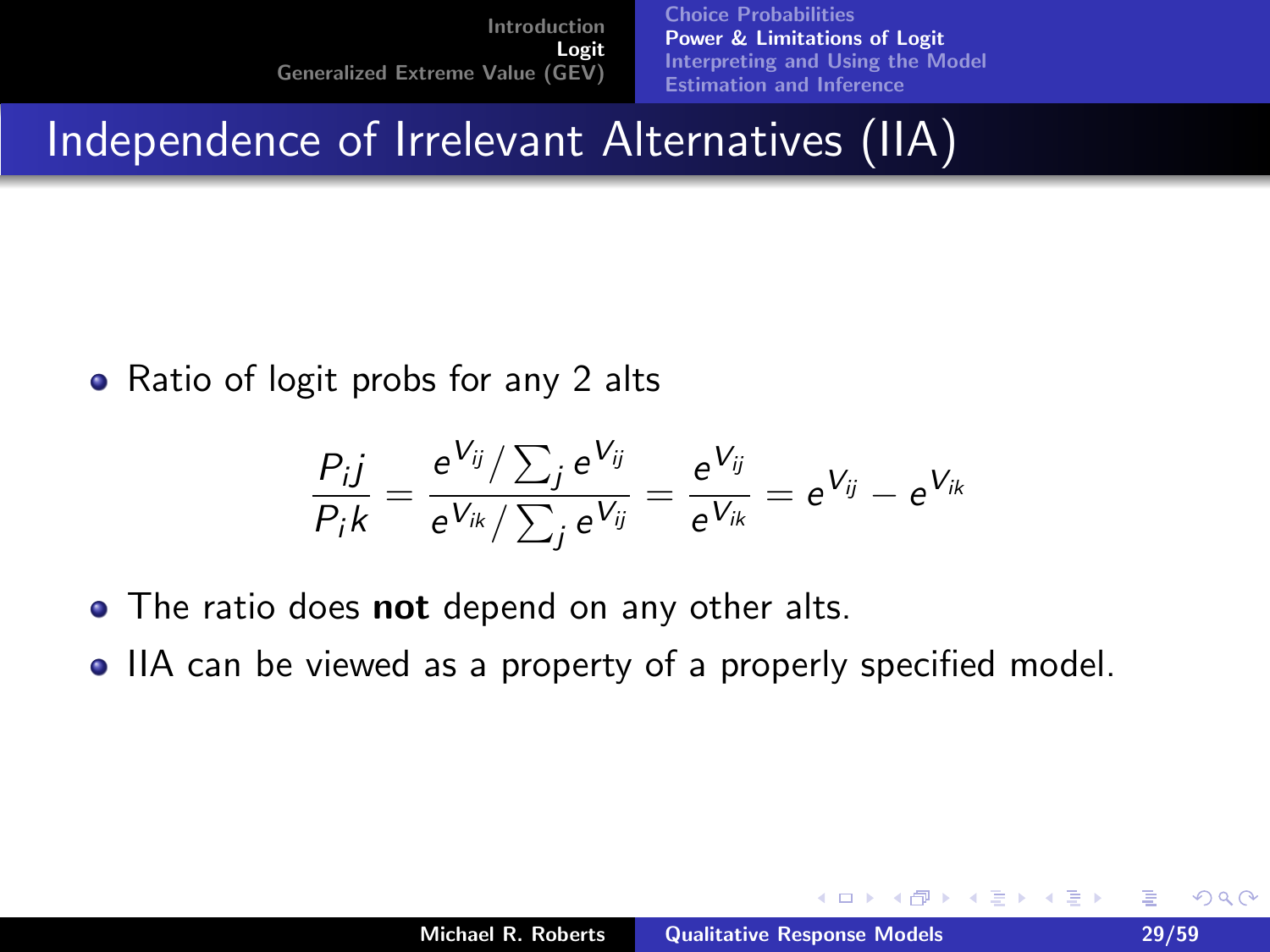[Choice Probabilities](#page-17-0) [Power & Limitations of Logit](#page-24-0) [Interpreting and Using the Model](#page-34-0) [Estimation and Inference](#page-40-0)

#### IIA: Red Bus-Blue Bus

- Travel by car or blue bus:  $P_c = P_{bb} = 1/2 \implies P_c/P_{bb} = 1$ .
- Introduce identical red bus,  $\implies P_{rb} = P_{bb} \implies P_{rb}/P_{bb} = 1$ .
- iia  $\implies P_c/P_{bb} = 1$  since new alt has no effect on ratio.
- Only probs:  $P_c/P_{bb} = 1$  and  $P_c/P_{bb} = 1$  are  $P_c = P_{bb} = P_{rb} = 1/3.$
- In real life, this is silly.  $P_c$  shouldn't change and  $P_{rb} = P_{bb}$  if they're identical. So,  $P_c = 1/2$  and  $P_{rb} = P_{bb} = 1/4$
- IIA leads to overest of bus, underest of car.

唾

すロチ す母 ト すき ト すき トー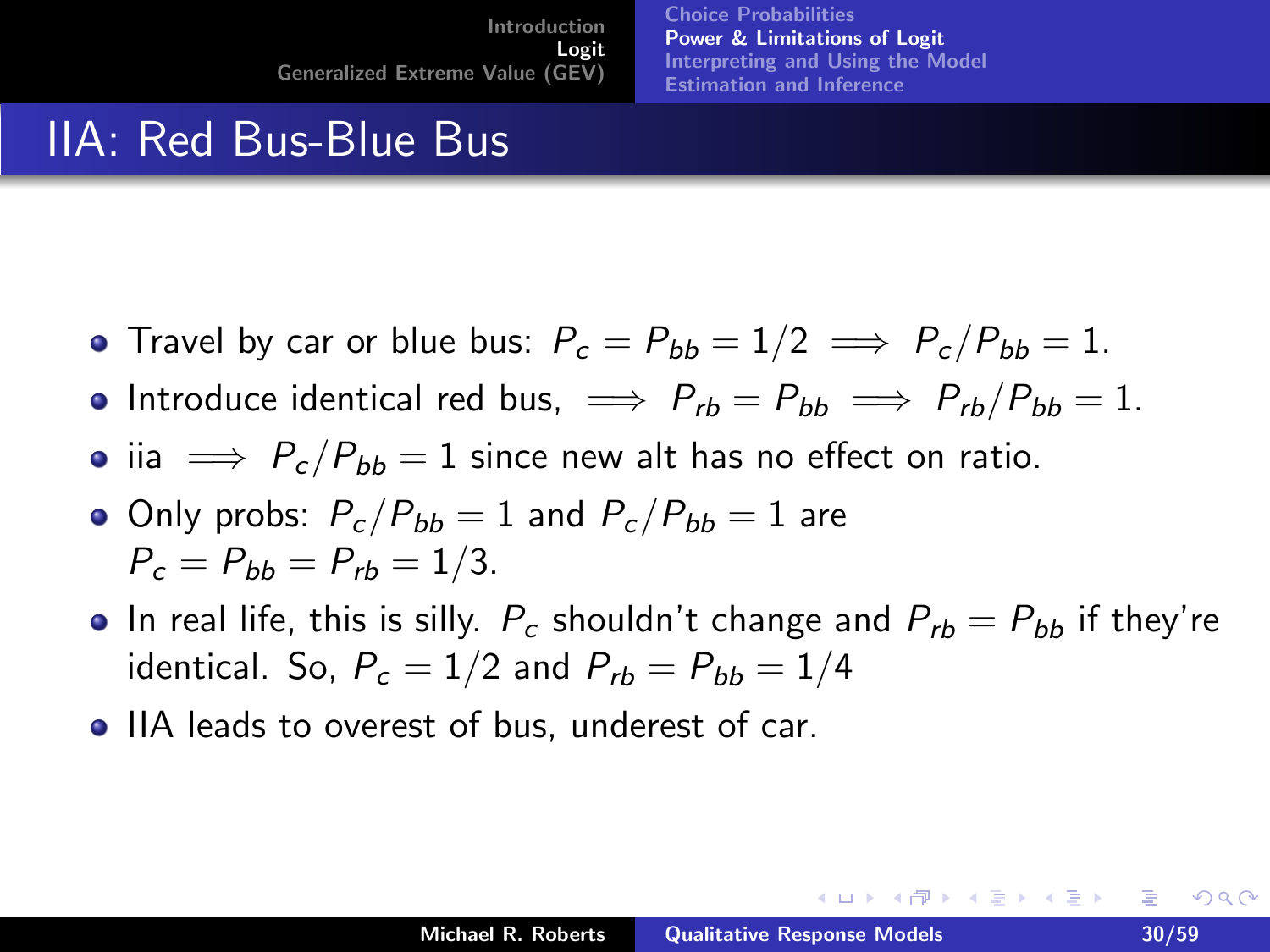[Choice Probabilities](#page-17-0) [Power & Limitations of Logit](#page-24-0) [Interpreting and Using the Model](#page-34-0) [Estimation and Inference](#page-40-0)

# Proportional Substitution

- Same idea in terms of cross-elasticities of logit probs.
- How does  $\Delta$  in characteristics of alt *i* affect all prob of *other* alts?
- Elasticity of  $P_{ij}$  wrt variable in representative utility of alt  $k$  (see below for deriv):

$$
\frac{\partial P_{ij}}{\partial z_{ik}} = E_{iz_{ik}} = -\beta_z z_{ik} P_{ik}
$$

- Note cross-elasticity is same  $\forall j$  since j does not enter the formula.
- Means improvement in attributes of 1 alt reduces probs ∀ other alts by same %.
- I.e., improvement in 1 alt draw proportionately from all other alts.  $(a.k.a.,$  proportionate shifting and is manifest of iia).

**K ロ ト K 何 ト K ミ ト**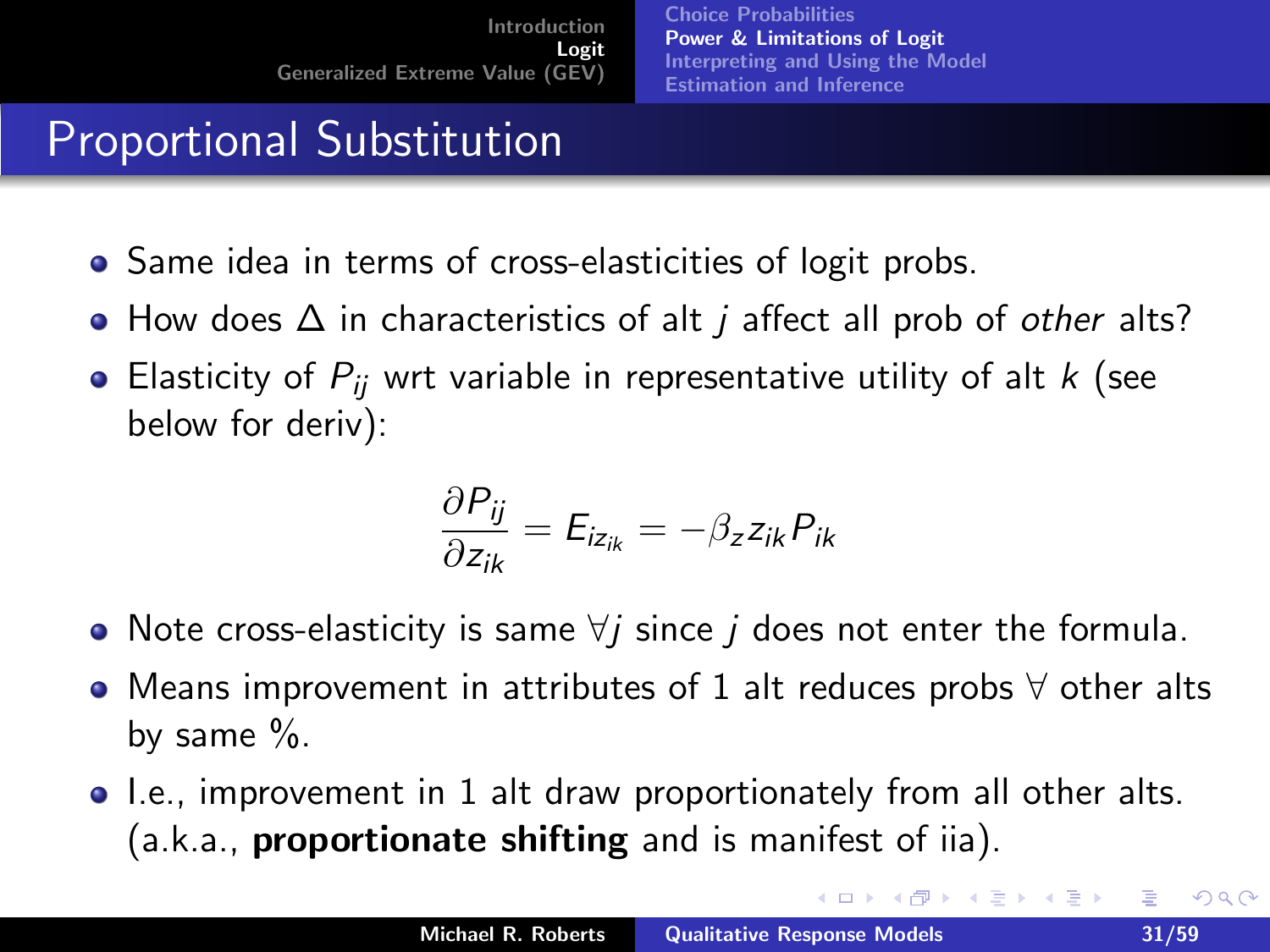[Choice Probabilities](#page-17-0) [Power & Limitations of Logit](#page-24-0) [Interpreting and Using the Model](#page-34-0) [Estimation and Inference](#page-40-0)

## Advantages & Tests of IIA

- With lots of alts, we can focus on subset.
- Two types of tests:
	- <sup>1</sup> Hausman and McFadden (1984): Parameter ests from a subset of alts are same as parameter ests from full set of alts.
	- <sup>2</sup> McFadden (1987) and Train et al. (1989)

 $\leftarrow$   $\cap$   $\rightarrow$   $\leftarrow$   $\cap$   $\rightarrow$ 

**ALC: NO**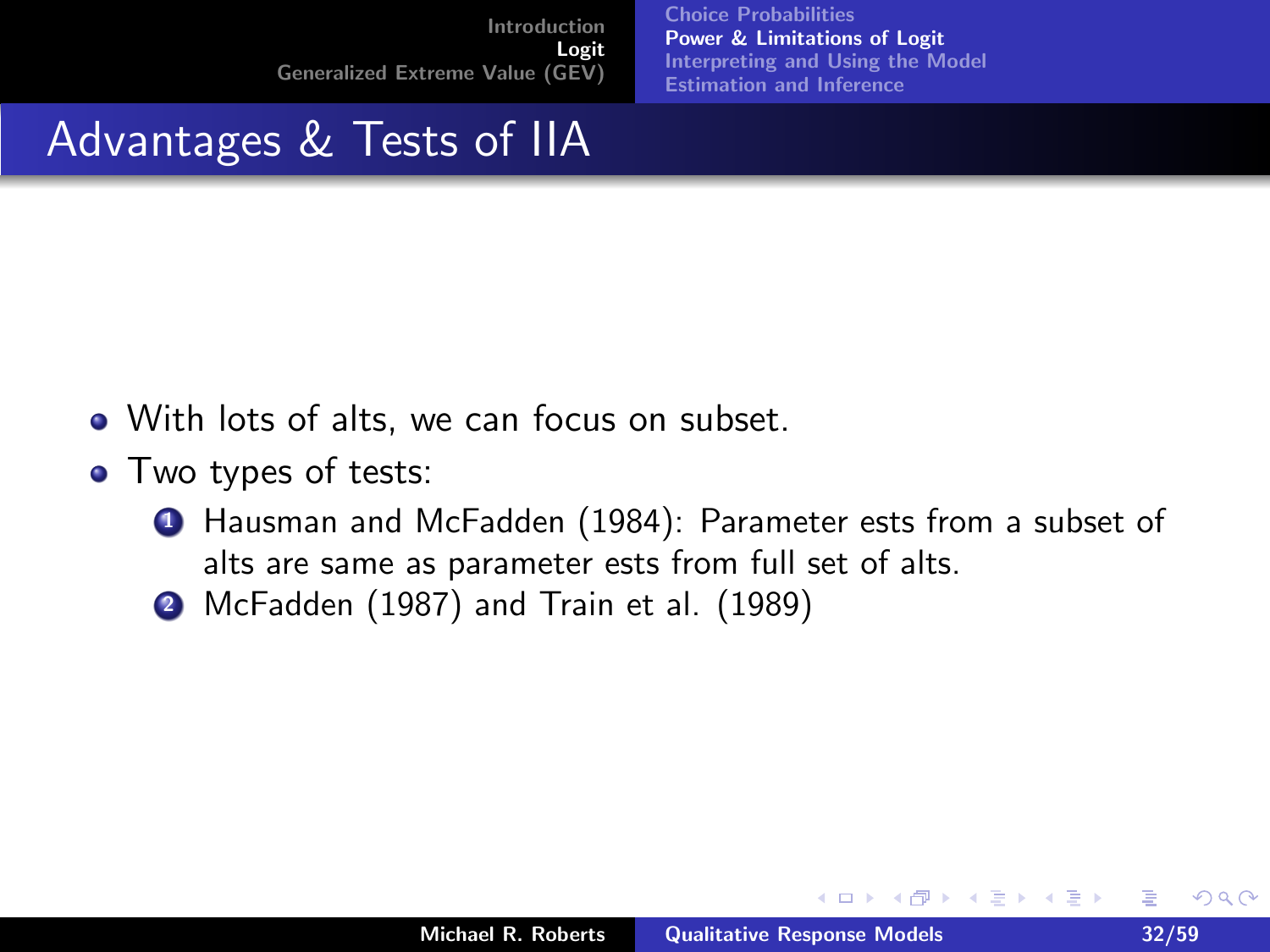[Choice Probabilities](#page-17-0) [Power & Limitations of Logit](#page-24-0) [Interpreting and Using the Model](#page-34-0) [Estimation and Inference](#page-40-0)

# Panel Data

- If unobserved factors affecting agents are independent over repeated choices logit is kosher.
- Dynamics related to observed factors easily accomodated:
	- **1** State dependence where agent's past choices affect current choice, or

$$
V_{ijt} = \alpha y_{i} j(t-1) + \beta x_{ijt}, \text{ or}
$$
  

$$
V_{ijt} = \alpha \sum_{0}^{t} y_{ij(s)} + \beta x_{i} jt,
$$

where  $y_{ii(t)} = 1$  if alt *j* chosen in period *t*. 2 Lagged response to changes in attributes.

<span id="page-32-0"></span>
$$
V_{ijt} = \beta x_{ij(t-1)}, \text{ or}
$$
  
\n
$$
V_{ijt} = \beta x_{ij(t-1)} + \beta_2 x_{ij(t-2)} + \dots,
$$

Dynamics related to unobserved factors cannot be handles because of indep assumption.  $4.11 \times 4.60 \times 4.72 \times$ 重  $2Q$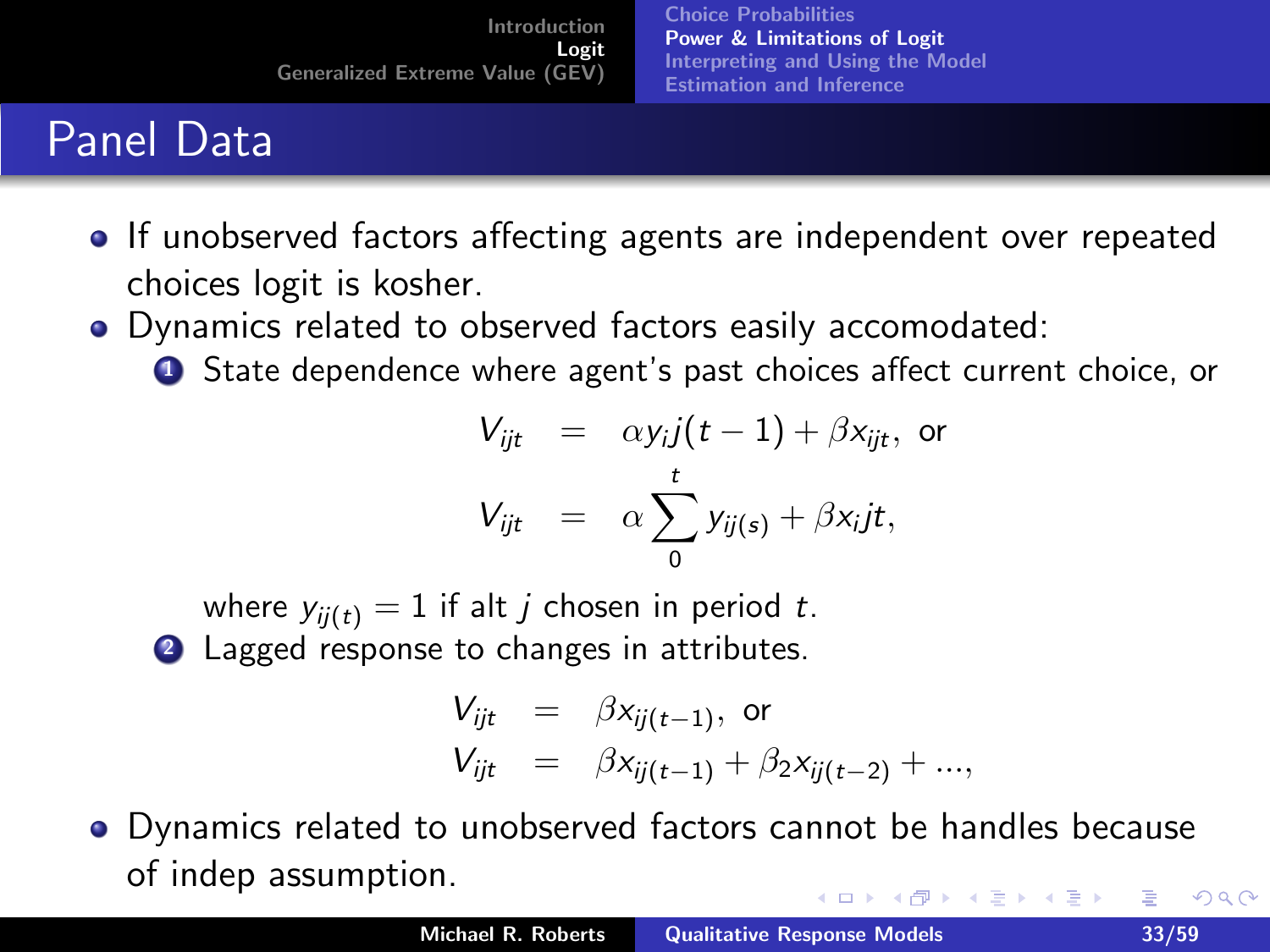<span id="page-33-0"></span>[Choice Probabilities](#page-17-0) [Power & Limitations of Logit](#page-24-0) [Interpreting and Using the Model](#page-34-0) [Estimation and Inference](#page-40-0)

## Dynamic Models

$$
y_{it} = I(x_{it}'\beta + \alpha_i + \gamma y_{i,t-1} + \varepsilon_i t > 0)
$$

• Lagged effects or persistence arises from three souces:

- $\bullet$  serial correlation in  $\varepsilon$
- **2** heterogeneity,  $\alpha_i$  (some individuals are more inherently more likely to choose or experience event for all time)
- **3 state dependence**,  $y_{i,t-1}$  (occurence of past event or decision influences prob of current event or decision)

(see Heckman (1978,1981))

- **•** Example: Choice of restaurant
	- **1** Someone barfed outside Taco Bell yesterday, turning me off
	- <sup>2</sup> I don't like fast food
	- **3** I ate at Taco Bell yesterday and don't want the same thing twice
- Intial conditions have big impact on entire [pa](#page-32-0)[th](#page-34-0) [i](#page-32-0)[n](#page-45-0) [s](#page-34-0)[h](#page-23-0)[o](#page-24-0)[rt](#page-33-0)[p](#page-16-0)[a](#page-17-0)n[el](#page-46-0)[s](#page-0-0) 重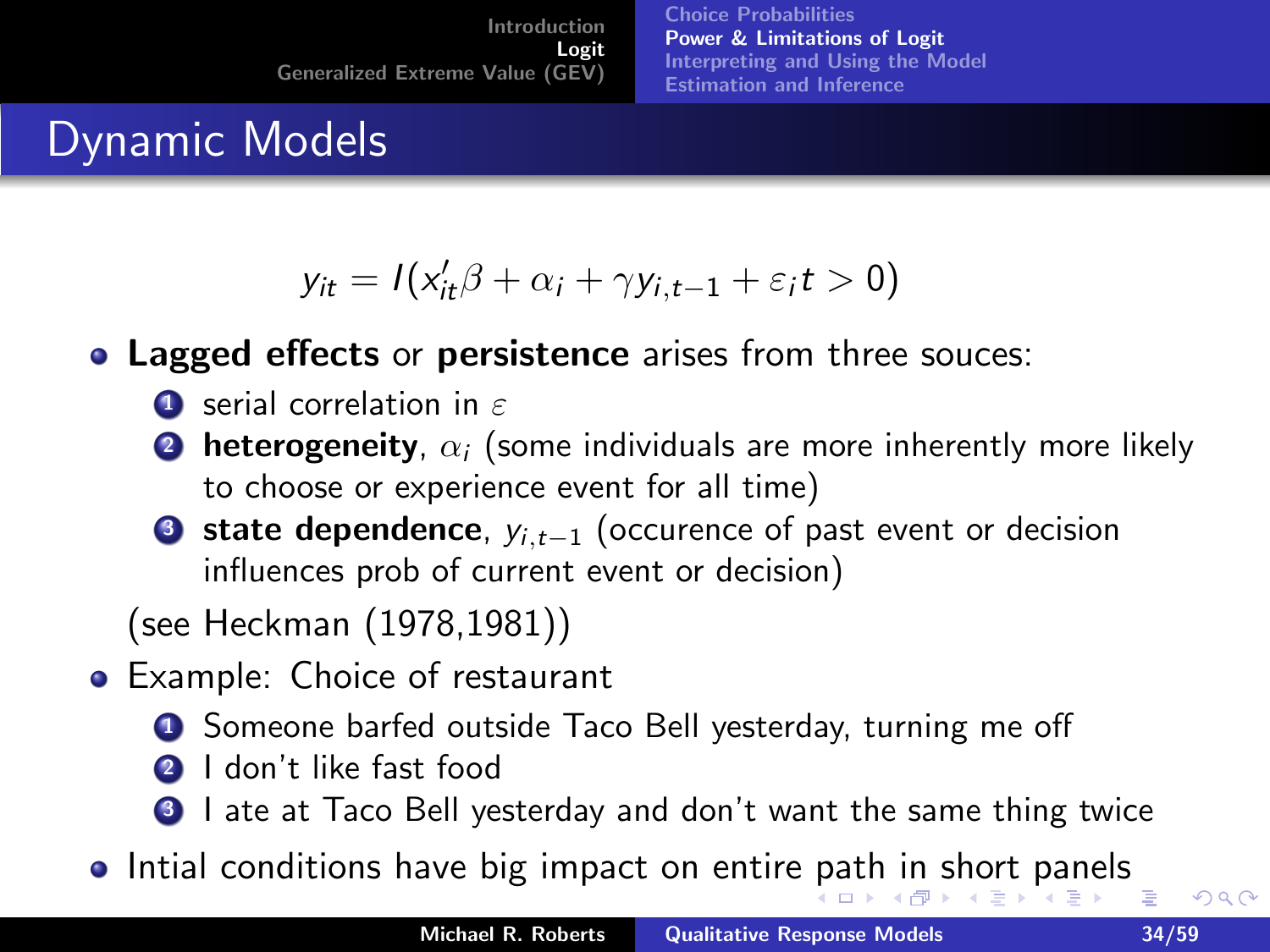[Choice Probabilities](#page-17-0) [Power & Limitations of Logit](#page-24-0) [Interpreting and Using the Model](#page-34-0) [Estimation and Inference](#page-40-0)

# Consumer Surplus

- Agent's consumer surplus is defined as the utility, in \$, that the person receives from a choice situation.
- Consumer Surplus is:

$$
CS_i = (1/\alpha_i) max_j (U_{ij} \forall j)
$$

where  $\alpha_i = \mathsf{d} U_i/Y_i$  is marginal utility of income, and  $Y_i$  is income of agent *i*. (Division by MU inc translates utility into  $\S$ .)

 $\bullet$  Observe V, not U so we can compute expected CS:

<span id="page-34-0"></span>
$$
E(CS_i) = (1/\alpha_i)E_{\varepsilon_{ij}}[max_j(U_{ij}\forall j)]
$$

If  $U$  is linear in income, then  $\alpha_i$  is constant wrt income  $\&$ 

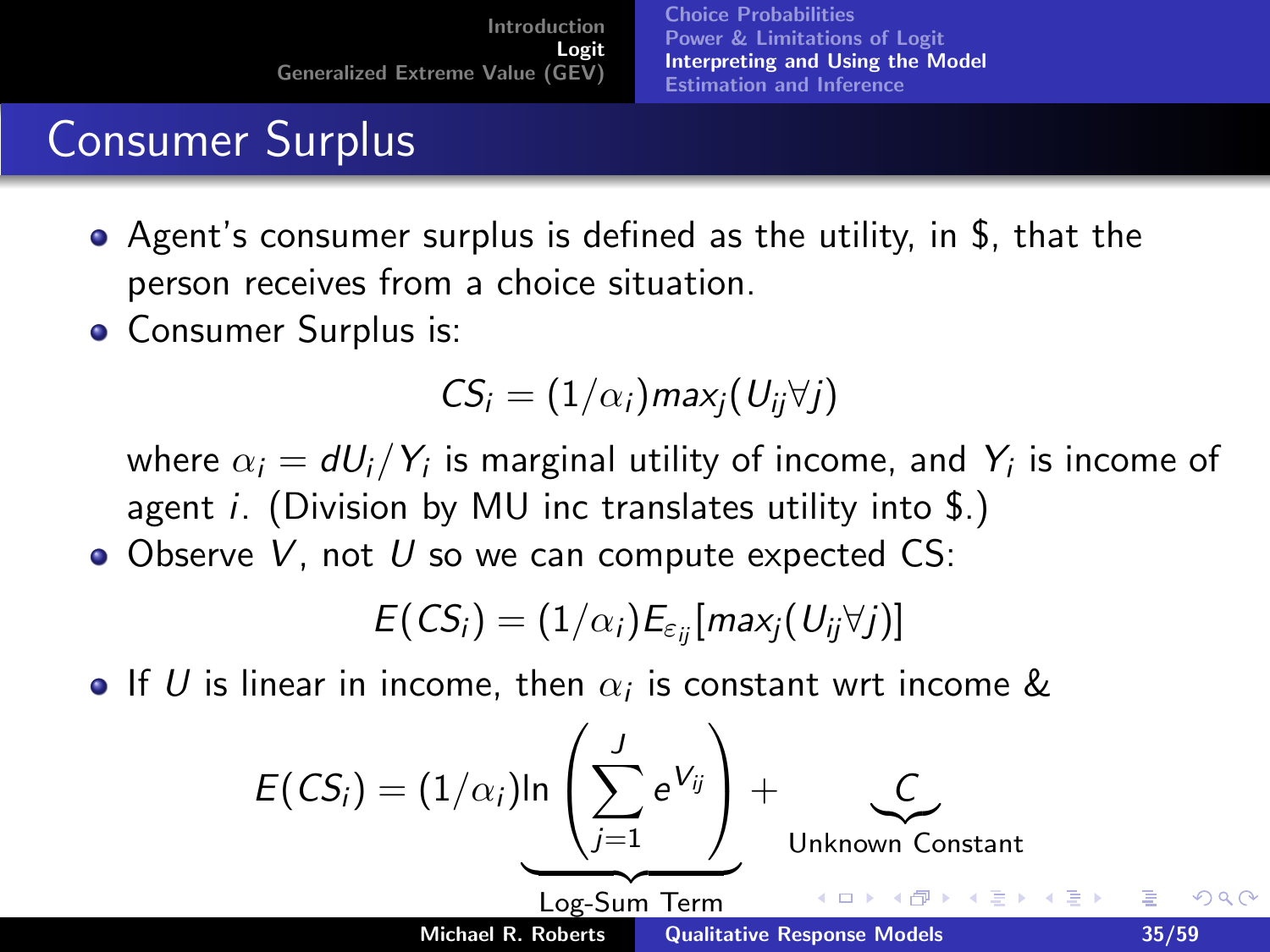[Choice Probabilities](#page-17-0) [Power & Limitations of Logit](#page-24-0) [Interpreting and Using the Model](#page-34-0) [Estimation and Inference](#page-40-0)

# Policy Analysis

 $\bullet$   $E(CS_i)$  = avg CS in subpop of people with same V's as person *i*.  $\bullet$  Total CS in population is weighted sum of  $E(CS_i)$  over sample  $\bullet$   $\Delta$  in CS due to change in alternatives is:

$$
E(CS_i) = (1/\alpha_i) \left[ \ln \left( \sum_{j=1}^{J^1} e^{V^1_{ij}} \right) - \ln \left( \sum_{j=1}^{J^0} e^{V^0_{ij}} \right) \right]
$$

where 0 and 1 superscripts refer to pre- and post-change

- To get  $\alpha_i$ , can use coef on a price or cost variable. E.g., cost coef, β, should be  $< 0$ .  $-\beta$  is amount utility rises due to \$1 inc in dec in cost, which is equiv to \$1 inc in income since person can spend dollar saved just as if he received an extra \$1 in income.  $-\beta$  is inc in utility from \$1 inc in income (i.e., MU of inc).
- If MU income function of income see (e.g., McFadden (1999), Karlstrom (2000)). イロメ イ部メ イヨメ イヨメー

 $\Omega$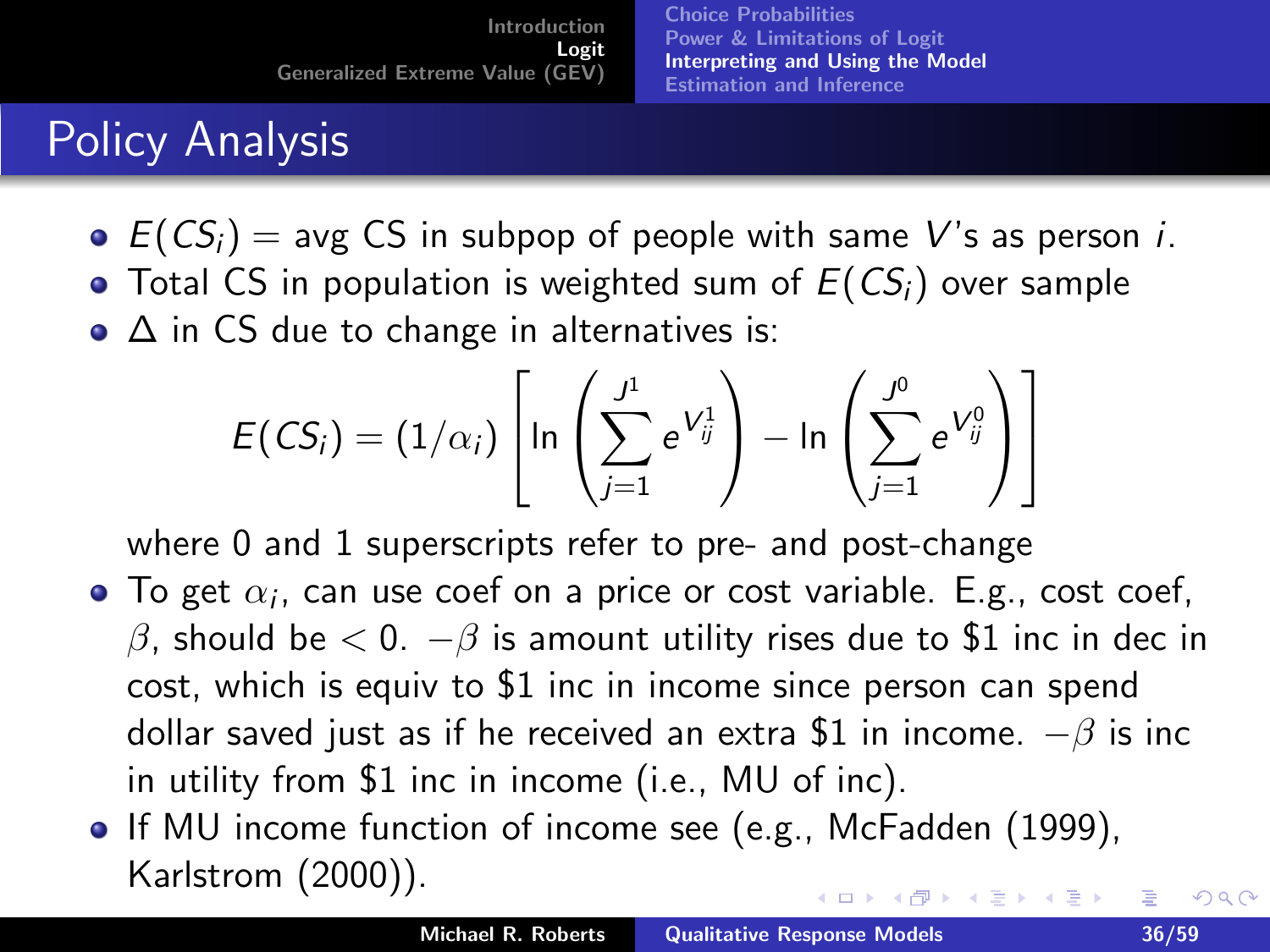[Choice Probabilities](#page-17-0) [Power & Limitations of Logit](#page-24-0) [Interpreting and Using the Model](#page-34-0) [Estimation and Inference](#page-40-0)

#### Own Alternative Derivatives

• Change in prob that agent  $i$  chooses alt  $j$  given change in observed factor  $z_{ii}$  entering that alt is

$$
\frac{\partial P_{ij}}{\partial z_{ij}} = \frac{\partial (e^{V_{ij}} / \sum_{k} e^{V_{ik}})}{\partial z_{ij}}
$$

$$
= \frac{\partial V_{ij}}{\partial z_{ij}} P_{ij} (1 - P_{ij})
$$

- If  $V$  linear in parms then  $\partial V_{i}j/\partial z_{ij}=\beta$
- Derivative is largest when  $P_{ii} = 0.5$  and smaller when  $P_{ii}$ approaches 0 or 1.
- Intuition: Change matters most when choice probs indicate high degree of uncertainty.

 $2Q$ 

メロメ メ御 メメ きょ メモメ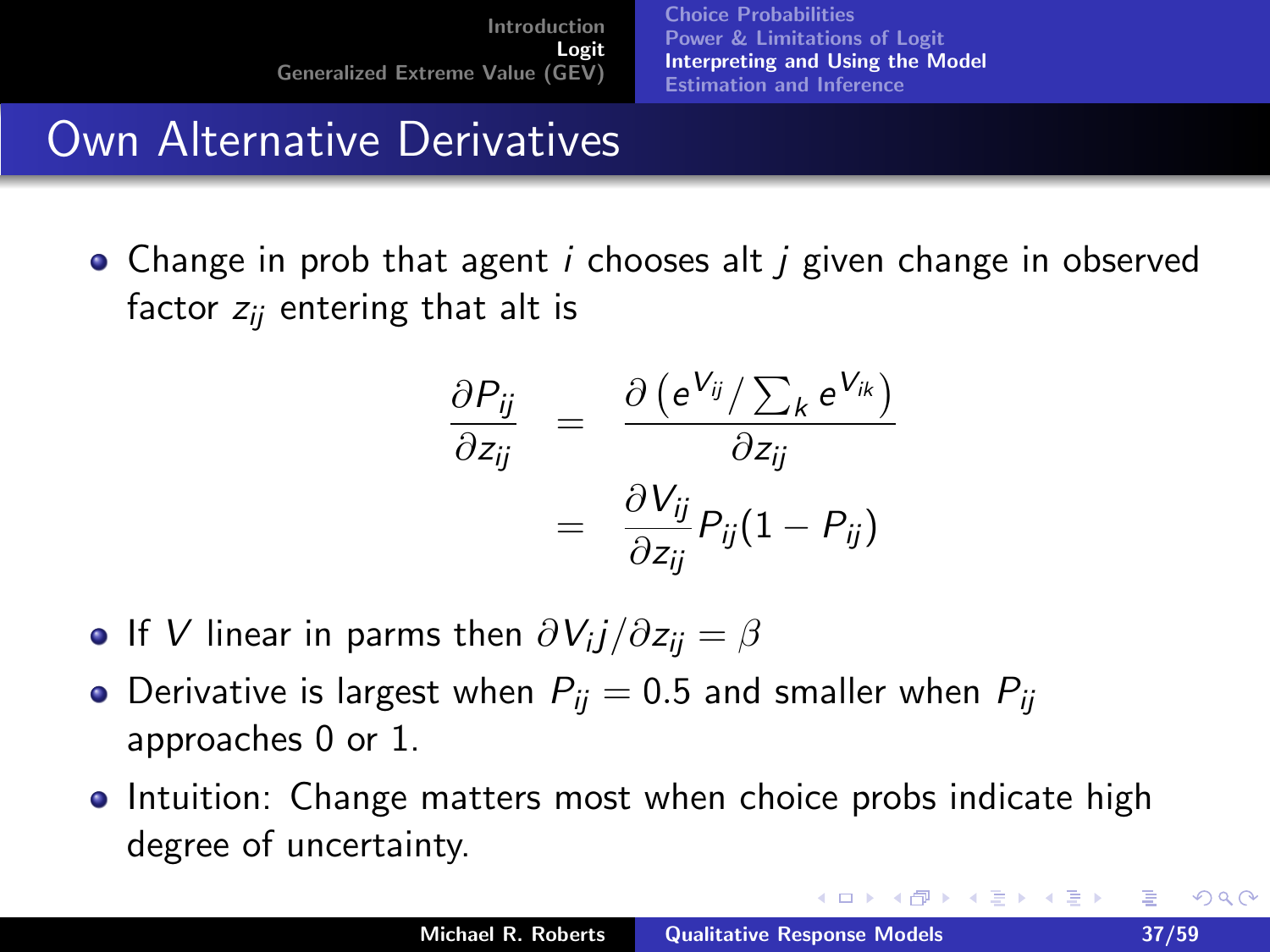[Choice Probabilities](#page-17-0) [Power & Limitations of Logit](#page-24-0) [Interpreting and Using the Model](#page-34-0) [Estimation and Inference](#page-40-0)

### Cross Alternative Derivatives

• Change in prob that agent  $i$  chooses alt  $j$  given change in observed factor  $z_{ik}$  entering a different alt is

$$
\frac{\partial P_{ij}}{\partial z_{ik}} = \frac{\partial (e^{V_{ij}} / \sum_k e^{V_{ik}})}{\partial z_{ik}}
$$

$$
= -\frac{\partial V_{ik}}{\partial z_{ik}} P_{ij} P_{ik}
$$

- **If V** linear in parms then  $\partial V_i k / \partial z_{ik} = \beta$
- **If** z is desirable so that  $\beta > 0$ , then raising z increases prob of that alt but lowers prob of other alts.

 $\left\{ \begin{array}{ccc} 1 & 0 & 0 \\ 0 & 1 & 0 \end{array} \right\}$  ,  $\left\{ \begin{array}{ccc} -1 & 0 & 0 \\ 0 & 0 & 0 \end{array} \right\}$ 

na ⊞is

 $\Omega$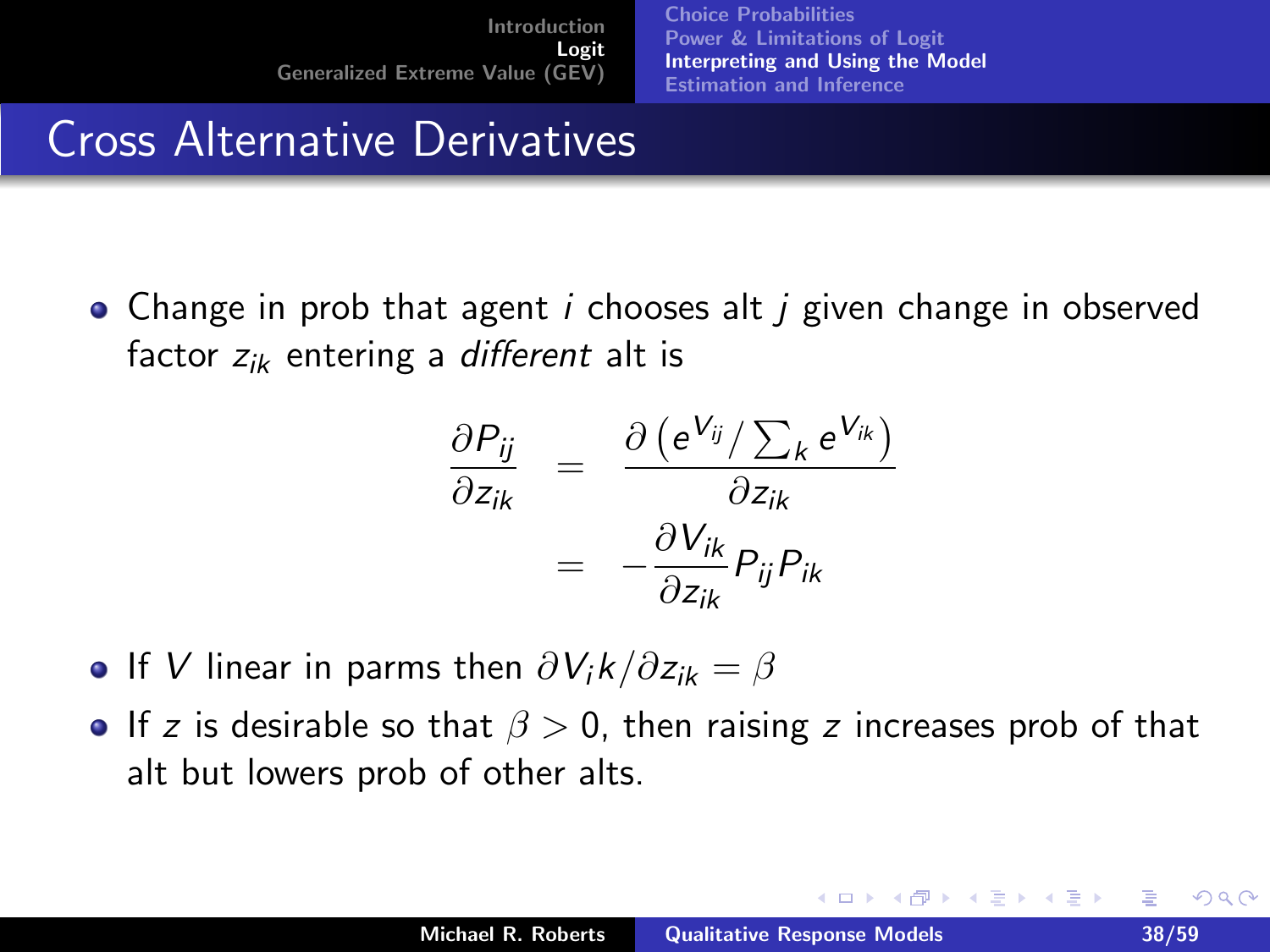[Choice Probabilities](#page-17-0) [Power & Limitations of Logit](#page-24-0) [Interpreting and Using the Model](#page-34-0) [Estimation and Inference](#page-40-0)

# **Elasticities**

• Elasticity of  $P_{ij}$  wrt  $z_{ij}$  entering the utility of alt *i* is:

$$
E_{jz_{ij}} = \frac{\partial P_{ij}}{\partial z_{ij}} \frac{z_{ij}}{P_{ij}}
$$
  
= 
$$
\frac{\partial V_{ij}}{\partial z_{ij}} z_{ij} (1 - P_{ij})
$$

• Elasticity of  $P_{ij}$  wrt  $z_{ik}$  entering the utility of alt k is:

$$
E_{jz_{ik}} = \frac{\partial P_{ij}}{\partial z_{ik}} \frac{z_{ik}}{P_{ij}}
$$
  
= 
$$
-\frac{\partial V_{ik}}{\partial z_{ik}} z_{ik} P_{ik}
$$

• Cross-elasticity is same  $\forall i \implies$  changing attribute of alt j changes prob  $\forall$  other alts by same  $\%$ . イロメ イ母メ イヨメ イヨメー 重  $2Q$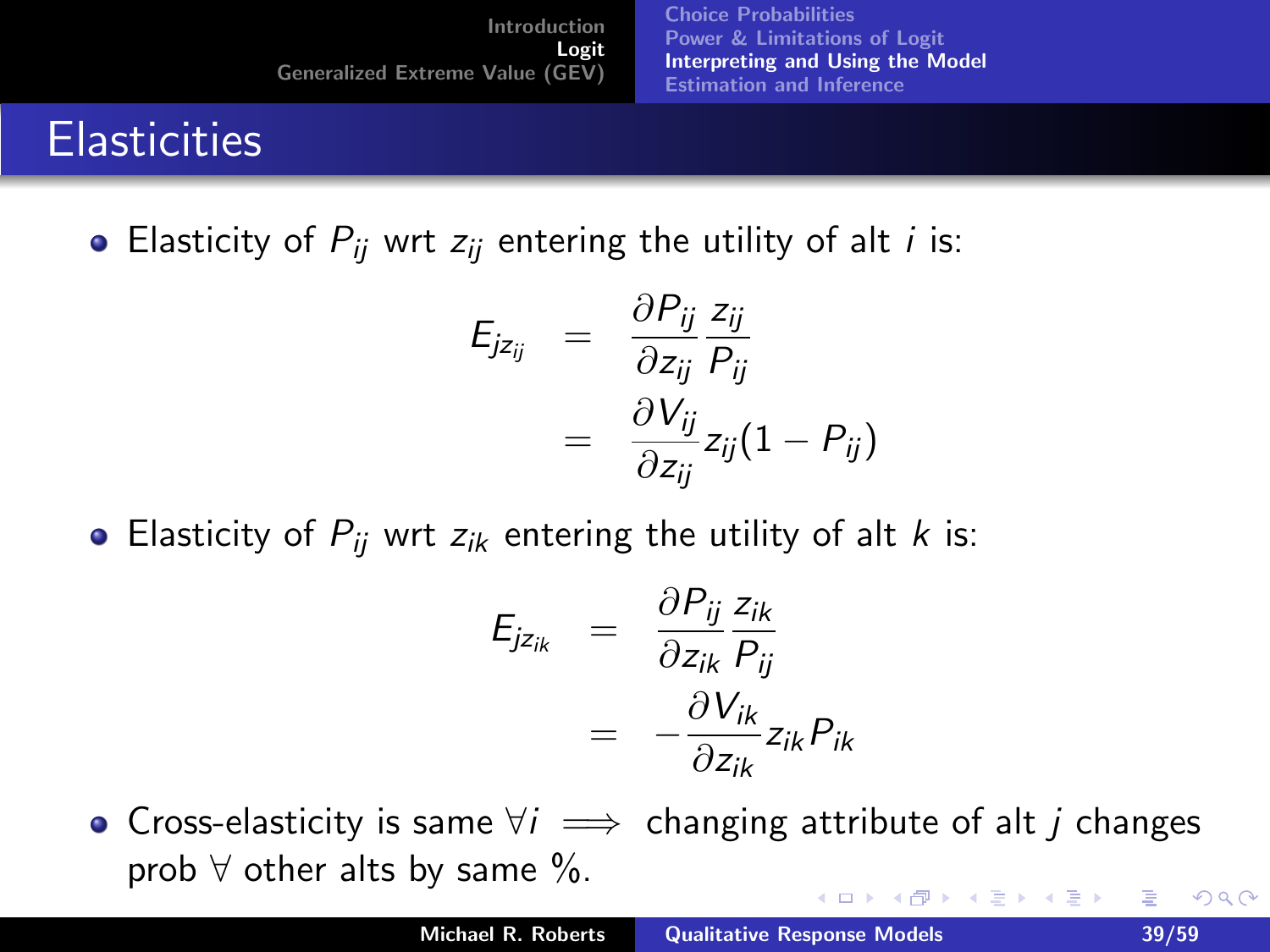[Choice Probabilities](#page-17-0) [Power & Limitations of Logit](#page-24-0) [Interpreting and Using the Model](#page-34-0) [Estimation and Inference](#page-40-0)

# Derivatives and Elasticities: Details

- Derivatives and elasticities are fxn of data (that's the  $P_{i}j$ , the  $i$ subscript)  $\implies$  choose value (e.g., mean, median). But, this choice can have big impact on deriv/elast.
- $\bullet$  APE = average ME over each observation. Need to estimate SE and valid only in "large" samples.
- For dummy variables, d, compute differnce in probabilities at 0 and 1 holding all other variables fixed (at mean, median, etc.)
- Can use this technique for continuous variables to estimate change in prob for a large movement in  $x$  (e.g., 25th to 75th percentile, 1 SD below mean to 1 SD above, etc.)
- Do not multiply marginal effect valid locally times SD big change.

<span id="page-39-0"></span> $2Q$ 

メロメ メ御 メメ きょくきょう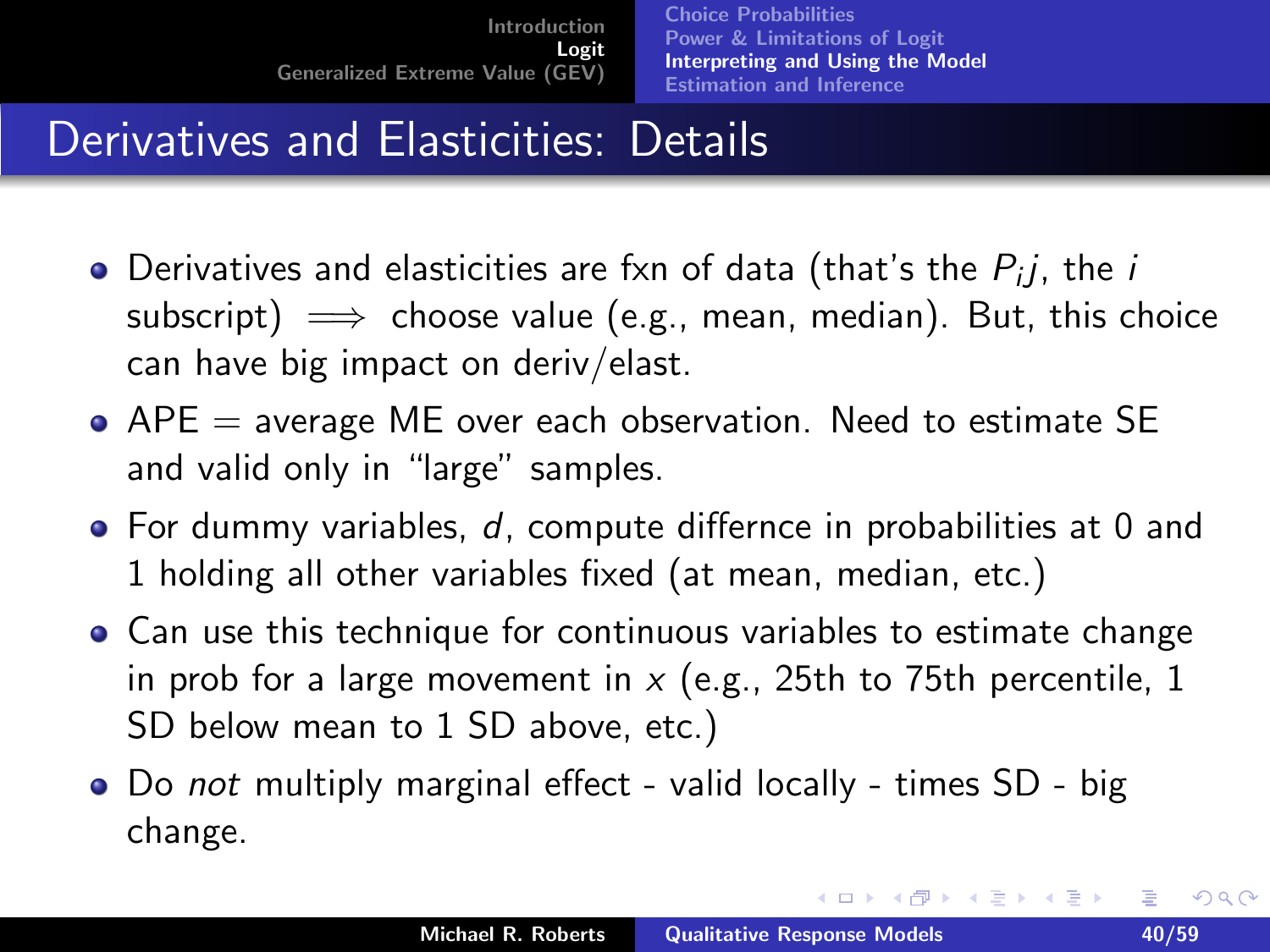[Choice Probabilities](#page-17-0) [Power & Limitations of Logit](#page-24-0) [Interpreting and Using the Model](#page-34-0) [Estimation and Inference](#page-40-0)

# Maximum Likelihood

- Assume random sample and exogenous explanatory vars.
- Probability of agent  $i$  choosing alt he actually choose is:

$$
\prod_j (P_{ij})^{y_{ij}},
$$

where  $y_{ii} = 1$  if person *i* chose alt *j*, 0 otherwise. This reduces to prob of chosen alt since  $y_{ii} = 0 \forall$  alts other than chosen one.

• (Log) Likelihood Function:

$$
\prod_{i=1}^{N} \prod_{j} (P_{ij})^{y_{ij}}
$$

$$
\sum_{i=1}^{N} \sum_{j} y_{ij} ln P_{ij}
$$

 $\leftarrow$   $\cap$   $\rightarrow$   $\leftarrow$   $\cap$   $\rightarrow$ 

<span id="page-40-0"></span> $\Omega$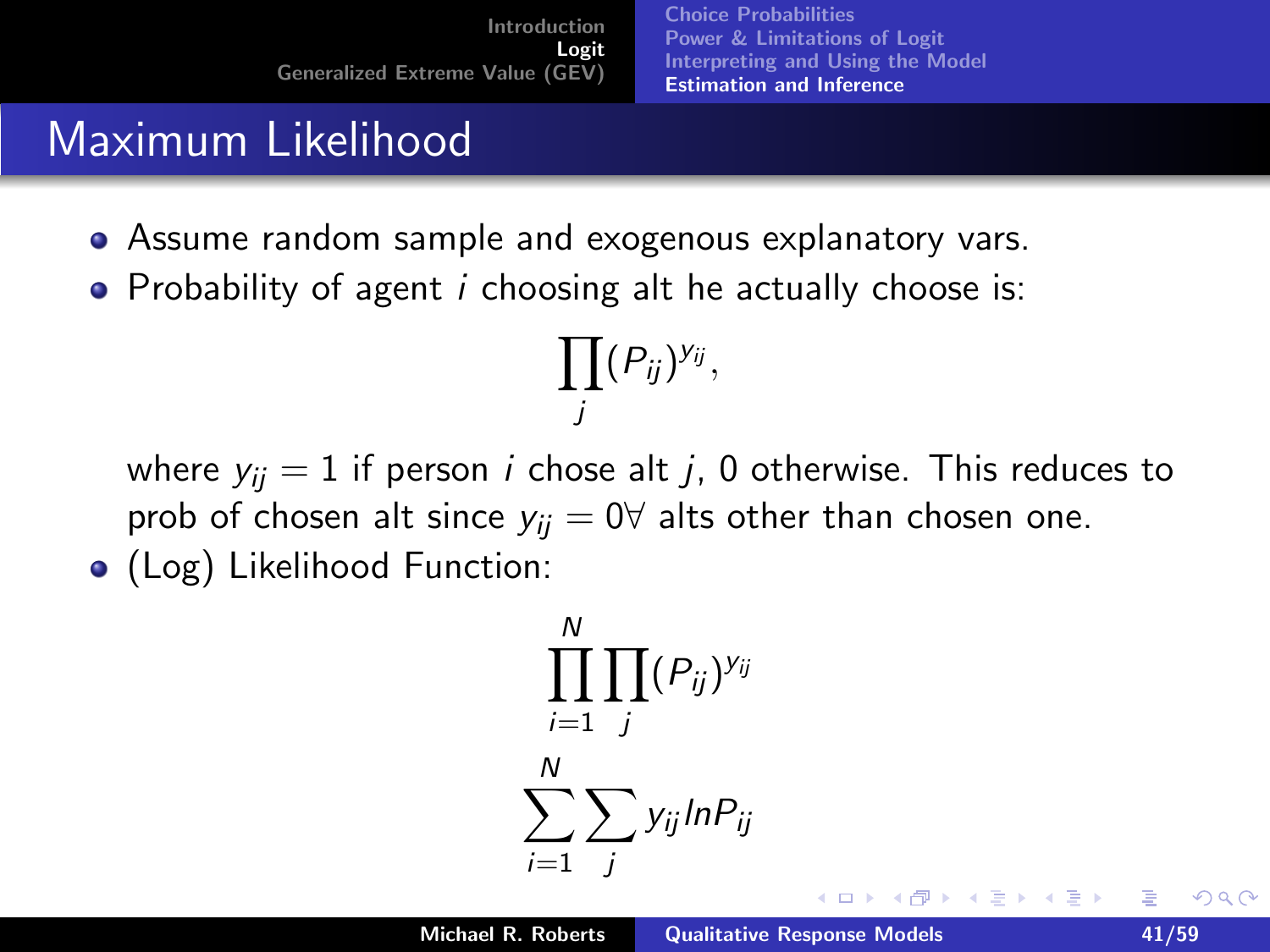[Choice Probabilities](#page-17-0) [Power & Limitations of Logit](#page-24-0) [Interpreting and Using the Model](#page-34-0) [Estimation and Inference](#page-40-0)

# MLE Interpretations

- Can interpret the MLEs in several ways:
	- **1** Can be shown that MLEs of  $\beta$ s are those that make the predicted avg of each explanatory variable  $=$  to observed avg in sample.
	- **2** This property  $\implies$  MLEs of alt-specific constants = share of agents who choose alt. I.e., predicted shares  $=$  actual shares.
	- **3** MLEs are values  $\beta$ s that make residuals  $(y_{ij} P_{ij})$  uncorrelated with explanatory variables.

 $\leftarrow$   $\cap$   $\rightarrow$   $\leftarrow$   $\cap$   $\rightarrow$ 

<span id="page-41-0"></span> $\Omega$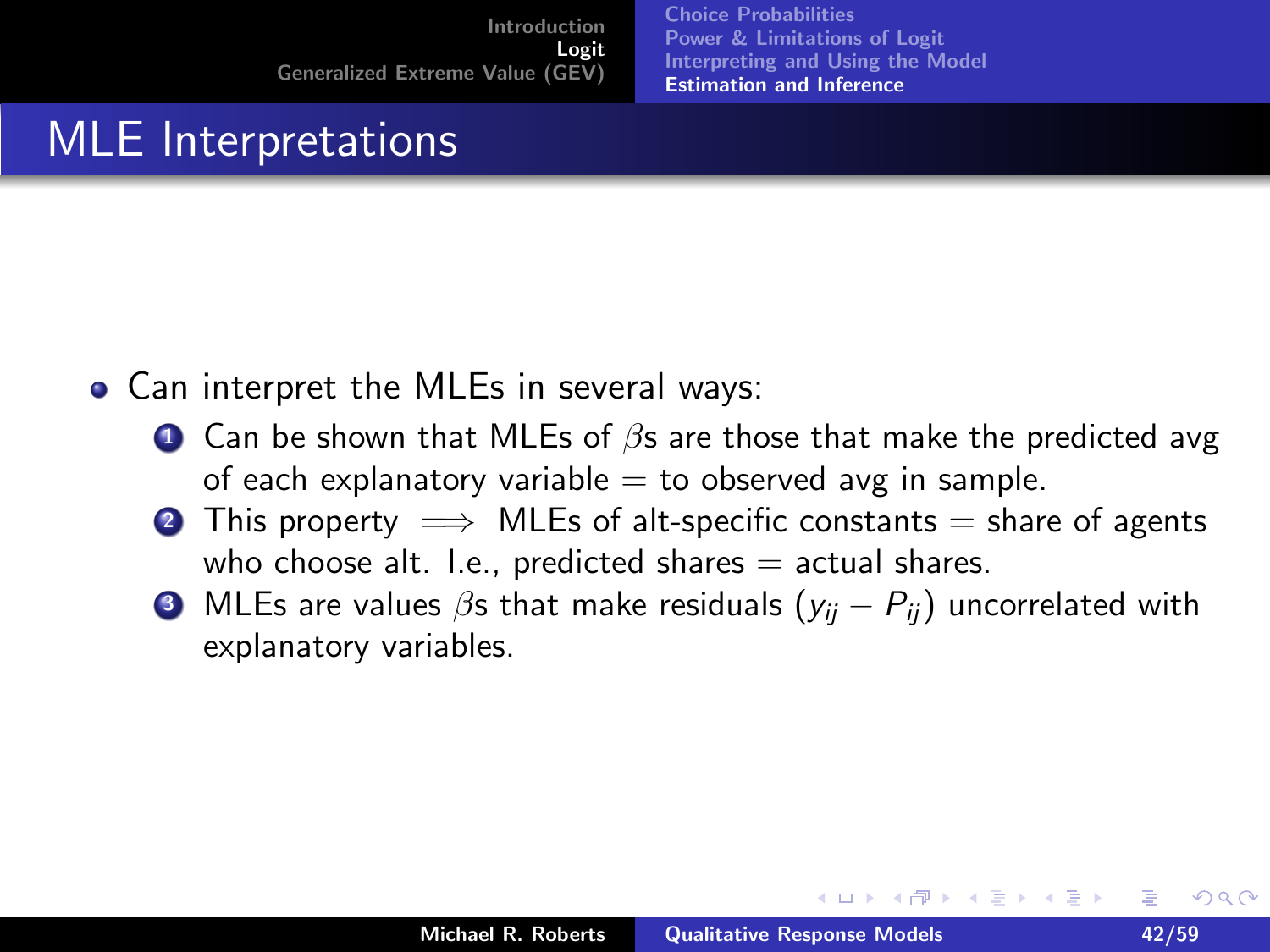[Choice Probabilities](#page-17-0) [Power & Limitations of Logit](#page-24-0) [Interpreting and Using the Model](#page-34-0) [Estimation and Inference](#page-40-0)

# Binary Case: Likelihood Function

- Recall log likelihood:  $\sum_{i=1}^N\sum_j y_{ij}$ In $P_{ij}$ .
- For binary case, we have  $j \in \{0,1\}$  and from the regression approach earlier:

$$
P_{i0} = Pr(Y_i = 0|X) = F(X, \beta)
$$
  
\n
$$
P_{i1} = Pr(Y_i = 1|X) = 1 - F(X, \beta)
$$

• For binary case, log likelihood is:

$$
lnL = ln(Pr(Y_1 = y_1, ..., Y_n = y_n | x))
$$
  
= 
$$
\sum_{i=1}^{n} \{ y_i lnF(x'_i \beta) + (1 - y_i) ln[1 - F(x'_i \beta)] \}
$$

- Note: Symmetric dist.  $\implies 1 F(x_i/\beta) = F(-x_i/\beta)$
- Note: Let  $q = 2y 1 \implies lnL = \sum_i lnF(q_i x_i' \beta)$  $q = 2y 1 \implies lnL = \sum_i lnF(q_i x_i' \beta)$  $q = 2y 1 \implies lnL = \sum_i lnF(q_i x_i' \beta)$  $q = 2y 1 \implies lnL = \sum_i lnF(q_i x_i' \beta)$  $q = 2y 1 \implies lnL = \sum_i lnF(q_i x_i' \beta)$  $q = 2y 1 \implies lnL = \sum_i lnF(q_i x_i' \beta)$

<span id="page-42-0"></span>∽≏ດ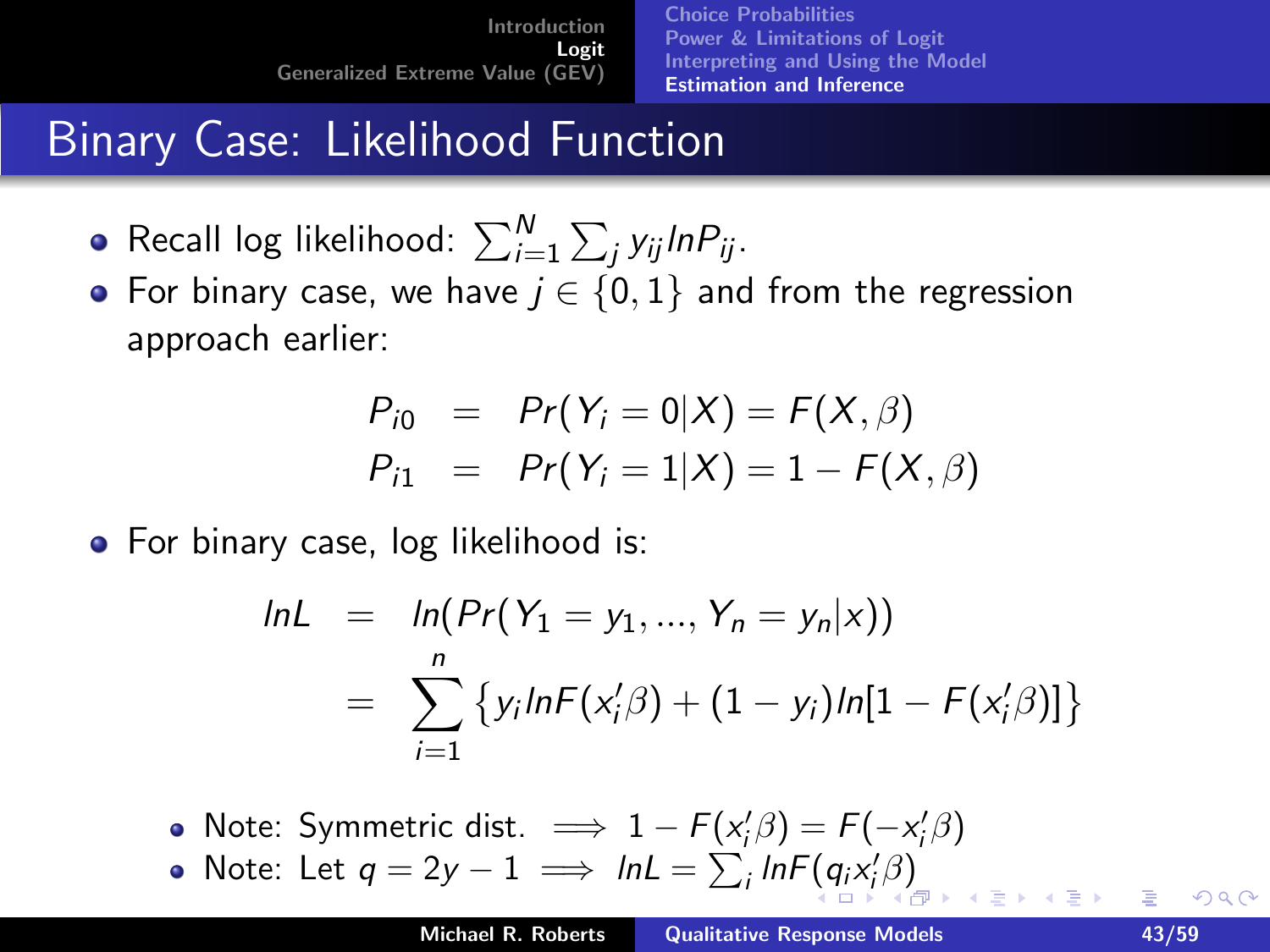[Choice Probabilities](#page-17-0) [Power & Limitations of Logit](#page-24-0) [Interpreting and Using the Model](#page-34-0) [Estimation and Inference](#page-40-0)

# Binary Case: Model Fit

#### • Lots of measures, little guidance

- $\mathbf{D}$   $\chi^2$  test of slope coefficient significance (like a regression F-test)
- 2 Pseudo- $R^2 = 1 (lnL/lnL_0)$  where ln L = log likelihood of model and In  $\mathsf{L}_0 = \mathsf{log}$  likelihood of constant only model (not same as  $\mathsf{R}^2$  from linear regression)
- $\bullet$  2 x 2 table of percentage hits and misses

$$
\begin{array}{ll}\n\text{Observed} & \text{Predicted Value} \\
\hline\n\text{Value} & \hat{Y} = 0 \\
\hline\nY = 0 \\
Y = 1\n\end{array}
$$

where  $\hat{Y}=1$  if  $\hat{F} > F^*$  and  $F^*$  is a threshold (e.g., 50%).

<span id="page-43-0"></span>へのへ

K ロ ⊁ K 倒 ≯ K ミ ⊁ K ミ ≯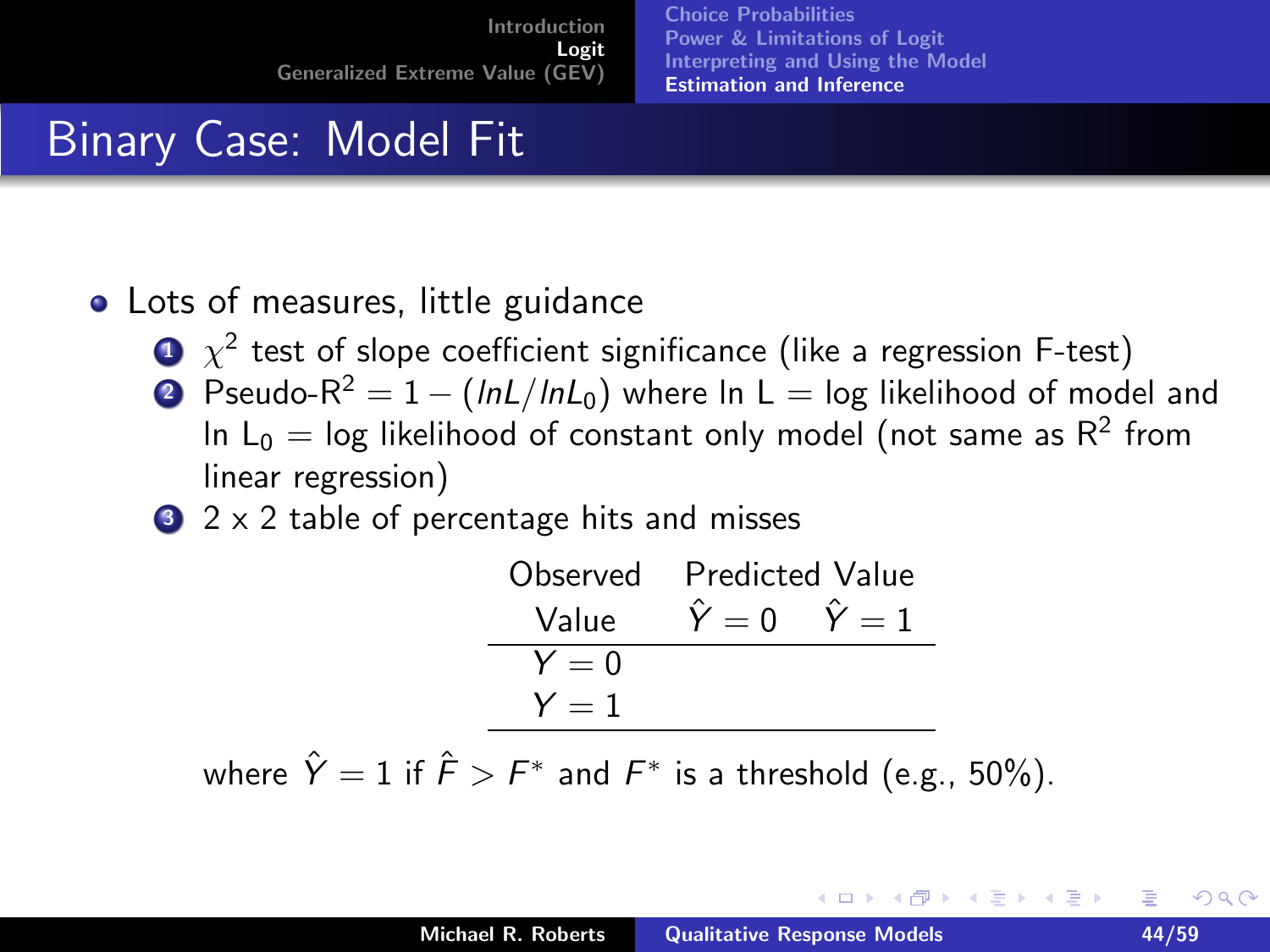[Choice Probabilities](#page-17-0) [Power & Limitations of Logit](#page-24-0) [Interpreting and Using the Model](#page-34-0) [Estimation and Inference](#page-40-0)

# Naming Convention: "Multinomial Logit"

- The multinomial logit often refers to models in which the data are individual specific (no variation across alts).
- Since only differences across alts matter, and individual variables don't vary across alts, we can't identify coefficients on these vars.

$$
P_{ij} = \frac{e^{x_i \beta}}{\sum_j l} e^{x_i \beta} = \frac{1}{J}
$$

• Solution: Interact these vars with dummies that vary across alts. Equiv to letting parameters vary across alts.

<span id="page-44-0"></span>
$$
P_{ij} = \frac{e^{x_i \beta_j}}{\sum_k e^{x_i \beta_k}}
$$

• The conditional logit often refers to models in which the data var across agent's and alts. We can restrict coefs to be constant across alts.  $2Q$ 4 0 5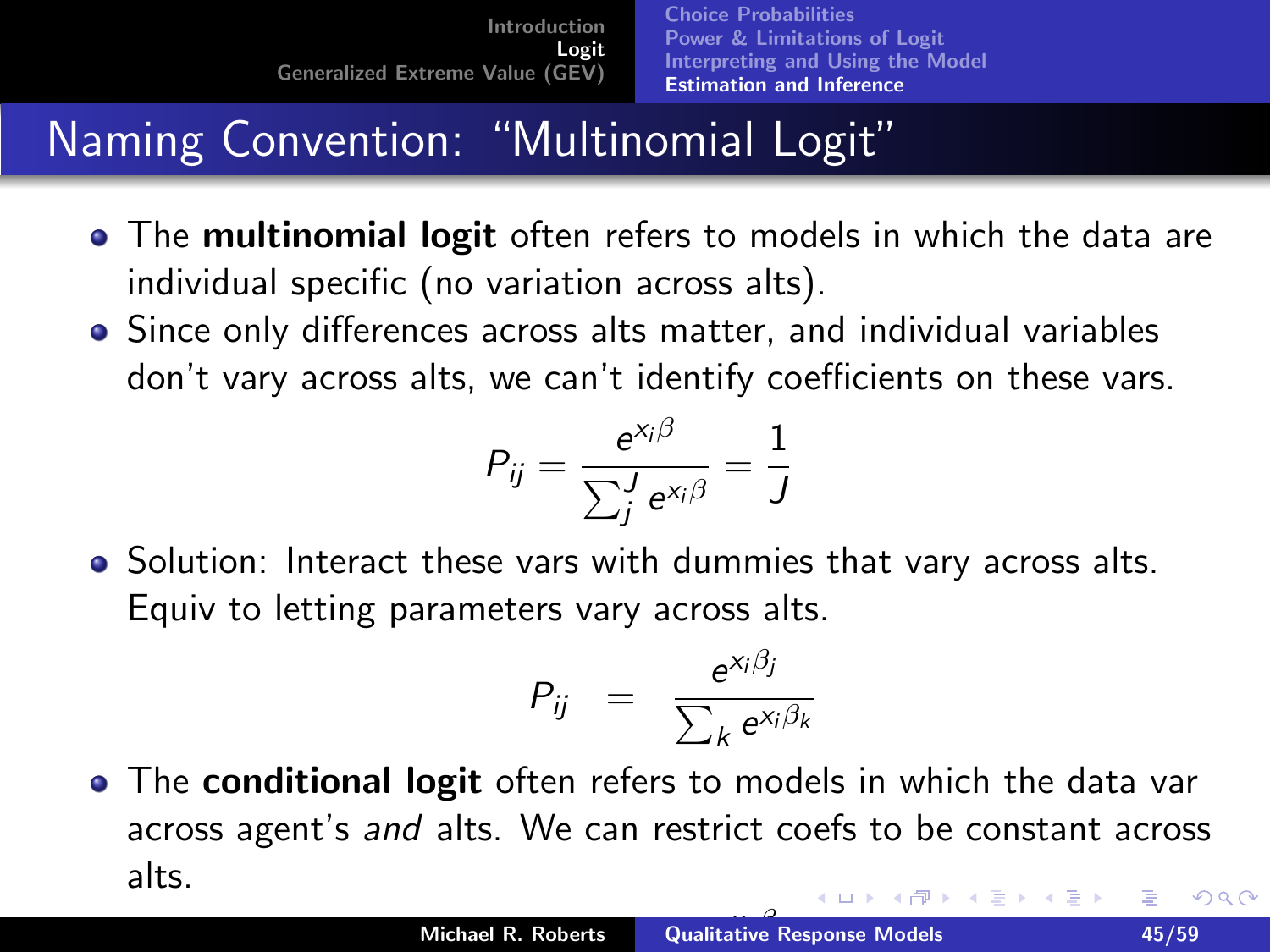[Choice Probabilities](#page-17-0) [Power & Limitations of Logit](#page-24-0) [Interpreting and Using the Model](#page-34-0) [Estimation and Inference](#page-40-0)

Naming Convention: "Conditional Logit"

• The conditional logit often refers to models in which the data var across agent's and alts. We can restrict coefs to be constant across alts.

$$
P_{ij} = \frac{e^{x_{ij}\beta}}{\sum_{k} e^{x_{ik}\beta_k}}
$$

 $\bullet$  Derivative wrt  $x_{im}$ 

$$
\frac{\partial P_{ij}}{\partial x_{im}} = [P_{ij}(I(j=m)-P_{im})]\beta, m=1,...,J
$$

• Elasticities. The effect of attribute k on choice m on  $P_{ii}$ 

$$
\frac{\partial \ln P_{ij}}{\partial \ln x_{mk}} = x_{mk} [I(j=m) - P_{im}] \beta_k
$$

The distinction between multinomial and [con](#page-44-0)[dit](#page-46-0)[i](#page-44-0)[on](#page-45-0)[a](#page-46-0)[l](#page-39-0) [is](#page-40-0)[a](#page-46-0)[rt](#page-16-0)[i](#page-17-0)[fi](#page-45-0)[ci](#page-46-0)[al](#page-0-0)[.](#page-58-0)

<span id="page-45-0"></span> $\Omega$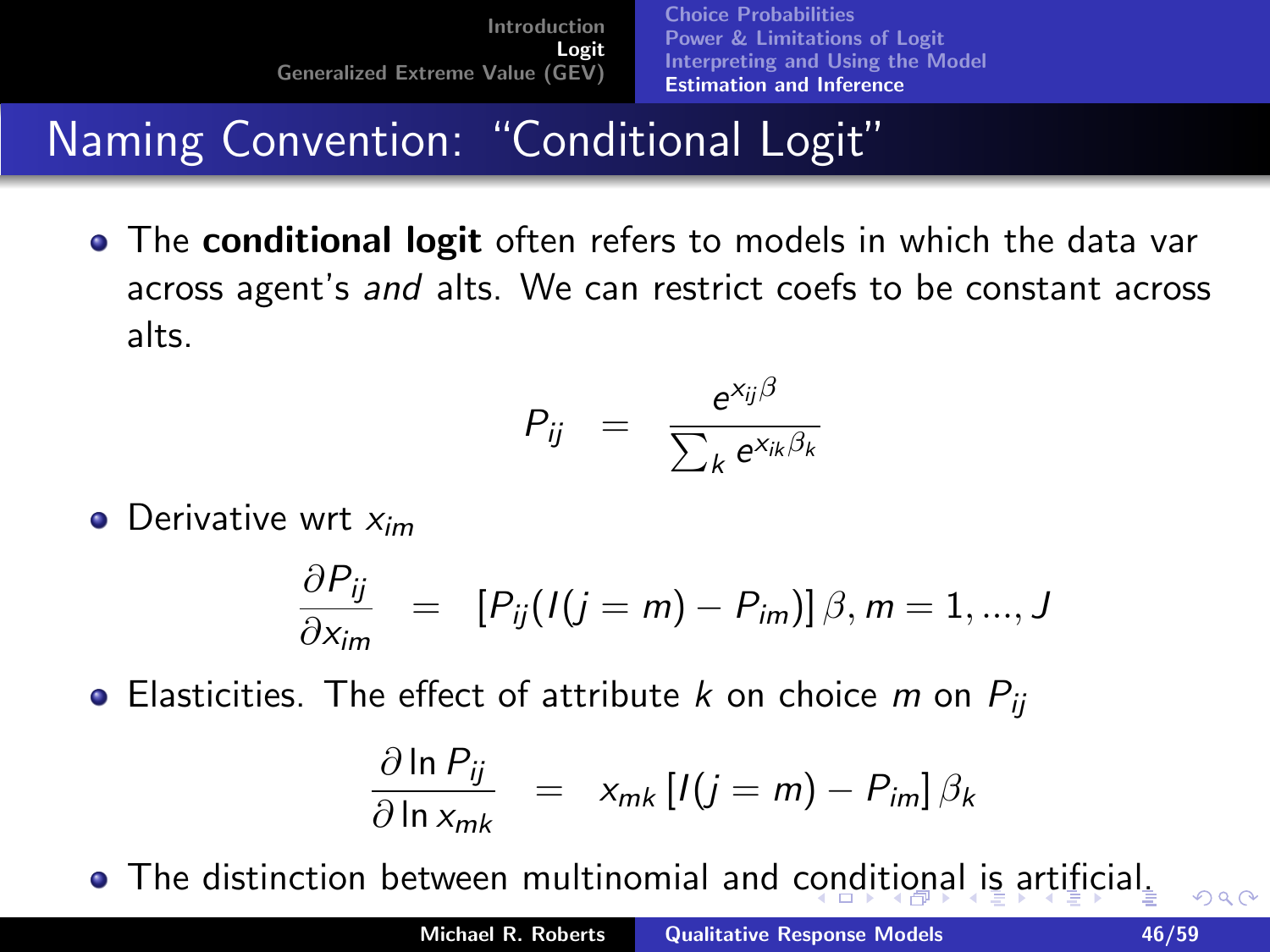#### Introduction

- Logit assumes iia, imposing proportional substitution.
- GEV relax iia, allowing for variety of substitution patterns.
- Key assumption: unobserved portion of utility ∀ alts is jointly GEV, allowing for corr over alts.
- Example of GEV:
	- **1** Nested Logit
	- **2** Paired Combinatorial Logit (PCL)
	- **3** Generalized Nested Logit (GNL)
- Advantage of  $GEV =$  choice probs in *close form*.

 $\rightarrow$   $\overline{m}$   $\rightarrow$ 

<span id="page-46-0"></span>つくい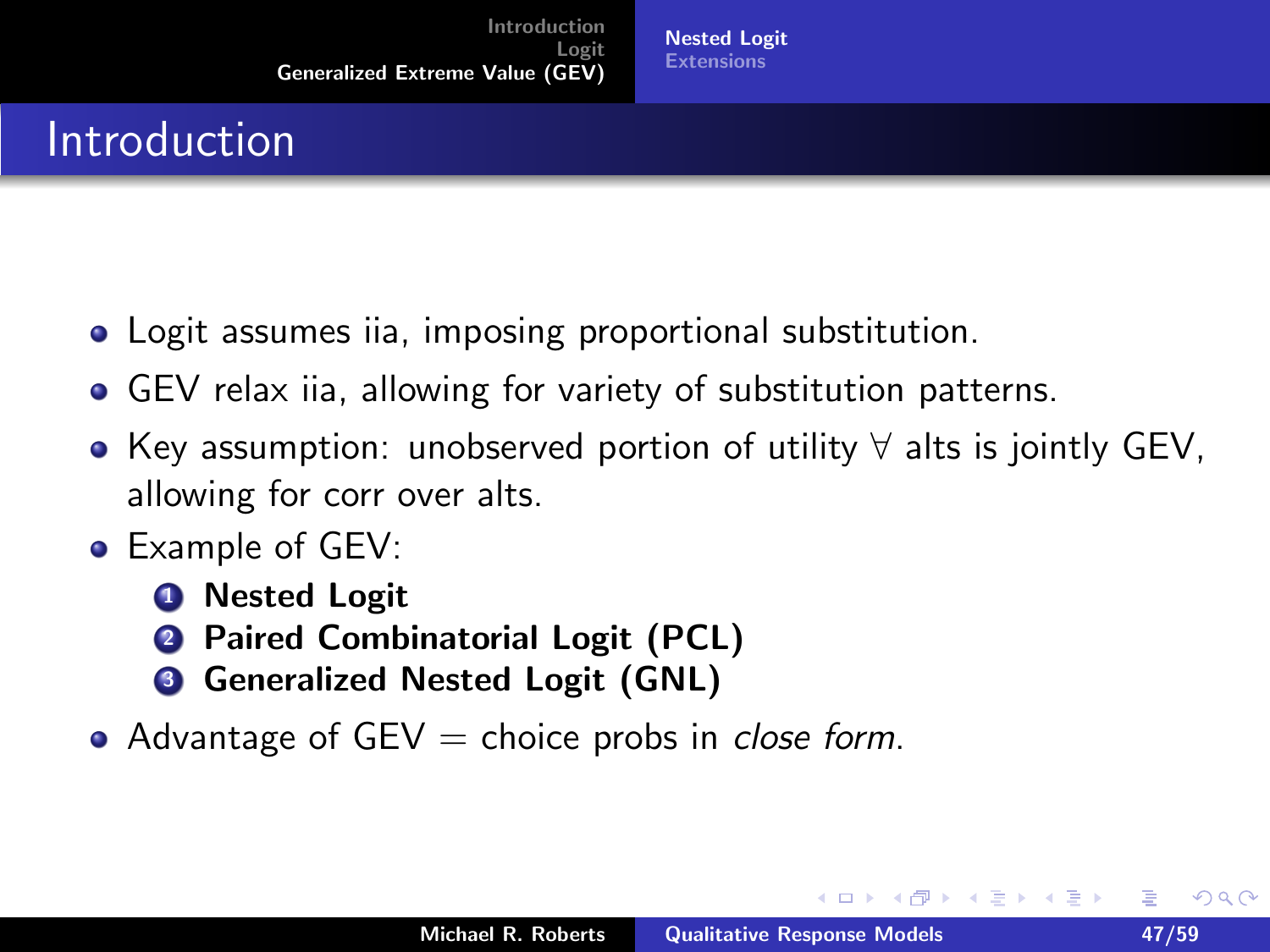# Substitution Patterns

- Nested logit works when set of alts can be partitioned into subsets  $(i.e., nests):$ 
	- **1** IIA holds within nest. (I.e., for any 2 alts in same nest, ratio of probs is indep of attributes or existence of all other alts.)
	- 2 IIA doesn't holds across nests. (I.e., Ratio of probs can depend on attributes of other alts in the two nests.)
- $\bullet$  E.g., Choices  $=$  {drive alone, carpool, bus, rail}. How would probs change if one choice were removed?

| Alt     | Orig | Alone        | Carpool       | Bus          | Rail         |
|---------|------|--------------|---------------|--------------|--------------|
| Alone   | .40  |              | $.45 (+.125)$ | $.52 (+.30)$ | $.48 (+.20)$ |
| Carpool | .10  | $.20(+1)$    |               | $.52 (+.30)$ | $.48 (+.20)$ |
| Bus     | .30  | $.48 (+.60)$ | $.33 (+.1)$   |              | $.40 (+.33)$ |
| Rail    | .20  | $.32 (+.60)$ | $.22 (+.1)$   | .35(.70)     |              |

| With Alt Removed |  |  |
|------------------|--|--|
|------------------|--|--|

イロメ イ部メ イヨメ イヨメー

 $\Omega$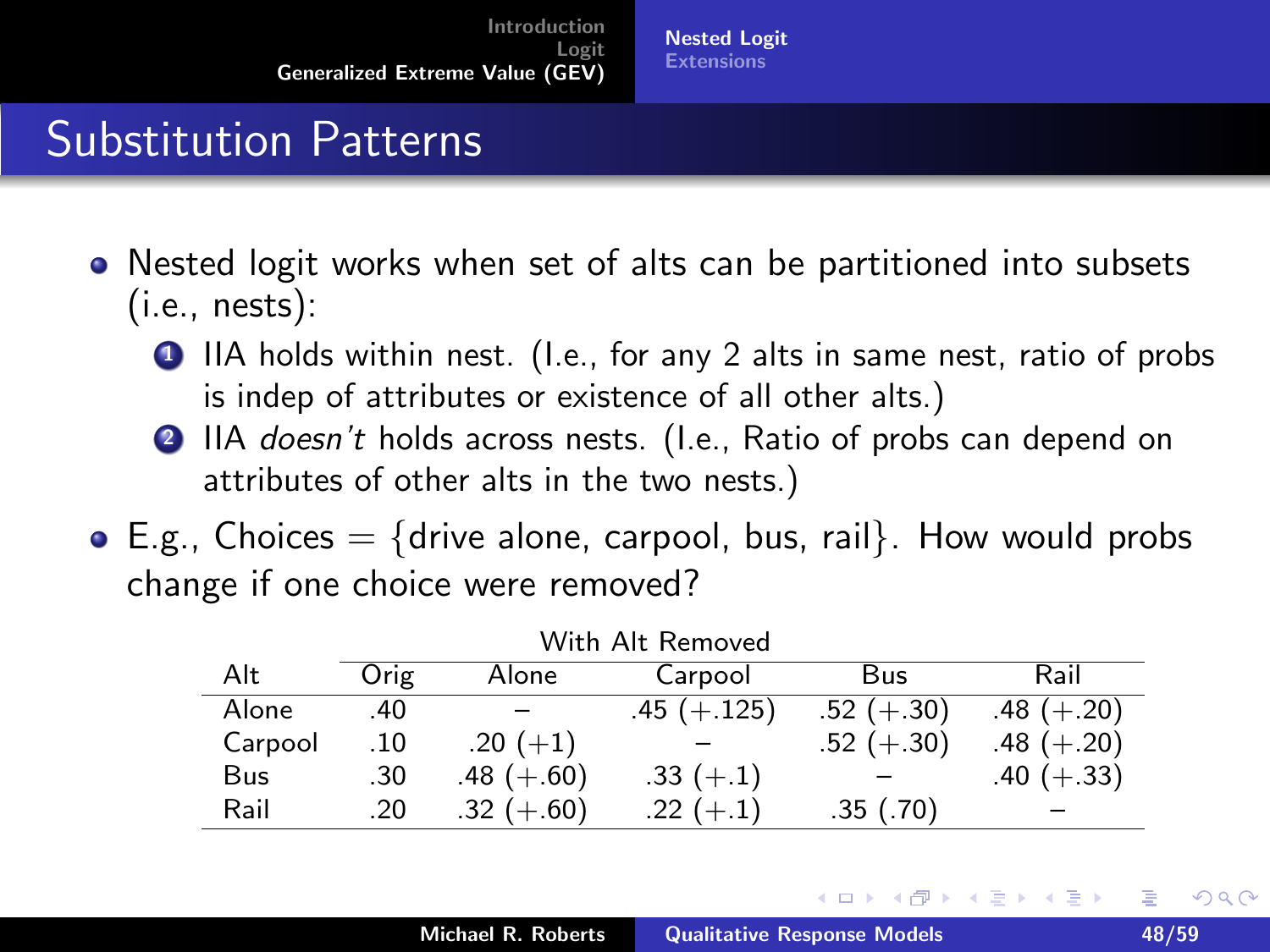# Substitution Patterns (Con't)

- To determine partition look at how probs change when removing option.
- Note:
	- **1** Bus and Rail probs always change by same amount
	- 2 Along and Carpool probs always change by same amount
- Note: Remove alone  $&$  carpool rises proportionately *more*  $(1.0)$ than prob of bus (.60) or rail (.60)
- IIA holds within a nest but not across nests. Remove alt outside the nest and the probs of alts within the nest all change proportionately the same.

**K ロ ト K 倒 ト K 走 ト** 

ia ⊞is

 $\Omega$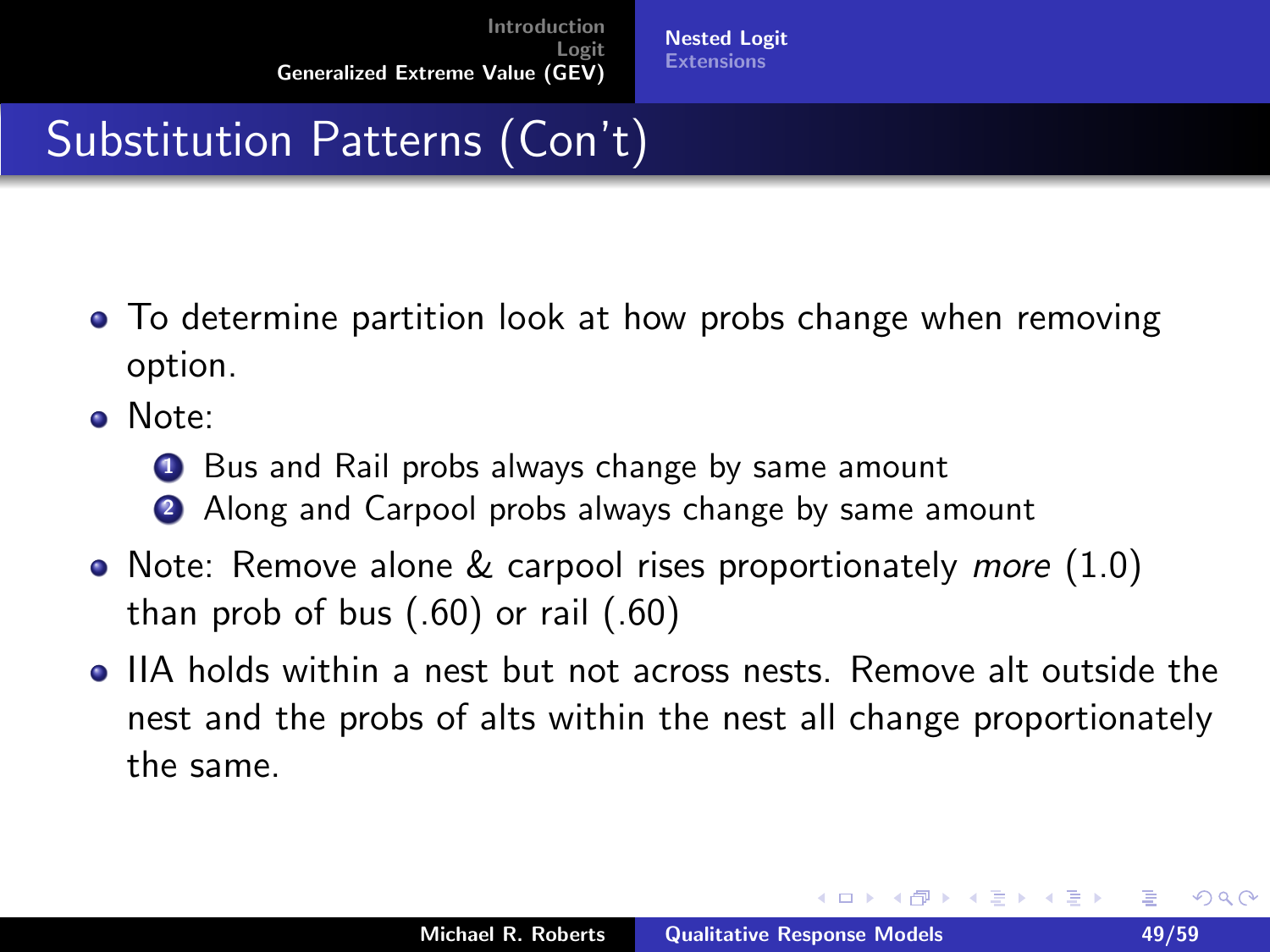[Nested Logit](#page-46-0) **[Extensions](#page-58-0)** 

## Choice Probabilities I

- Partition alts into K nonoverlapping subsets (nests):  $B_1, ..., B_K$ .
- Utility is still:  $U_{ii} = V_{ii} + \varepsilon_{ii}$
- Nested logit comes from assumption on  $\varepsilon_i = (\varepsilon_i 1, ..., \varepsilon_i J)$ :

$$
\exp\left(-\sum_{k=1}^K\left(\sum_{j\in B_k}e^{-\varepsilon_j/\lambda_k}\right)^{\lambda_k}\right)
$$

- Marginal dist of each  $\varepsilon_{ij}$  is univariate extreme.
- $\bullet$   $\varepsilon_{ii}$  are correlated within nests,  $\lambda_k$  is measure of degree of independence among alts in nest  $k$ .
- $1 \lambda_k$  is an indicator of correlation among alts in nest k.  $\lambda_k = 1 \forall k \implies$  standard multinomial logit.

∢ ロ ▶ 《 御 》 《 君 》 《 君 》 。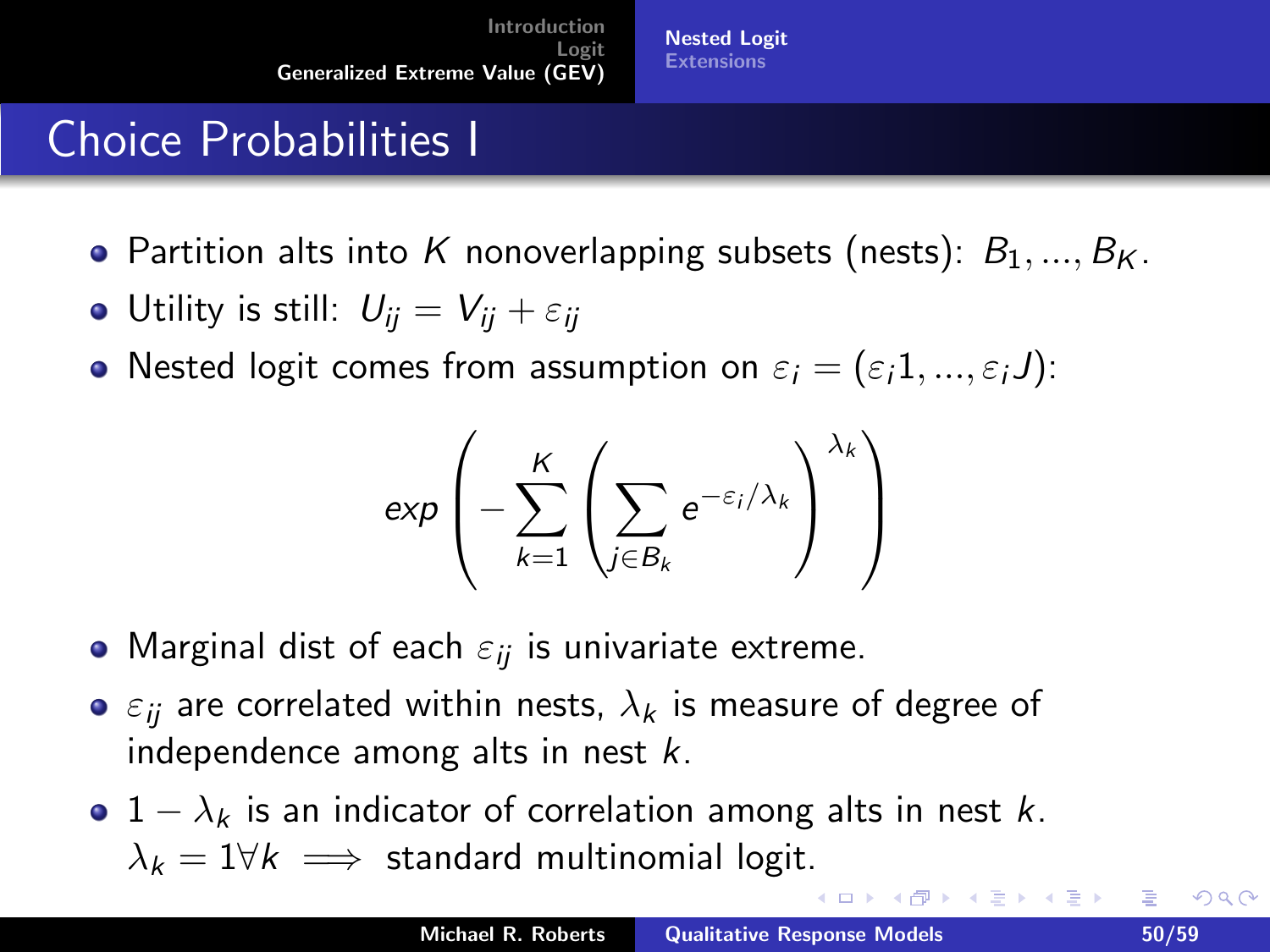[Nested Logit](#page-46-0) **[Extensions](#page-58-0)** 

### Choice Probabilities II

• Choice probability for alternative *i* in nest  $B_k$ :

$$
P_{ij} = \frac{e^{V_{ij}/\lambda_k} \left( \sum_{s \in B_k} e^{V_{is}/\lambda} \right)^{\lambda_k - 1}}{\sum_{l=1}^S \left( \sum_{s \in B_l} e^{V_{is}/\lambda} \right)^{\lambda_l}}
$$

- Denominator is just sum over all nests, sum over all alts in a nest.
- Consider two alts,  $j \in B_k$  and  $m \in B_l$ .

$$
\frac{P_{ij}}{P_{im}} = \frac{e^{V_{ij}/\lambda_k} \left( \sum_{s \in B_k} e^{V_{is}/\text{lambda}_k} \right)^{\lambda_k - 1}}{e^{V_{im}/\lambda_l} \left( \sum_{s \in B_l} e^{V_{is}/\text{lambda}_l} \right)^{\lambda_l - 1}}
$$

• If two alts in same nest  $(k = l)$ 

$$
\frac{P_{ij}}{P_{im}} = \frac{e^{V_{ij}/\lambda_k}}{e^{V_{im}/\lambda_l}}
$$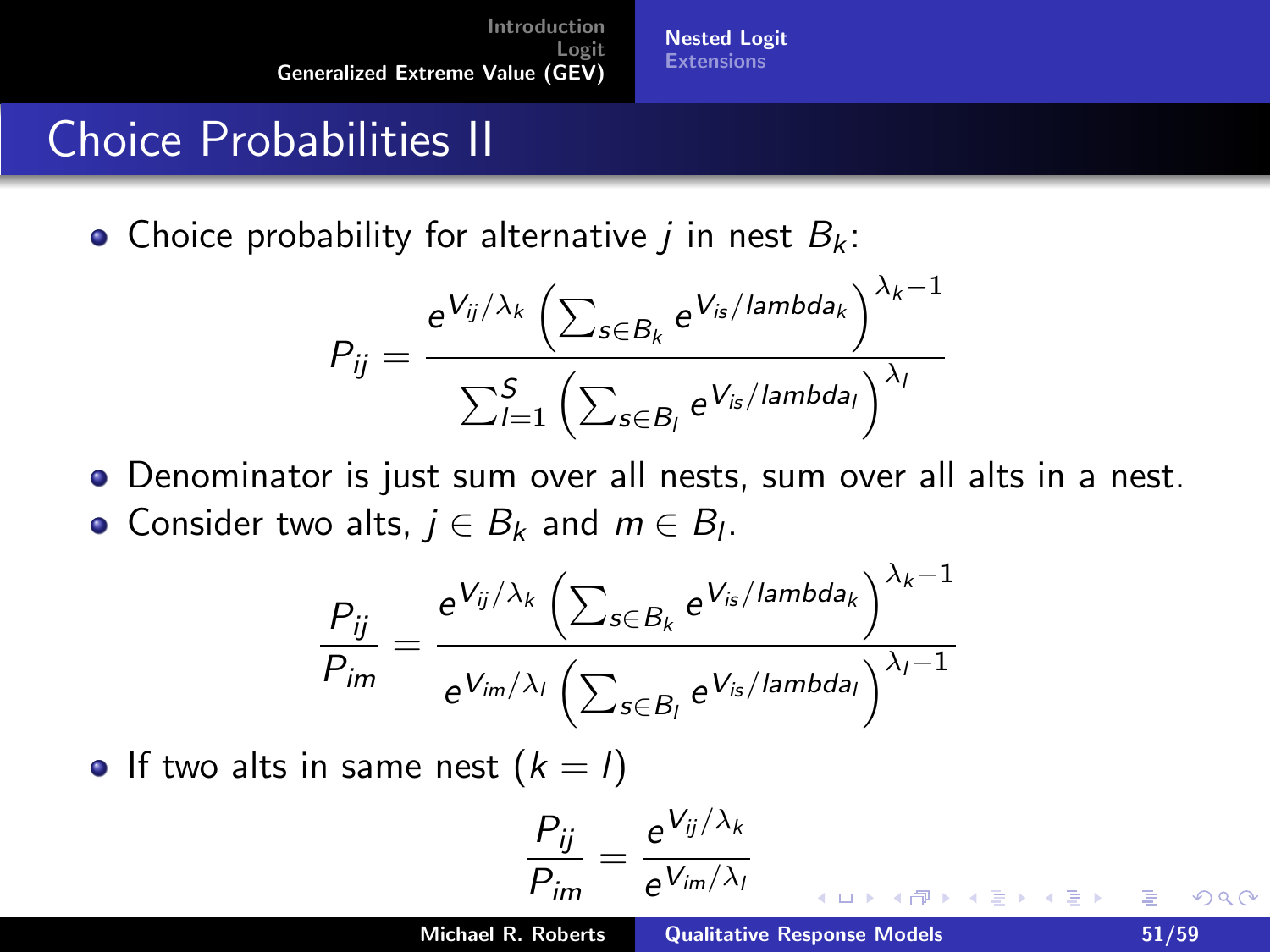# IIA in the Nested Logit

- Ratio for two alts in same nest is indep of other alts (factors in parentheses cancel).
- Ratio for two alts in different nests depends on attributes of all alts in the nests containing  $i$  and  $m$ . Doesn't depend on attributes of alts in nests other than those containing  *and*  $*m*$ *.*
- $\bullet$  A form of IIA holds in Nested Logit, IIN  $=$  Independence from Irrelevant Nests. Drop an alternative from one nest and all alts in another nest change prob in same proportion.

 $2Q$ 

イロメ マ桐 メラミンマチャ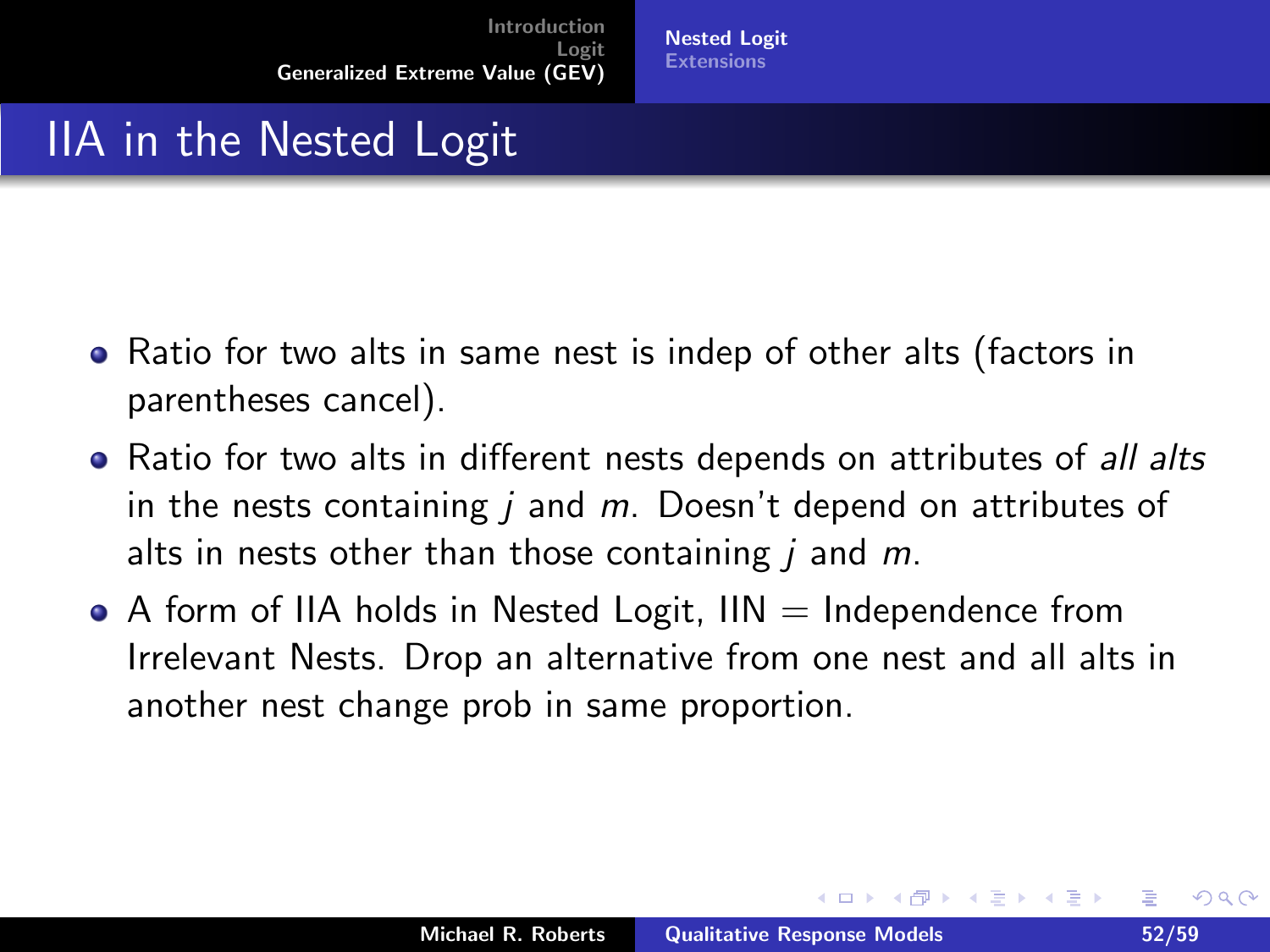- $\bullet$   $\lambda_k$  can vary over nests k reflecting different correlation among unobserved factors within each nest. in paren cancel.
- **•** For model to be consistent with utility maximizing behavior,  $\lambda_k \in (0,1) \forall k.$
- For  $\lambda_k > 1$ , model consistent with utility maximizing behavior for a range of explanatory vars.
- $\lambda_k < 0 \implies$  model inconsistent with utility maximizing behavior and implies improving attributes of an alt can dec prob of alt being chosen.
- $\bullet$   $\lambda_k$  can be specified as a fxn of demographic characteristics (e.g.,  $\lambda_k = \exp(\alpha z_i)$ .

唾

 $2Q$ 

K ロ ▶ K 御 ▶ K 君 ▶ K 君 ▶ ...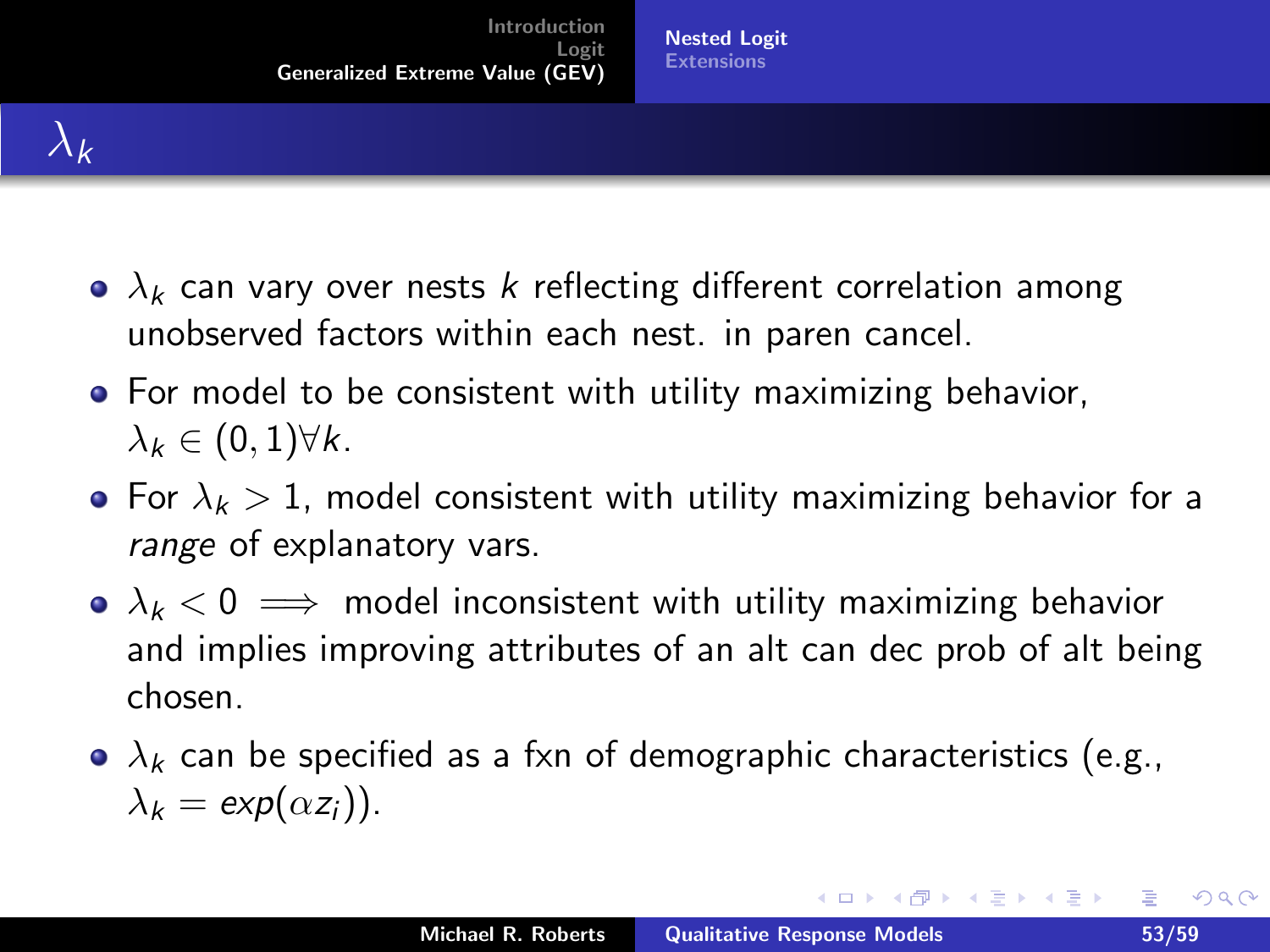# Decomposition in Two Logits I

- WLOG observed components of util, V, can be expressed into 2 parts:
	- $\bullet$   $W_{ik}$  constant across alts within nest k
	- $2$   $Y_{ii}$  varies across alts within nest k

$$
U_{ij} = W_{ik} + Y_{ij} + \varepsilon_{ij}, j \in B_k
$$

This decomposition enables us to write nested logit prob as product of 2 standard logits.

<span id="page-53-0"></span>
$$
P_{ij} = P_{ij|B_k} P_{iB_k}
$$

where  $P_{ii|B_k}$  = conditional prob of choosing alt *j* given nest  $B_k$  was chosen,  $P_{jB_{k}}$  is marginal (over alts in nest  $B_{k})$  prob of choosing alt  $j$ in nest  $B_k$ . K ロ ▶ K 御 ▶ K 君 ▶ K 君 ▶ ...  $2Q$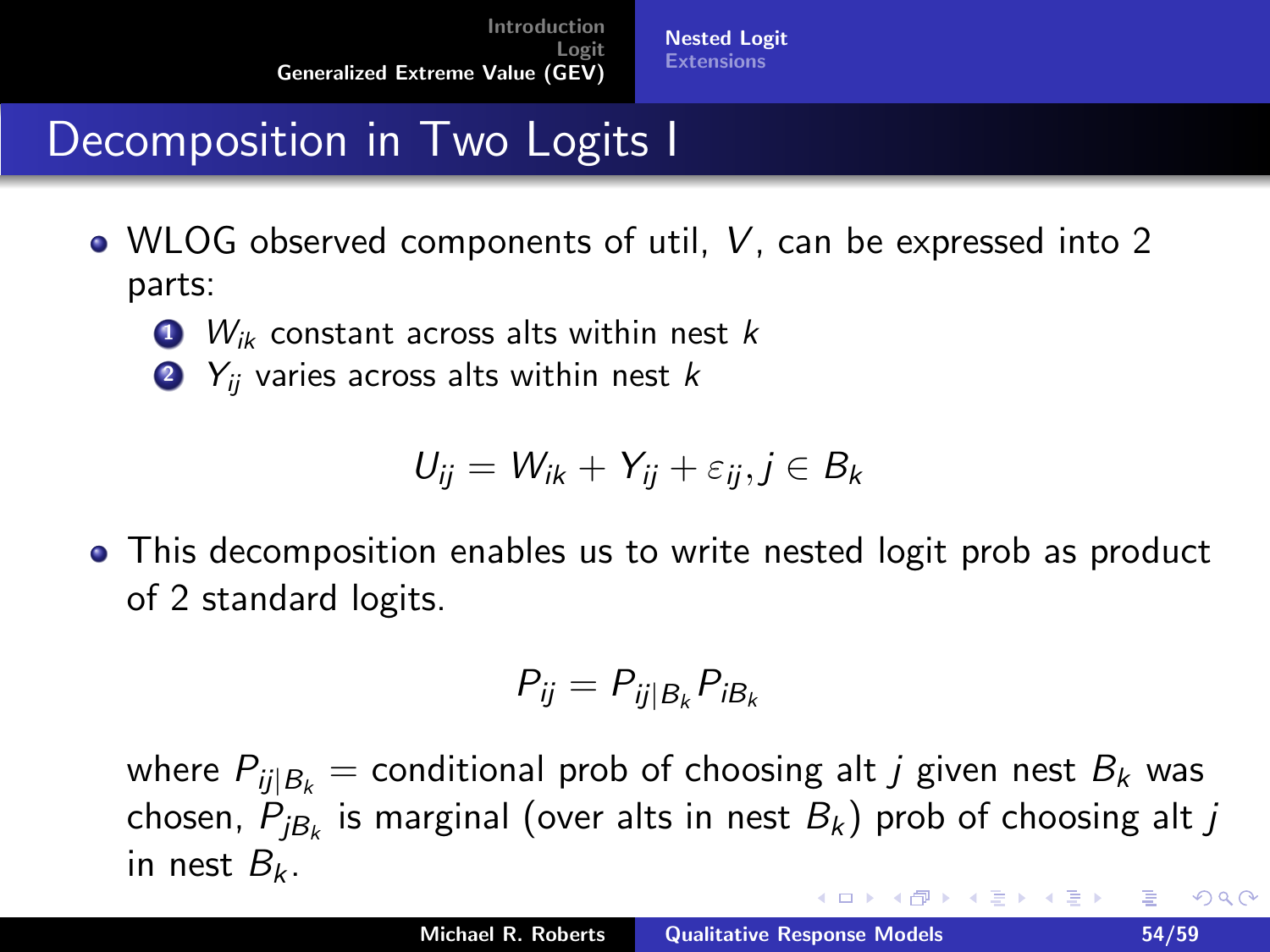[Nested Logit](#page-46-0) **[Extensions](#page-58-0)** 

# Decomposition in Two Logits II

Conditional  $(P_{ij|B_k})$  and marginal  $(P_{iB_k})$  distributions are logits:

$$
P_{iB_k} = \frac{e^{W_{ik} + \lambda_k I_{ik}}}{\sum_{l=1}^K e^{W_{il} + \lambda_l I_{il}}};\ P_{ij|B_k} = \frac{e^{Y_{ij}/\lambda_k}}{\sum_{j \in B_k} e^{Y_{ij}/\lambda_k}}
$$

where  $I_{ik}$ 

$$
I_{ik} = \ln \sum_{j \in B_k} e^{Y_{ij}/\lambda_k}
$$

- Prob of choosing an alt in  $B_k$  is a logit over nests and includes all vars that vary over nests  $W_{ik}$  but not vars that vary over alternatives,  $Y_{ii}$ .
- Conditional prob of choosing alt *i* given an alt in  $B_k$  was chosen is also logit over alts in  $B_k$  and includes all vars that vary over alts in nest,  $Y_{i}j$  but *not* vars that vary over nests,  $W_{ik}$  $W_{ik}$  $W_{ik}$  $W_{ik}$ [.](#page-53-0)  $290$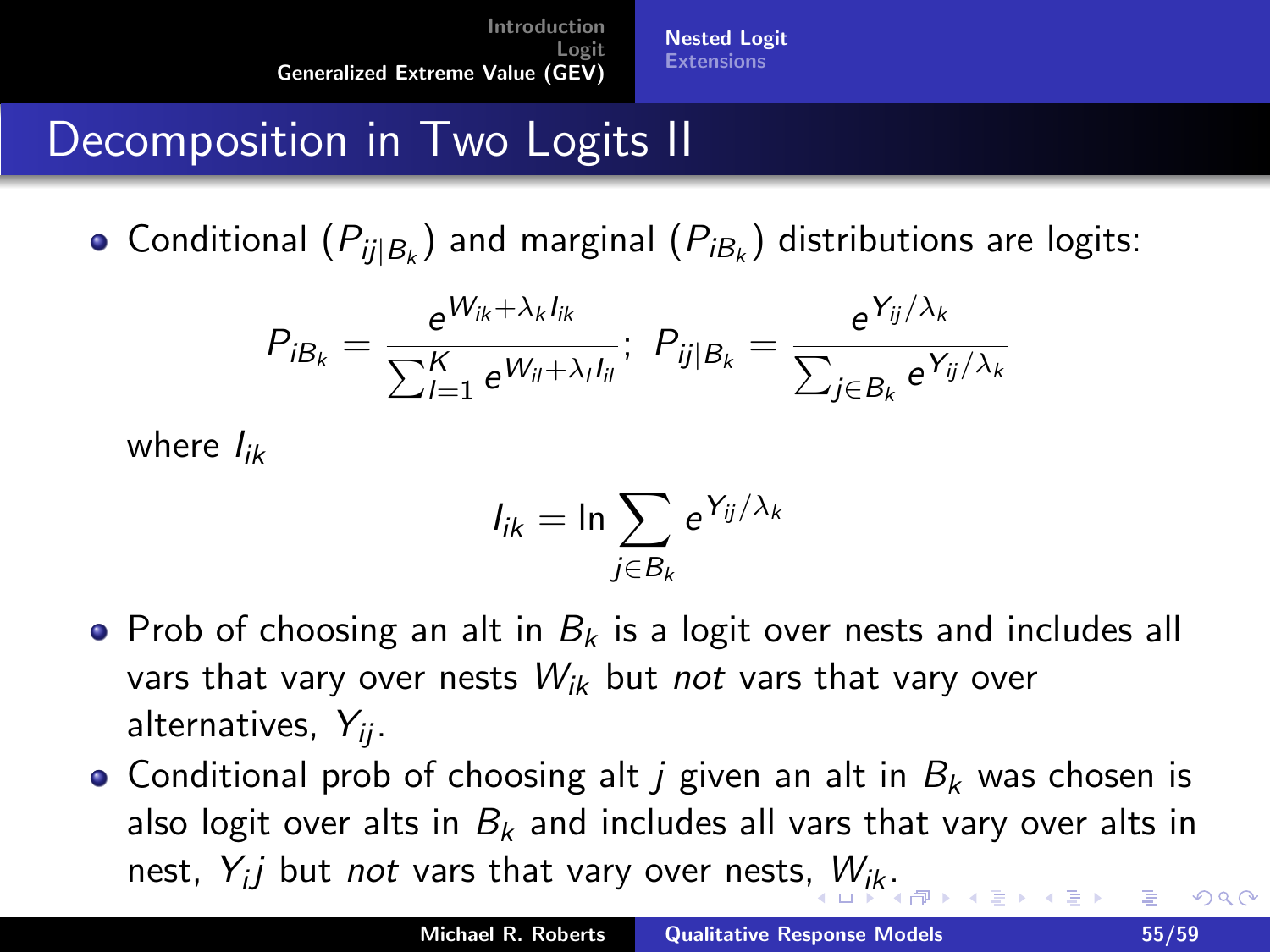# Inclusive Value Term

- $I_{ik}$  is the log of the denominator of conditional prob. Called **inclusive value** of nest  $B_k$ .
- $\Delta k I_{ik}$  = expected utility that agent *i* receives from choice among alts in nest  $B_k$
- Marginal prob (choice of nest)  $=$  upper model
- Conditional prob (choice of alt—nest)  $=$  lower model. Some people don't divide by  $\lambda_k$  in lower model (STATA).
- Intuition: Inclusive value term enters upper model as explanatory var because choosing nest  $B_k$  depends on
	- $\bullet$  Expected util regardless of chosen alt,  $W_{ik}$  plus
	- 2 Expected util from being able to choose bets alt in nest,  $\lambda_k I_{ik}$ .

<span id="page-55-0"></span> $2Q$ 

メロメ メ御き メミメ メミメー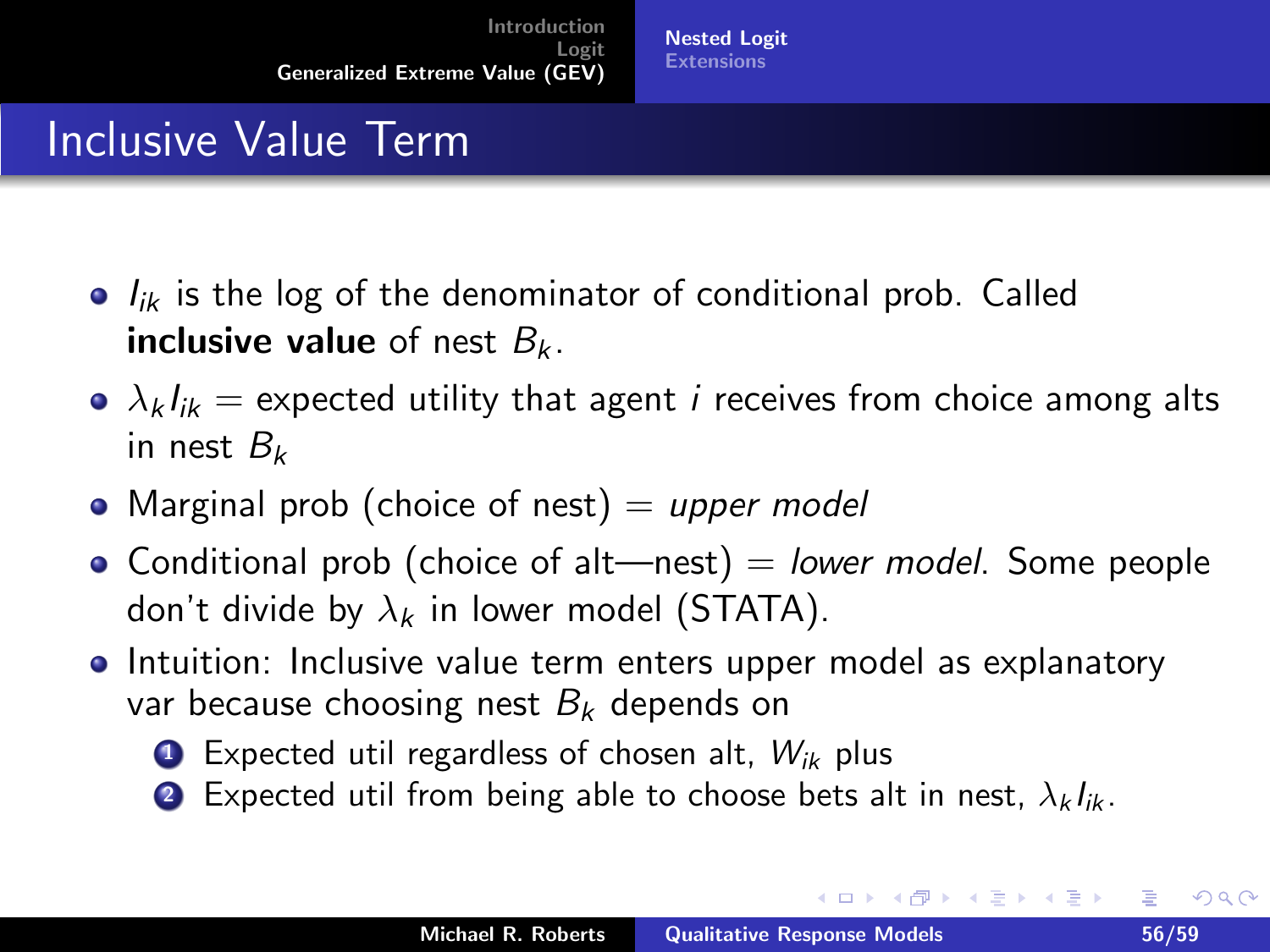[Nested Logit](#page-46-0) **[Extensions](#page-58-0)** 

#### Marginal Effects

#### • Change in attribute  $r$  in the utility function for alt  $K$  in

$$
\frac{\partial \ln Prob(alt=j, nest=k)}{\partial x(}
$$

K ロ ⊁ K 倒 ≯ K ミ ⊁ K ミ ≯

重

 $299$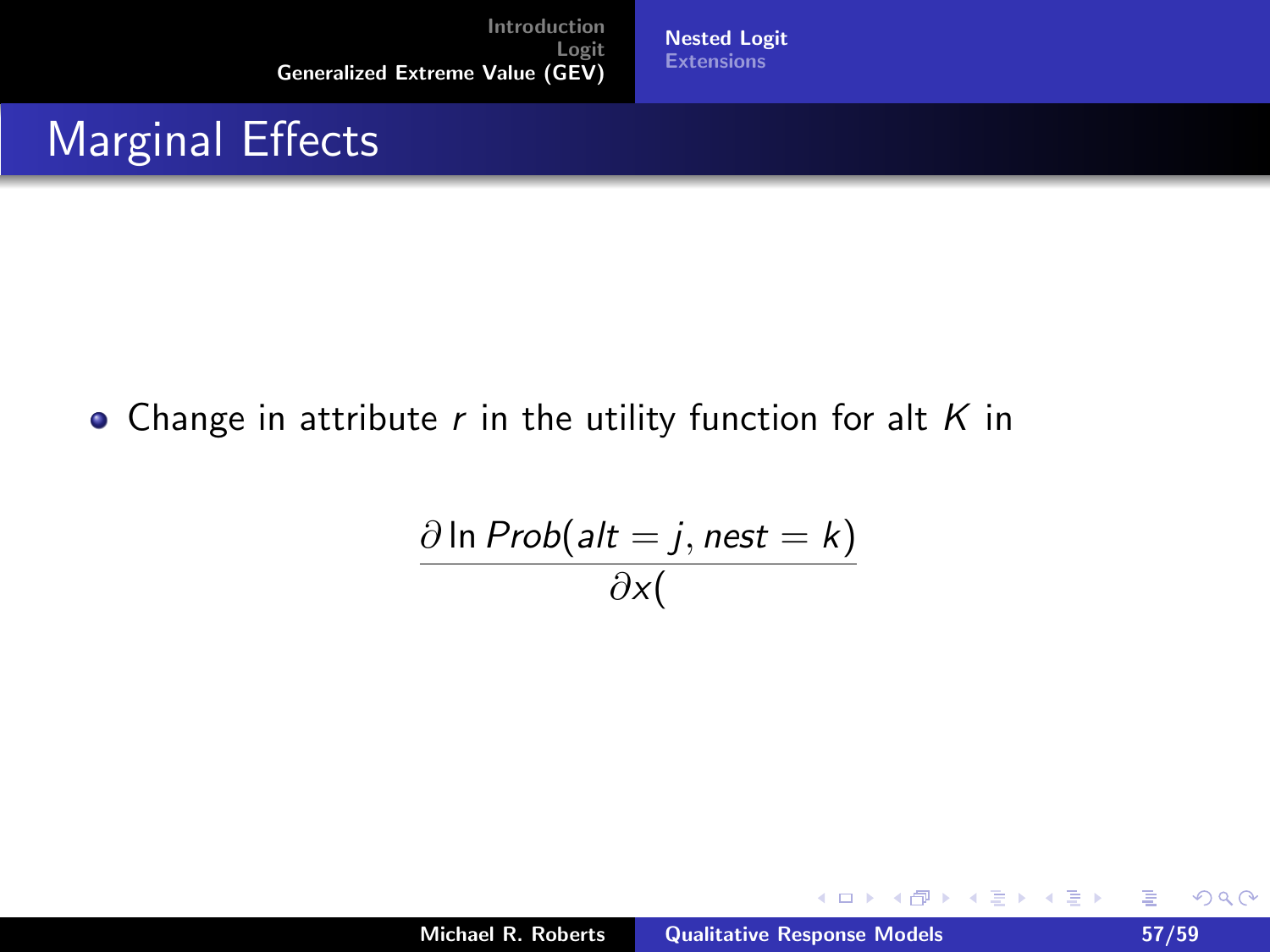# **Estimation**

- MLE works but likelihood fxn not globally concave, like logit. Check ests by varying starting values.
- Can estimate sequentially  $\implies$  consistent but inefficient ests. Sequential est performed "bottom up."
	- **1** Estimate lower model. I.e., estimate separate logits on each nest.
	- <sup>2</sup> Use coef ests from (1) to compute inclusive value terms.
	- <sup>3</sup> Estimate upper model (choice of nest), with inclusive value entering as explanatory vars.
- Two problems with sequently estimation:
	- **1** SEs biased downward because of estimation error in IV terms. (can correct for this, Ben-Akiva and Lerman (1985)).
	- 2 Some parameters appear in several submodels and equality restrictions may be violated.
- Use FIML if possible

 $2Q$ 

K ロ ⊁ K 倒 ≯ K ミ ⊁ K ミ ≯